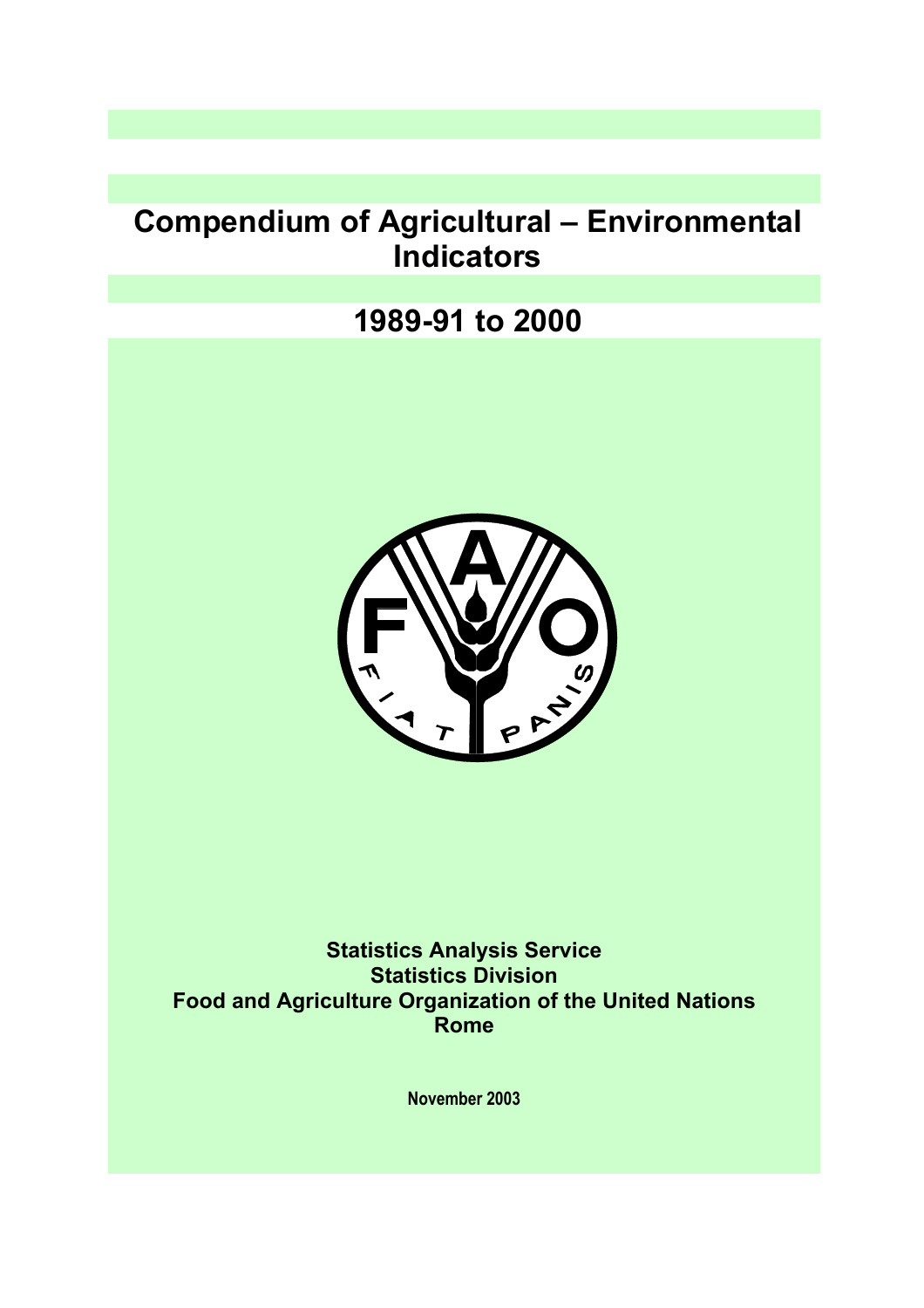## **Preface**

Much can be revealed about the state of food insecurity and hunger by analysing agricultural-environmental indicators. The Statistics Division has been considering this aspect for quite sometime and publication of the present Compendium is a step in this direction. It brings together data compiled and maintained by the Division to derive agricultural-environmental indicators. The Compendium presents time series of selected indicators in a logical manner to help policy makers in understanding the state of the agri-environment and assist in framing suitable policies.

While working on the Compendium, limitations of available data and occasionally its poor quality are reflected. This has been noted and highlighted. However, as the macro-view has not affected, all available data has been included.

The Compendium has been prepared by Mr. Dominic Ballayan, Statistician and Ms. Giorgia DeSantis, Statistical Clerk under the overall supervision of Mr. Pratap Narain, Senior Officer in the Statistical Analysis Service of the Division. The work was supported by Mr. Mohamed Barre, Statistician, Ms. Amanda Gordon, Statistician and Ms. Giulia Cimino, Statistical Clerk by providing necessary data on external assistance to agriculture, agricultural investment, macro-economic aggregates and fertilizer consumption. The work is being treated as a pilot study at this stage. Comments and suggestions to improve the Compendium may be sent to Mr. Jorge Mernies, Chief, Statistical Analysis Service, Statistics Division.

> **Director** Statistics Division Food and Agriculture Organization of the United Nations Rome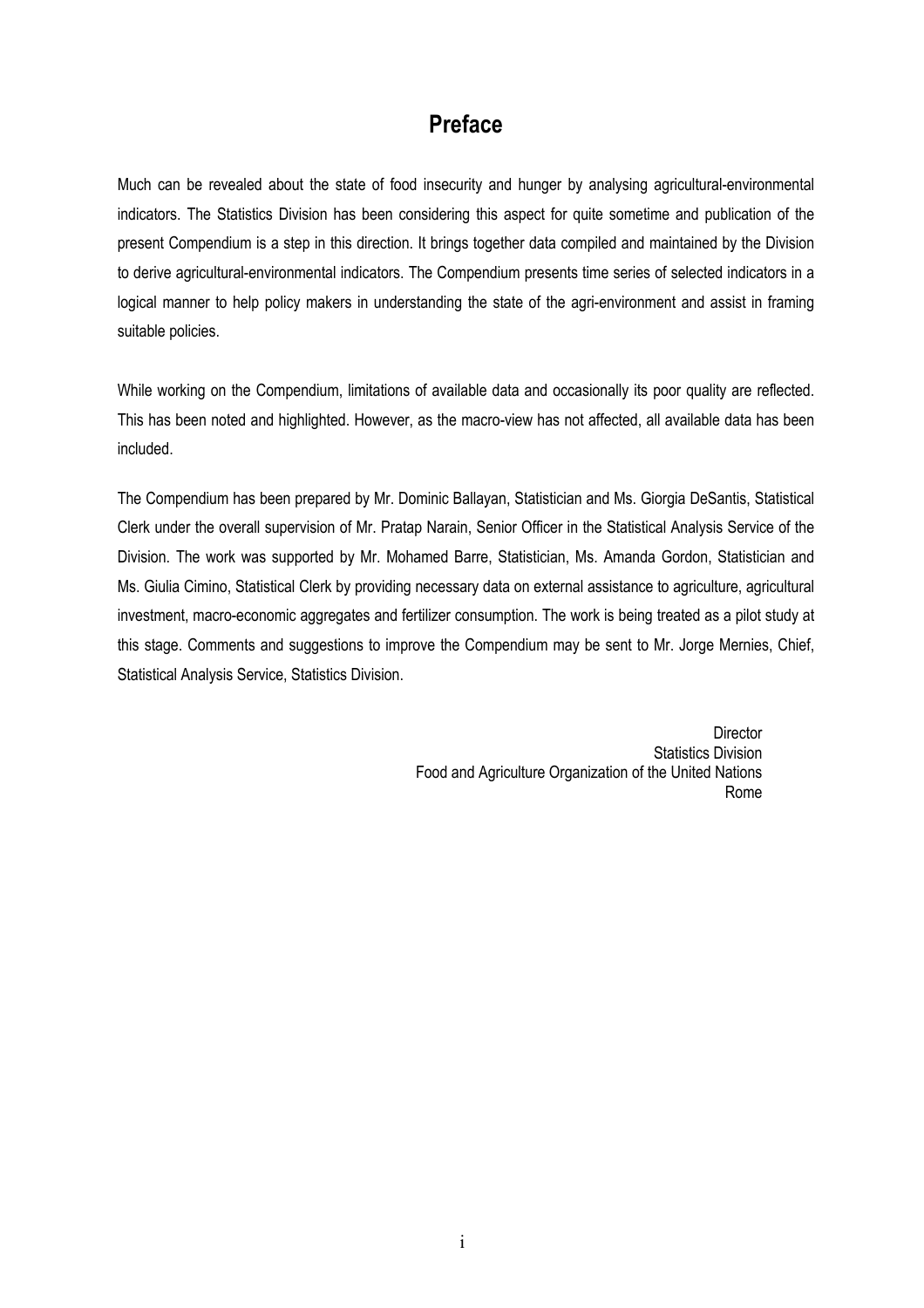## **CONTENTS**

| 2.1.1                                                                          |  |
|--------------------------------------------------------------------------------|--|
|                                                                                |  |
| 2.1.3                                                                          |  |
| 2.2 Indicators for world and for economic, regional and continental groups  14 |  |
|                                                                                |  |
| 2.2.2                                                                          |  |
|                                                                                |  |
|                                                                                |  |
|                                                                                |  |
|                                                                                |  |
|                                                                                |  |
| 2.2.8.                                                                         |  |
|                                                                                |  |
|                                                                                |  |
|                                                                                |  |
|                                                                                |  |
|                                                                                |  |
|                                                                                |  |
|                                                                                |  |
|                                                                                |  |
|                                                                                |  |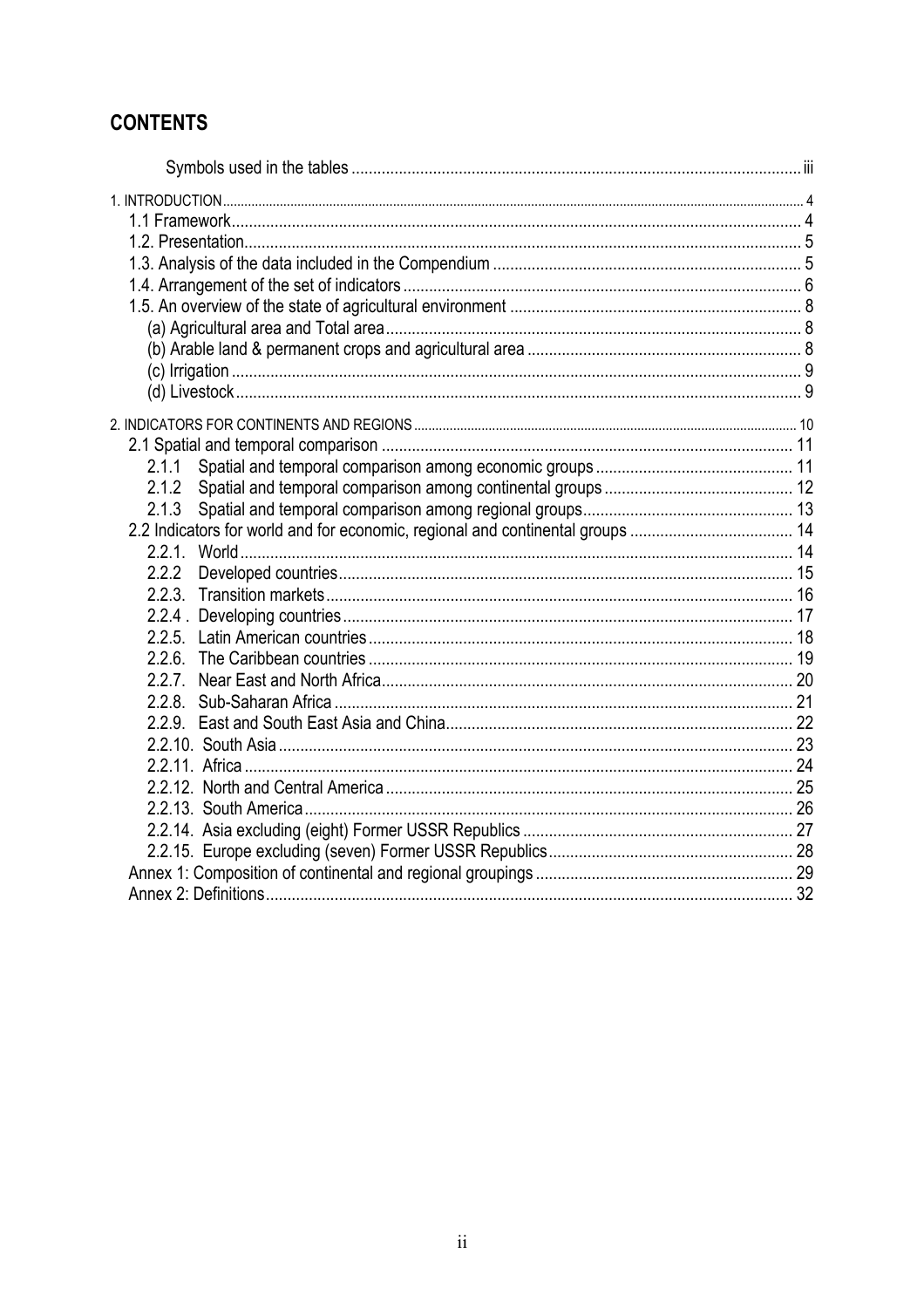## **Symbols used in the tables**

| n.a.                                      | Data not available                         |  |  |  |  |
|-------------------------------------------|--------------------------------------------|--|--|--|--|
| Ha                                        | Hectare                                    |  |  |  |  |
| Кg                                        | Kilogram                                   |  |  |  |  |
| US\$                                      | United States dollars                      |  |  |  |  |
| <b>MLN US\$</b>                           | Million United States dollars              |  |  |  |  |
| 1\$                                       | International dollars                      |  |  |  |  |
| US\$/No                                   | United States dollars per total population |  |  |  |  |
| LU/Ha                                     | Livestock units per hectare                |  |  |  |  |
| No/1000Ha                                 | Number of tractors per a thousand hectares |  |  |  |  |
| A blank cell means not applicable         |                                            |  |  |  |  |
| Zero value means data below half the unit |                                            |  |  |  |  |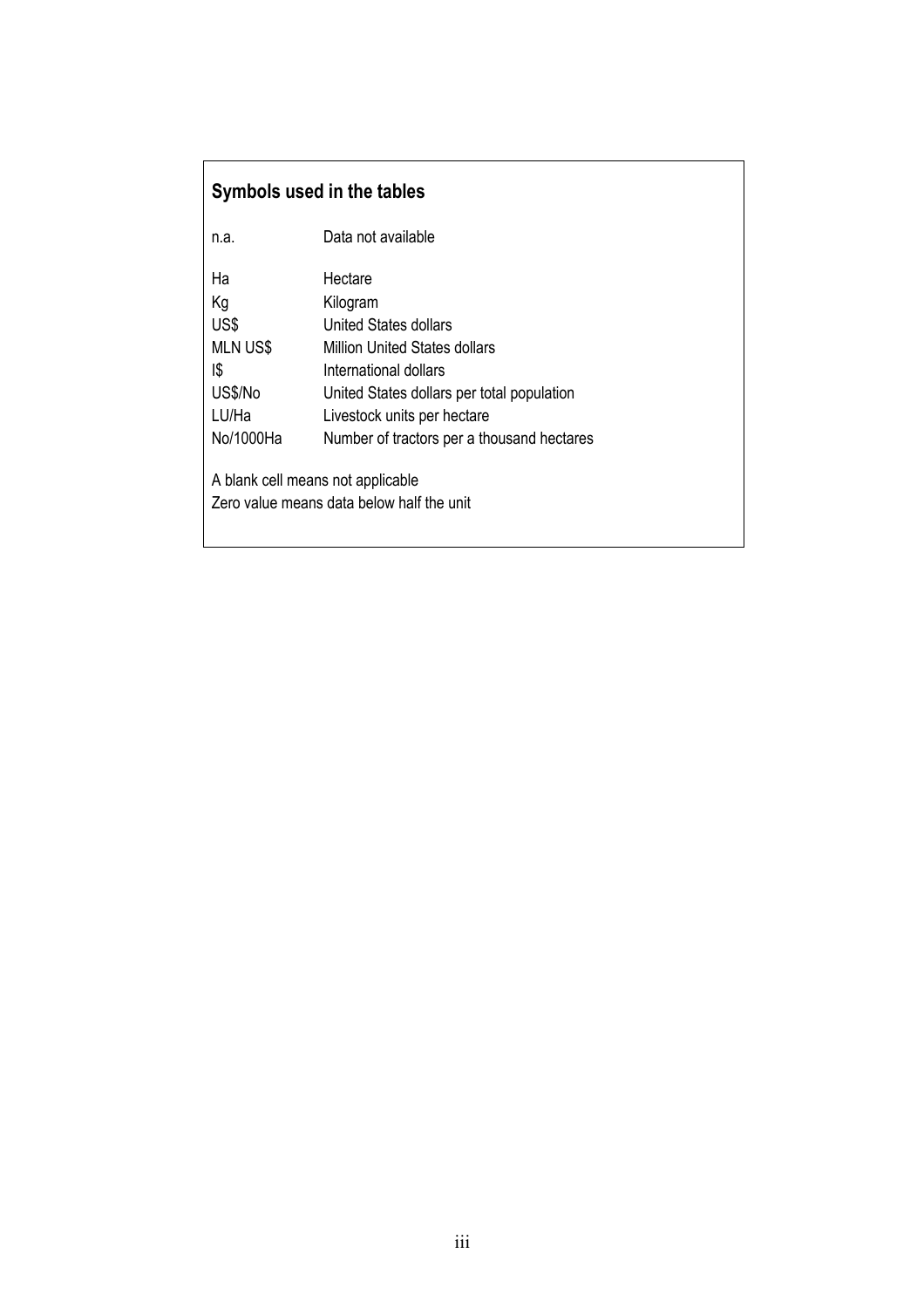## **1. INTRODUCTION**

## *1.1 Framework*

Indicators are statistical constructs which support decision-making by revealing trends in data and subsequently, they can be used to analyse the results of policy actions. In addition, indicators provide an early warning of potential economic, social or environmental damage.

At international level, a systematic effort to bring together the work of various organisations on environmental indicators was made by the Commission of Sustainable Development (CSD). This report brings together data on land, agri-chemicals (fertilizer and pesticides), population, labour force, agricultural machinery, macro-economic aggregates (GDP and investment in agriculture) and development assistance provided for agricultural development in the form of indicators. Some of the indicators included in this compendium have also been recommended by the CSD. However, as the objective of the compendium is to reveal the state of agricultural land, instead of a more comprehensive analysis of the environment in general, it also includes some additional indicators not included in the CSD list. Furthermore, while CSD adopts the "Driving Force – State – Response (DSR)" approach, here the indicators have been grouped according to the "Pressure – State – Response (PSR)" framework in order to study the state of agricultural land. Data included in the Compendium covers 168 countries for selected points in time, viz. average of 1989–1991, average of 1994–1996 and individual years 1998, 1999 and 2000. The data has been used to derive the following indicators:

### **1. AGRICULTURAL AREA**

- 1.1 Agricultural Area/ Total Area
- 1.2 Arable Land and Permanent Crops/Agricultural Area
- 1.3 Arable Land /Agricultural Area
- 1.4 Permanent Crops/Agricultural Area
- 1.5 Permanent Pastures/Agricultural Area
- 1.6 Agricultural Labour Force/Agricultural Area

### **2. IRRIGATED LAND**

- 2.1 Irrigated land/Agricultural Area
- 2.2 Irrigated land/Arable land and Permanent Crops

### **3. TRACTORS**

3.1 Tractors/Arable land

### **4. PESTICIDES**

- 4.1 Pesticide consumption/Arable land
- 4.2 Pesticide consumption/Agricultural Area

### **5. FERTILIZER**

- 5.1 Fertilizer consumption/Arable land
- 5.2 Fertilizer consumption/Agricultural Area

### **6. POPULATION**

- 6.1 Agricultural Population/Total Population
- 6.2 Agricultural Labour Force/Total Labour Force

### **7. GDP INDICATORS**

- 7.1 Agricultural GDP /Total GDP
- 7.2 Agricultural GDP/ Total Labour Force

### **8. LIVE ANIMALS – LIVESTOCK**

- 8.1 Number of Live Animals/Agricultural Area
- 8.2 Number of Live Animals/Permanent Pastures
- **9. VALUE OF AGRICULTURAL PRODUCTION IN INTERNATIONAL DOLLARS**
- 9.1 Value of Agricultural Production (Int. \$)/Agricultural Area

### **10. AGRICULTURAL INVESTMENT**

- 10.1 Agricultural Investment (constant price 1995)/ Agricultural Area
- **11. EXTERNAL ASSISTANCE TO AGRICULTURE** 
	- 11.1 EAA/Agricultural Area

### **12. PRESSURE FOR FOOD PRODUCTION**

12.1 Export Value - Import Value at base year prices for Total Agricultural Production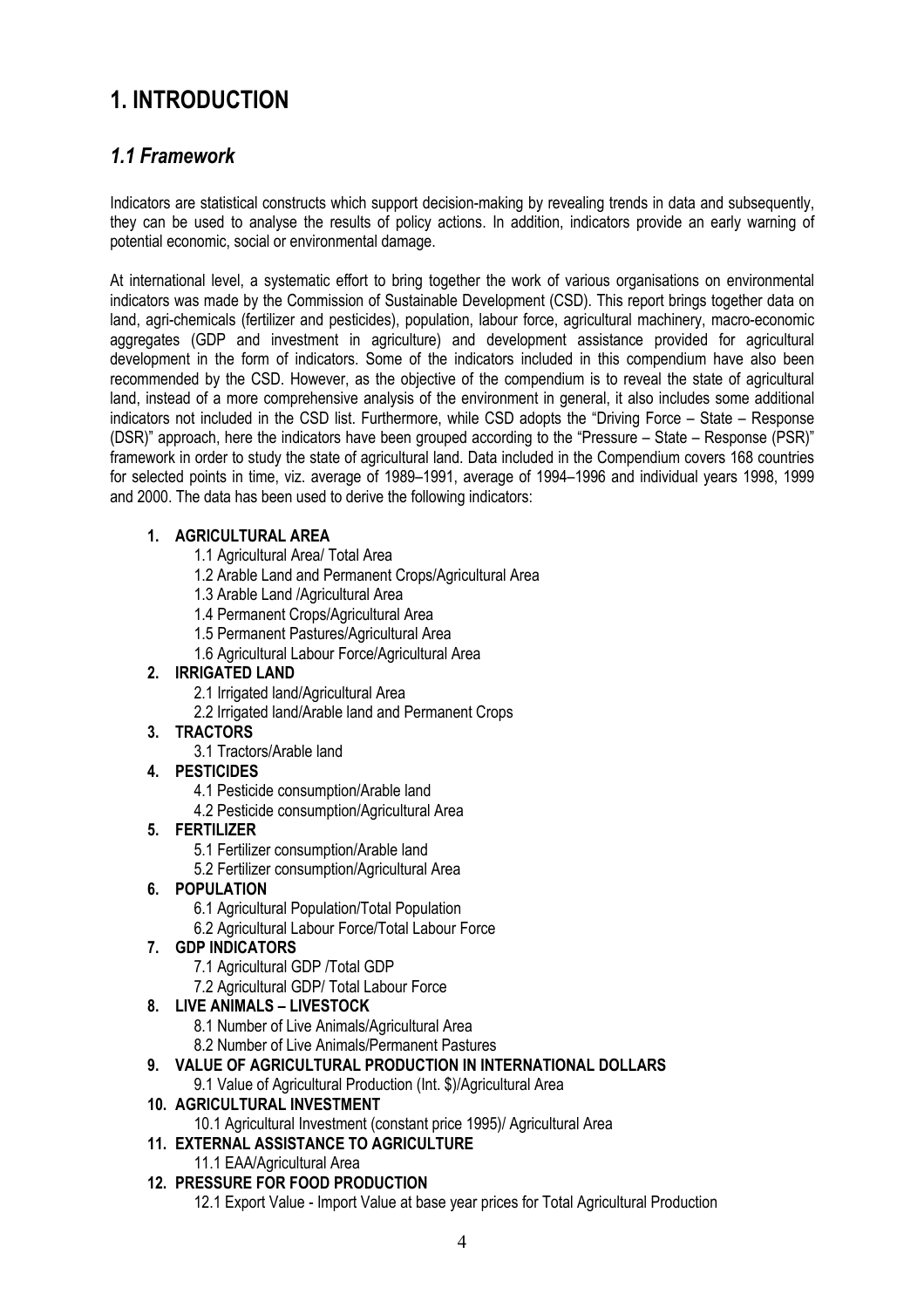## *1.2. Presentation*

The Compendium presents indicators for economic groups (developed countries, transition markets and developing countries), continents (Africa, Asia, North and Central America, South America, Europe, Oceania), regional groups of countries (Near East and North Africa, Sub-Saharan Africa, East and South East Asia including China, South Asia, Caribbean, Latin America, and Former USSR) and individual countries. Sections 3 and 4 present economic, continental and regional groups and the breakdown of each indicator by countries respectively. The composition of continents and regional groups is given in Annex 1. Definitions of each data-set are given in Annex 2.

## *1.3. Analysis of the data included in the Compendium*

The basic objective of preparing this Compendium is not to draw any conclusion or analyse the state of the agricultural environment but only to provide basic data to policy makers and analysts. In the past, decisionmakers have analysed the economic impact of various programmes and policies without taking into consideration environmental aspects. However, they may like to know the answers to questions such as: (a) What areas need extension support (e.g. use of fertilizer, crop rotation programmes) to improve the quality of land, and what are crop type and farming practices suitable for a region? (b) If the livestock population versus pasture land ratio is suitable for a region and, if not, what changes are required in farming practice for correcting the adverse impact on land? It was noted by the FAO Statistics Division that although agencies like UNEP provide detailed information to review the state of the environment, comprehensive information on agricultural related indicators is not readily available. The information contained in the Compendium is intended to fill this gap, and can be used to study the inter- and intra-regional state of the agricultural environment.

Before looking into the indicators, the nature and limitations of the data should be understood. The indicator series is based on the data compiled by FAO Statistics Division that form a statistical time series starting with the year 1961. The statistics are published in the Production Yearbook and Fertilizer Yearbook and also presented on the FAO website. Some of the basic characteristics of these data-sets are given below:

- (i) A leading difficulty faced by the Statistics Division arises from the huge quantity of data required to create a global data-set covering all countries and all items, necessary to undertake global and regional analysis. Not only is there a huge quantity of annual figures relating to various elements to collect or estimate, evaluate and record but also the magnitude of the figures - in terms of units - varies between a few thousands to millions depending upon the country.
- (ii) These data are collected in numerous ways, primarily by sending tailored questionnaires to member countries. Other sources are international and national publications, including general yearbooks, agricultural yearbooks, pocket-books, periodicals, FAO Country Representatives' reports, and country visits by ESS statisticians. In some cases, official figures released by the countries can be found in these publications long before they reach FAO through the questionnaires. It is not always easy to ascertain which of the figures reported by the various sources is the most recent or the most reliable, although the national Yearbook data are supposed to be the most accurate. However, they report historical data up to a period of one to three years behind the current year.
- (iii) The data are evaluated for consistency within the country and between countries in line with the definitions and coverage of the data recommended by FAO. Furthermore, although there are so many sources of data, it should be noted that most sources deal with the limited data according to their own statistical system. In other words, too much information for certain commodities and too little for others. This results in missing data and gaps in the series. In the absence of any figure from official or unofficial sources, estimates for missing data are made on the basis of various assumptions. However, the estimation of a complete time series, when neither official nor unofficial data are available, presents more difficulties. All these, of course, are the matters which deserve attention and which receive only limited resources.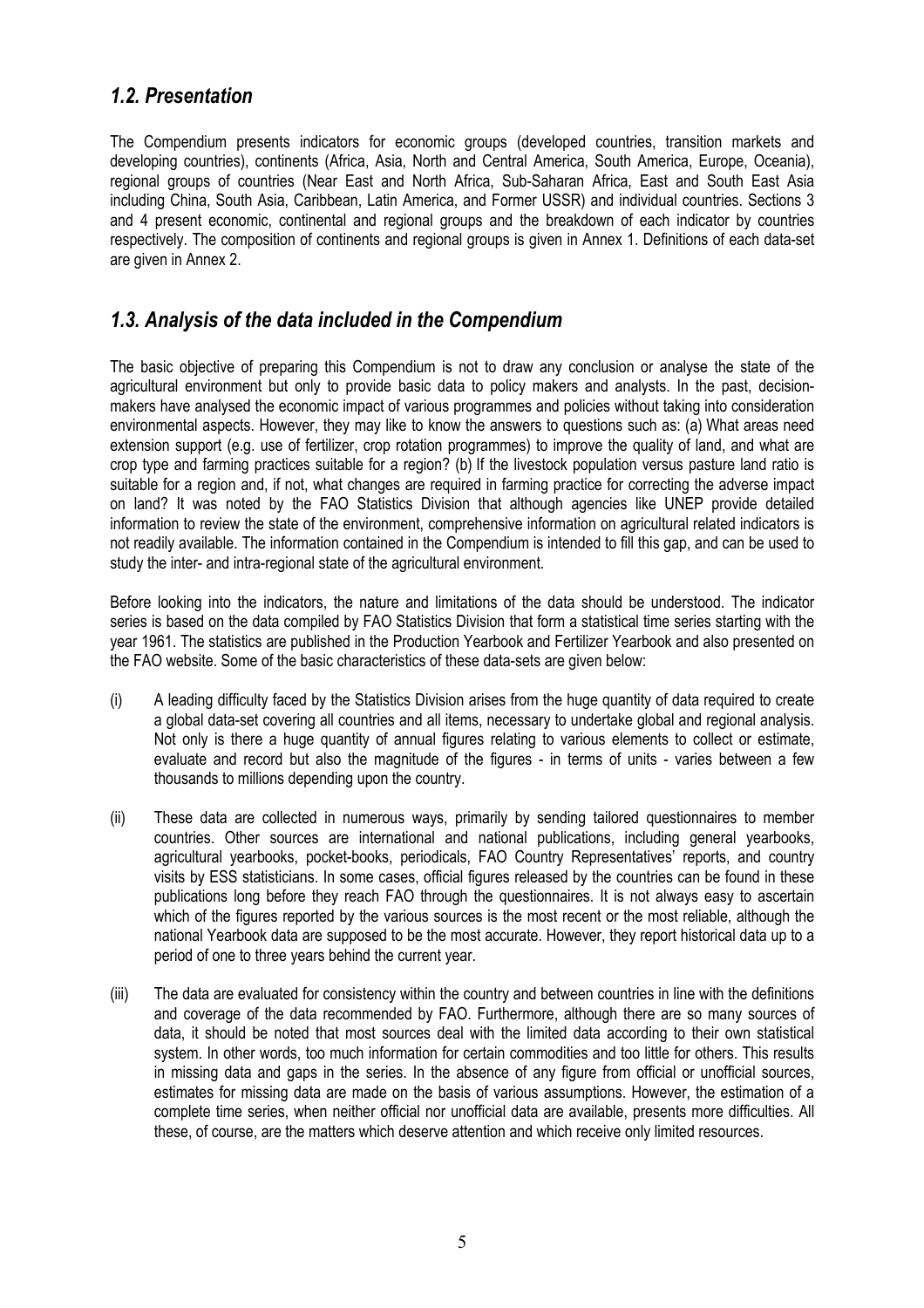As an example, the land use classification adopted in this connection is linked to the FAO's recommendations for censuses of agriculture. The FAO land use statistics are more linked to the use of land for agriculture and are historically based on point estimates derived from data collected in periodic agricultural censuses and estimated in intercensual years using a variety of information and data sources. The analysis on data received from countries indicates that the land use definition given by the FAO is not adopted by the majority of countries in collecting and compiling data. Some of the problems countries faced in collection, compilation and presentation of data on land use are given below:

(i) There is no universally accepted concept for some of the items used in the land use classifications. Definitions used by reporting countries vary considerably and items classified under the same category often relate to different kinds of land. Three important points in this connection are as follows:

- (a) Most countries define arable land as the land that is potentially cultivable, whereas FAO's definition refers to land under temporary crops, meadow and pasture. This classification also includes fallow land. Fallow land is generally of two types: land that has been left idle in the current crop season to improve the productivity of the land; and land that is left fallow for a longer time period and for which no cultivation activity has been planned. Many countries do not distinguish between these two types of fallow area and count them under arable land.
- (b) Area under shifting cultivation presents another problem for collection of data on arable land. This activity can be defined as cultivation involving the removal or burning of vegetation for pasturage or other purposes to support human life. This practice is being done in both fallow areas (which are of a permanent nature) as well as in forest areas. Many countries include this category of land under arable land. Some countries (such as Mali, Niger) also include area under shifting cultivation in the harvested area but exclude it from arable land.
- (c) Some countries refer to wooded land as what statistician prefers to call 'woodland'. In most developed countries, animals graze in these areas. Statistically, the areas where animals graze are classified as pasture while those involved in resource assessment classify them (on the basis of satellite imagery) as wooded land. Similarly there are also problems with the classification of area under some plantation crops. For example, should rubber plantations be classified as wooded land or woodland?

(ii) Furthermore, the land use database is not always up-to-date for several reasons. In many countries, there is no established statistical system to generate such data. Gaps have been filled by FAO estimates using other information and assumptions while keeping the time series data reliable. These problems are highlighted to point out that the indicators derived using country data should be seen to reflect the general magnitude of the data rather than an exact measurement. It is possible to compile a more appropriate indicator for each individual country by taking into account their farming customs; however, this has not been attempted as it would present problems in inter-country comparison and aggregation. Therefore, in the present compendium this global data-set has been included without making adjustments for each individual country in order to present an overview of the state of environment.

## *1.4. Arrangement of the set of indicators*

One of the most common examples of describing the use of a set of indicators to provide comprehensive view at a glance is the dashboard of a car, where information on different related factors is put together in one location to provide an overall picture to the user. This suggests that a set of indicators needs to be defined and organised keeping in view the ultimate objective. The present compendium is a step in this direction. It has been organised with the intention of studying the state of the agricultural environment in different regions of the world by looking at agricultural land, a key resource. To analyse 'the state' and understand areas of real concern, regional indicators have been supported by country level information and continental groupings have been further supported by regional groups. A logical framework of the analysis is given below.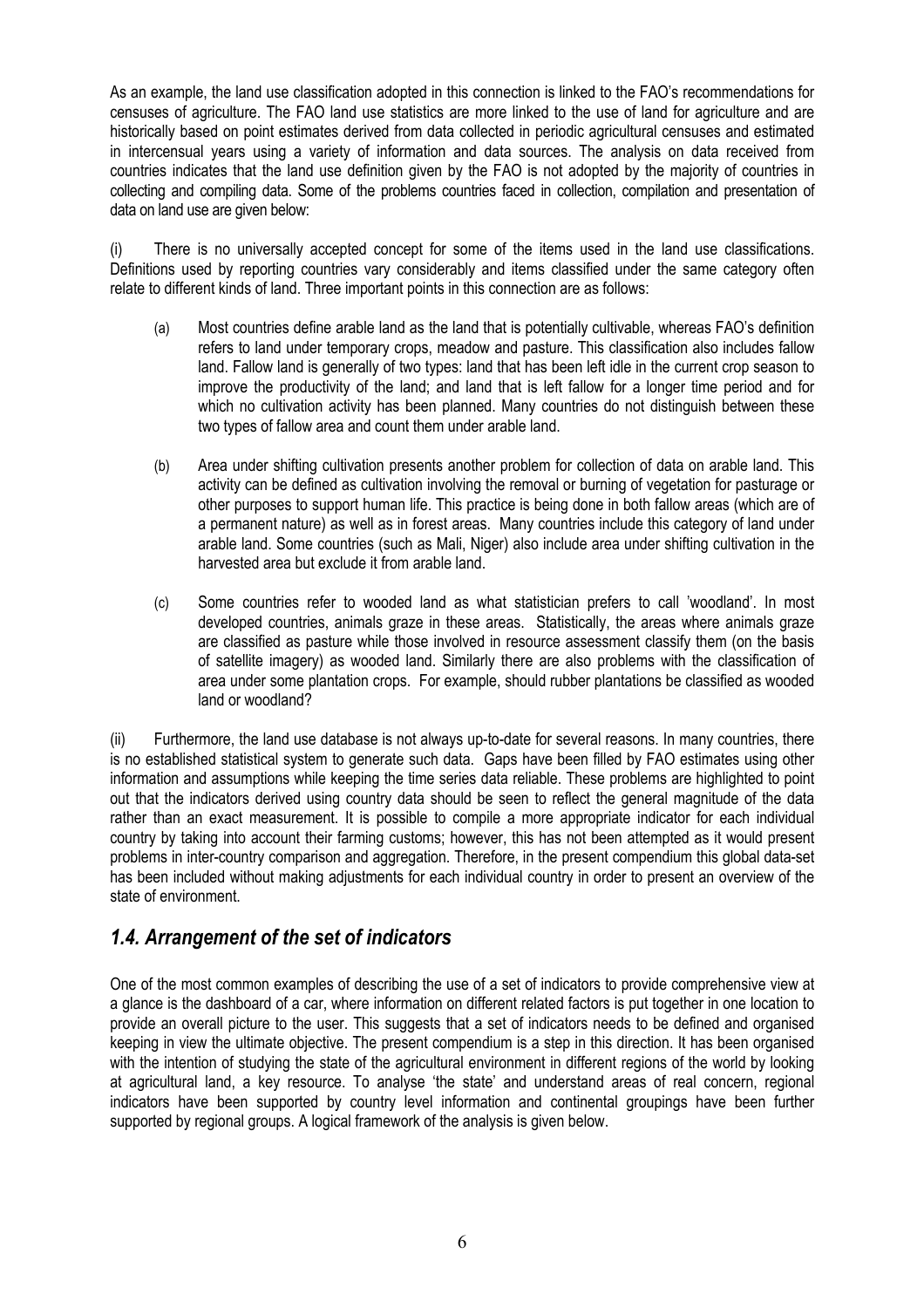### **A. Pressure Indicators**:

Four indicators dealing with production, agricultural production, land and labour have been selected to indicate pressure of agricultural activity on agricultural land.

P.1 Pressure for food and agriculture production for a region has been measured through net export (i.e. export value less import value) of agricultural and food production at base period price. This indicator can be positive or negative depending on the extent of dependence on the rest of the world. Values with a positive sign reveal a comfortable situation for the region. Net product has been divided by total population to compare magnitude of the pressure among regions and countries.

P.2 Agricultural land per agricultural worker (labour force) reveals pressure of economic activity on agricultural land. The smaller the value of the number indicates more pressure on the land.

P.3/4 Both the indicators 'Number of live animals per hectare of permanent pastures' and 'Number of live animals per hectare of agricultural area' presents the livestock–land ratio. Keeping two similar indicators has been considered appropriate as in some of the developing countries livestock also depends on agricultural waste.

### **B. State Indicators:**

Fifteen indicators have been selected to reveal the current and changing state of agricultural land. These indicators highlight: (a) importance of agricultural activity in the country and among the workers (three indicators); (b) distribution of land use (five indicators); (c) use of agri-chemicals and machineries (five indicators); and (d) status of irrigation (two indicators). While studying use of agri-chemicals, indicators have been constructed using arable land as well as total agricultural land keeping in view differences in the agricultural practice in different countries. Similarly, in the case of the status of irrigated land, both agricultural area and area under temporary and permanent crops are used as indicators. Selected indicators are:

- S.1 Share of agricultural GDP in total GDP
- S.2 Share of population dependent on agriculture in total population
- S.3 Share of agricultural labour force in total labour force
- S.4 Share of agricultural land in total area
- S.5 Share of arable land and land under permanent crops in total agricultural area
- S.6 Share of arable land in total agricultural land
- S.7 Share of land under permanent crops in the total agricultural land
- S.8 Share of land under permanent pastures in the total agricultural land
- S.9 Fertilizer consumption per hectare of arable land
- S.10 Fertilizer consumption per hectare of agricultural land
- S.11 Pesticide consumption per hectare of arable land
- S.12 Pesticide consumption per hectare of agricultural land
- S.13 Number of tractors used per hectare of arable land
- S.14 Share of irrigated land in total agricultural land
- S.15 Share of irrigated land in total land under temporary and permanent crops

### **C. Response Indicators**

Four indicators have been selected to indicate response of agricultural activity on agricultural land. Response has been defined in two ways: first, by looking at land and labour productivity and second, by the response of society and the international community in providing resources for the improvement of agriculture. The indicators are:

- R.1 Value of agricultural production per hectare of agricultural area
- R.2 Agricultural GDP per agricultural worker (labour force)
- R.3 Agricultural investment per hectare of agricultural area
- R.4 External assistance to agriculture per hectare of agricultural area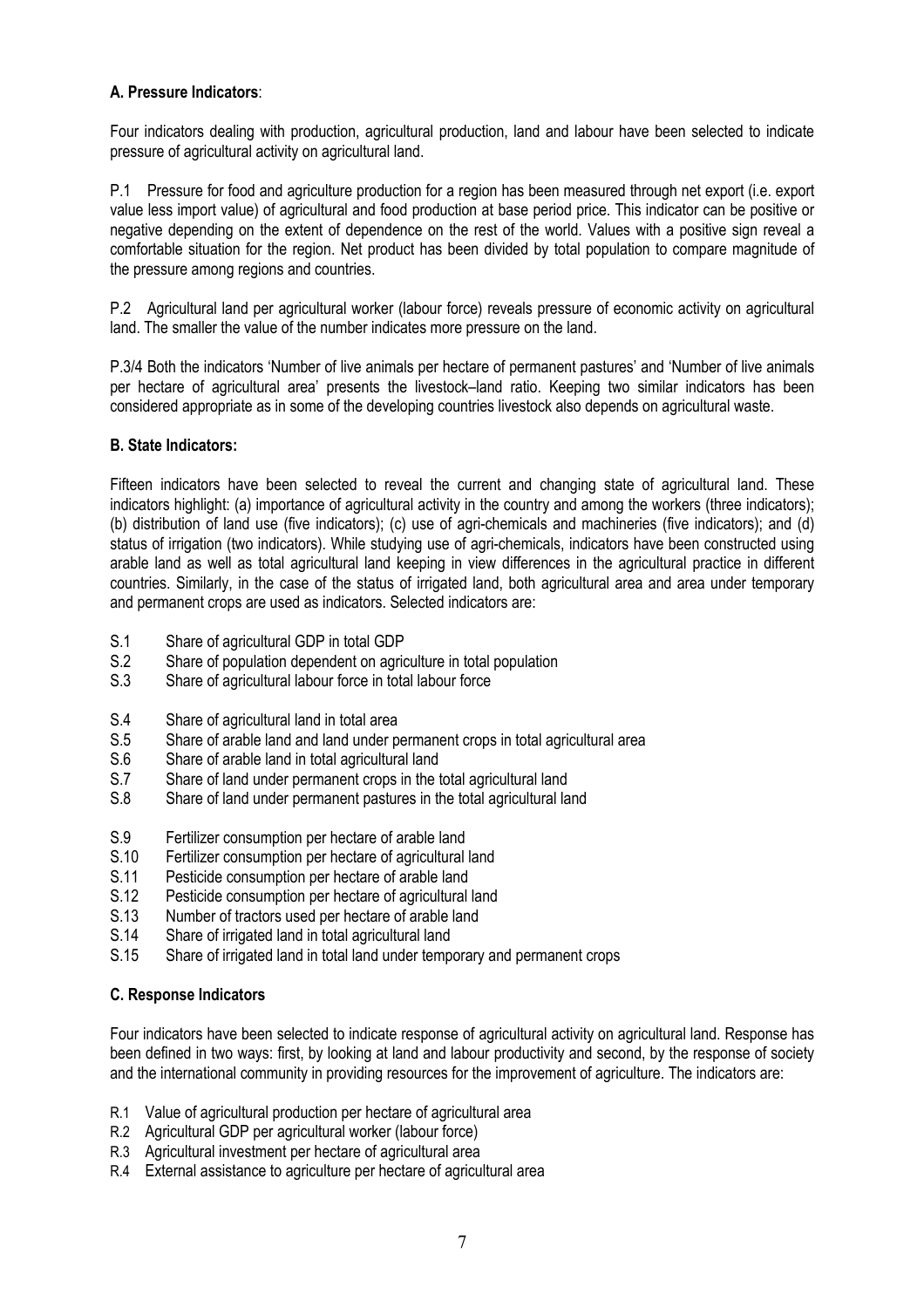## *1.5. An overview of the state of agricultural environment*

The following analysis of the trend in agricultural land use in Asia is made to illustrate the interpretation of the derived indicators. The data source for the indicators is the FAOSTAT database on Land Use Statistics. Growth rates are measured over the time period 1989-1991 to 1998-2000 and the most recent indicators refer to the average of the period 1998-2000.

### **(a) Agricultural area and Total area**

Asia recorded the largest growth (2.5%) in the share of agricultural land to total land area over the ten year period out of all continents. This compares to a growth of 0.9% for the world and 1.6% for developing countries. Developed countries underwent a decline of 0.3%.

Although a minimal growth was noted in South Asia, the actual share remained very high at 50.0% (second only to the Caribbean). This large share was a result of the significant areas of agricultural land in Bangladesh (62.6% of total land), India (54.9%) and Sri Lanka (35.7%). Overall in the world, agricultural land makes up 37.3% of total land.

### **(b) Arable land & permanent crops and agricultural area**

This category refers to the use of land cultivated for productive activities such as cereals, root crops, industrial crops (e.g. cotton, tobacco, oilseeds), vegetables, flowers and ornamental plants, orchards, vineyards, olives, etc.

The total agricultural area in the world amounts to 5.0 billion ha. Of this, about 1.5 billion ha (30.4%) is arable land and land under permanent crops. A decreasing growth rate of 0.3% has been noted over the ten year period.

South Asia has the largest share of arable and permanent crop land in total agricultural land (91.5%), though with a slow growth rate of 0.2% over the period under review. Within the region, India and Bangladesh have very high shares – 94.0% and 93.3% respectively. The region which follows South Asia is the Caribbean.

The same picture arises when looking at the share of arable land only in total agricultural area. Once again, the large share in South Asia is due to Bangladesh and India. In the case of permanent crops, South Asia has had the largest growth over the decade (at 10.7%), and share is 4.5%. The country within the region devoting the largest share of its land to permanent crops is Sri Lanka, with 43.3%, whereas the rest of the countries have a low share varying from between 1.8% and 4.4%.

In the world, the share of area under permanent pastures in total agricultural area is 69.6%. In South Asia, it is 8.5%, and a decline of 2.0% was recorded over the period under review. Within regional groups, only the Caribbean shows a share of less than 69%. In continental groups, Africa and South America have the highest shares – at 81.4% and 80.4% respectively.

The world average of agricultural area per agricultural worker was 3.8 ha, with a large difference noted between regional and economic groups. The largest area was recorded in developed countries, with 37.6 ha, followed by North and Central America with 30.5 ha. South Asia had the lowest figure, of 0.7 ha per agricultural worker. This could be explained by the region's increasing agricultural population pressure for agriculture land. Two countries in the region, Bhutan and Nepal, have the highest overall share of agricultural population in total population (93.8% and 93.1%).

Response indicators show that the value of agricultural production per hectare of agricultural land is highest in South Asia, at I\$ 720.6. Sub-Saharan Africa continues to show the lowest value of I\$ 71.8. The high value in South Asia may be due to high cropping intensity and reported low share of area under permanent pasture in total agricultural land as compared to the rest of the regions of the world.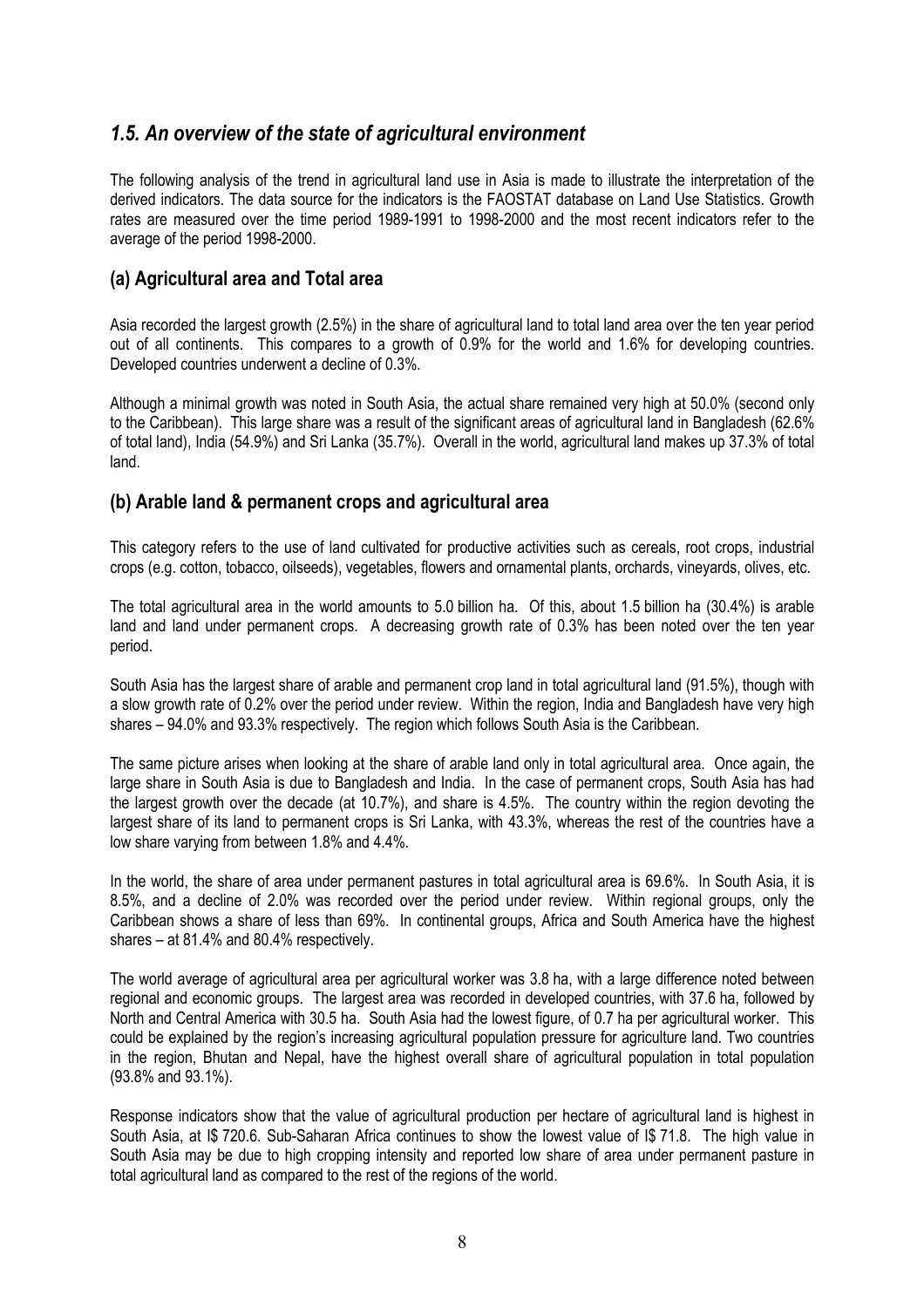On the contrary, the second response indicator of Agricultural GDP per agricultural worker shows South Asia the second lowest in all regions, with a value of US\$ 404. Only Sub-Saharan Africa was lower with US\$ 315.

## **(c) Irrigation**

As the world moves toward increasing food security and agricultural production, irrigation has become one of the major contributing factors to achieving this goal. It is known that the large proportion of water withdrawn from rivers, lakes and aquifers mainly flows into agriculture. The efficient use of this proportion of water for high agricultural productivity will also depend on the employment of new technologies. Depending on the availability of water resources the irrigated area will vary among the regions of the world.

In the world, about 0.3 billion ha of land is irrigated, amounting to 5.4% of total agricultural land. Growth over the 1990's was 4.4%. The share of irrigated land in arable and permanent crop land amounts to 17.8%, growing at a rate of 4.8%. Asia makes up a share of 33.2% of the world's agricultural land, and 12.8% of this is irrigated (0.2 billion ha). The highest share of irrigated land was noted in South Asia, with 35.0%, and a record growth rate of 8.1%. Pakistan and Bangladesh in particular had a large portion of irrigated land in total agricultural land.

### **(d) Livestock**

Livestock is considered an important source for the supply of energy, food and support for agricultural production necessary for the improvement of human well-being. At the same time it is important to mention that an increase in livestock population may result in inducing additional pressure on land due to overgrazing and eventually become a source for land degradation. Considering this aspect of livestock development, growth of livestock production may differ significantly across countries with varying natural endowments, mainly the land available for meadows and pastures. Therefore this analysis at the global and regional scale using the derived indicators for live animal is meant to make a broad comparison for providing a panoramic description of what seems to be happening rather than an exact measurement of the situation. For facilitating cross country comparison by taking into account all types of livestock/poultry, the number has been expressed in "livestock unit" by converting different types of livestock taking 'feed aspects' into account (see definitions on page 34 for more details).

At the global level, the number of live animals per hectare of agricultural area in livestock units (LU) was 0.33. Among regional groups, South Asia reported the highest LU/ha of 1.09, followed by the Caribbean with 0.77 LU/ha. A similar picture exists for number of live animals per hectare of permanent pastures. The overall average is 0.48 LU/ha, with South Asia reporting the highest figure of 12.84, and the Caribbean second in regional ranking, with 1.91. Near East and North Africa showed the lowest number of live animals per hectare of both permanent pasture and agriculture area, at 0.19 and 0.15 respectively. South Asia may need to watch the growth in its livestock population to ensure that it does not expand too rapidly.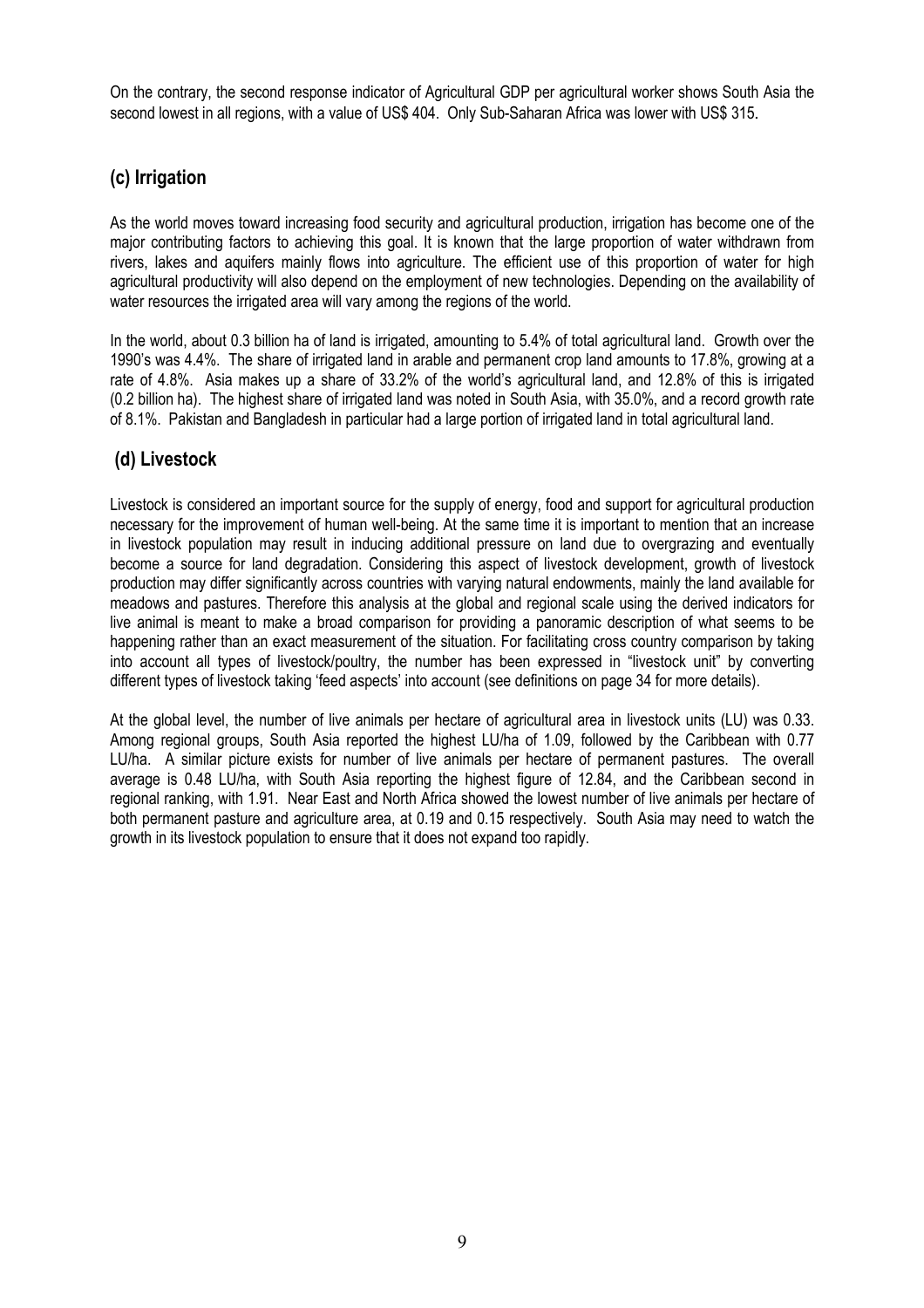## **2. INDICATORS FOR CONTINENTS AND REGIONS**

This Section provides an overview of the state of agricultural land in different continents/regions. Data has been organised in two alternative ways. The first four tables of the section present spatial and temporal comparisons among economic groups, continents and regional groups. These tables bring together average data for 1998- 2000 to reveal the current status of the group and the growth rate for the period 1989-1991 to 1998-2000 to reveal how the indicator was behaving over the total period. The second set of tables presents indicators for continental and regional groups at three points of time, namely average for the periods 1989-1991, 1994-1996 and 1998-2000 to supplement conclusions drawn from the first set.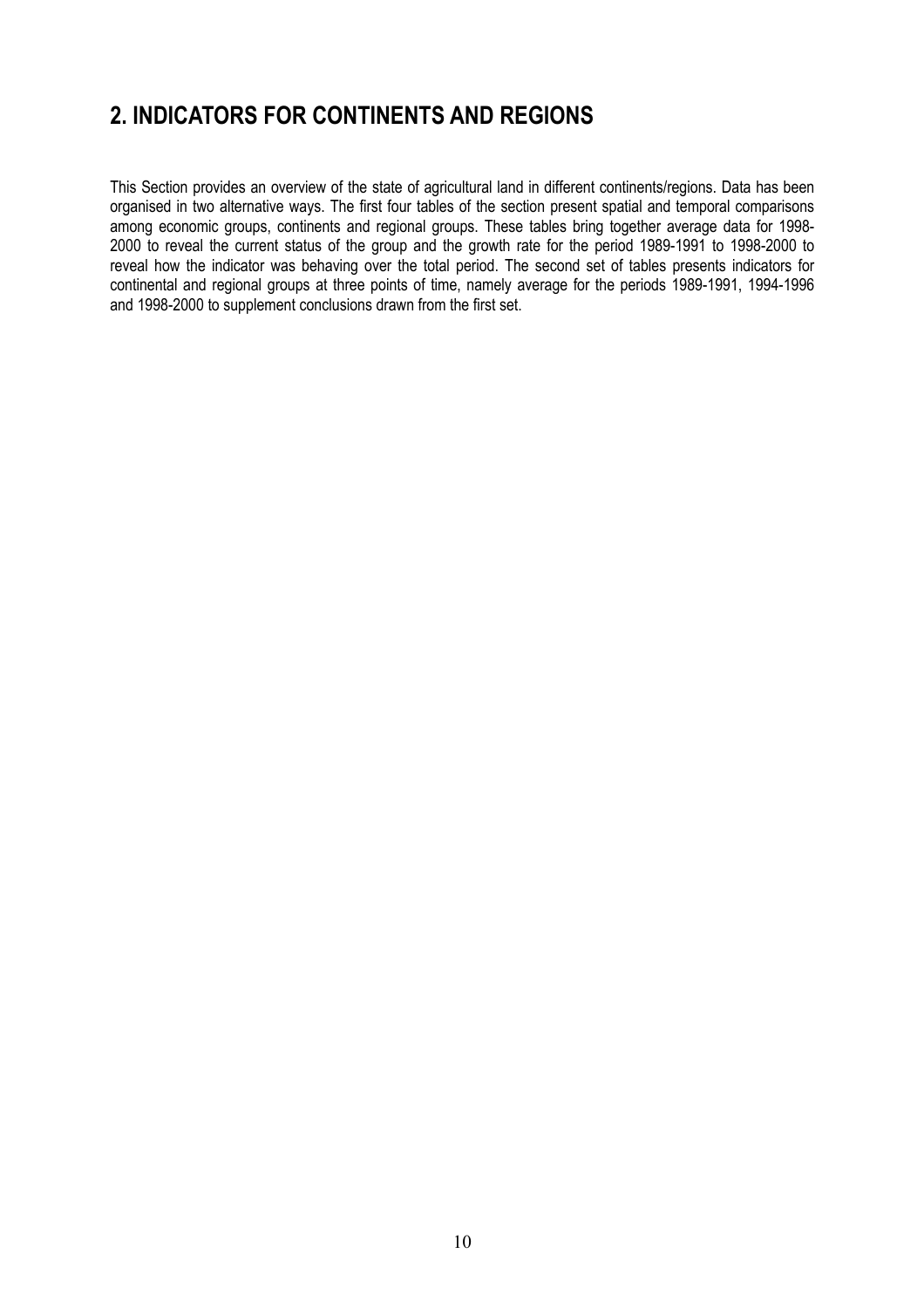## *2.1 Spatial and temporal comparison*

### **2.1.1 Spatial and temporal comparison among economic groups**

Average for 1998-2000 and growth rate (in brackets) for the period 1989-91 to 1998-2000

|      |                                                                                      | Unit               | World            | Developed<br>Countries | Transition<br>Markets | Developing<br>Countries |
|------|--------------------------------------------------------------------------------------|--------------------|------------------|------------------------|-----------------------|-------------------------|
|      | <b>Pressure Indicators</b>                                                           |                    |                  |                        |                       |                         |
| P.1  | Net export of agricultural and food<br>products at base year price                   | <b>MLN</b><br>US\$ | $-16724$         | $-8081$                | 1225                  | $-8643$                 |
| P.2  | Per caput net export of agricultural<br>and food products at base year price         | US\$/No            | $-3.00$          | $-8.25$                | 14.89                 | $-1.88$                 |
| P.3  | Agricultural area per agricultural<br>worker                                         | Ha per<br>worker   | 3.8<br>$(-2.6)$  | 37.6<br>(12.0)         | 19.7<br>(11.9)        | 2.5<br>$(-2.6)$         |
| P.4  | Number of live animals per hectare of<br>permanent pastures                          | LU/Ha              | 0.48<br>(6.6)    | 0.41<br>$(-6.9)$       | 0.33<br>$(-15.6)$     | 0.51<br>(5.8)           |
| P.5  | Number of live animal per hectare of<br>agricultural area                            | LU/Ha              | 0.33<br>(6.8)    | 0.27<br>$(-6.0)$       | 0.20<br>$(-12.7)$     | 0.37<br>(5.4)           |
|      | <b>State Indicators</b>                                                              |                    |                  |                        |                       |                         |
| S.1  | Share of agricultural GDP in total<br><b>GDP</b>                                     | Percent            | 4.4<br>$(-7.5)$  | 2.0<br>$(-22.8)$       | 7.4<br>$(-31.1)$      | 14.5<br>$(-2.8)$        |
| S.2  | Share of population dependent on<br>agricultural in total population                 | Percent            | 42.8<br>$(-4.0)$ | 7.9<br>$(-14.1)$       | 15.8<br>$(-11.4)$     | 52.6<br>$(-4.5)$        |
| S.3  | Share of agricultural labour force in<br>total labour force                          | Percent            | 45.1<br>$(-3.9)$ | 7.6<br>$(-14.0)$       | 15.4<br>$(-11.3)$     | 56.0<br>$(-4.5)$        |
| S.4  | Share of agricultural area in total area                                             | Percent            | 37.3<br>(0.9)    | 32.8<br>$(-0.3)$       | 27.1<br>(1.1)         | 40.5<br>(1.6)           |
| S.5  | Share of arable land and land under<br>permanent crops in total agricultural<br>area | Percent            | 30.4<br>$(-0.3)$ | 34.8<br>$(-1.8)$       | 40.5<br>$(-4.5)$      | 27.8<br>(1.0)           |
| S.6  | Share of arable land in total<br>agricultural area                                   | Percent            | 27.8<br>$(-0.8)$ | 33.5<br>$(-1.9)$       | 39.4<br>$(-4.6)$      | 24.5<br>(0.3)           |
| S.7  | Share of area under permanent crops<br>in total agricultural area                    | Percent            | 2.6<br>(5.6)     | 1.3<br>(1.3)           | 1.1<br>(0.5)          | 3.3<br>(6.2)            |
| S.8  | Share of area under permanent<br>pastures in total agricultural area                 | Percent            | 69.6<br>(0.2)    | 65.2<br>(1.0)          | 59.5<br>(3.4)         | 72.2<br>$(-0.4)$        |
| S.9  | Fertiliser consumption per hectare of<br>arable land                                 | Kg/Ha              | 99.1<br>(6.9)    | 83.5<br>$(-1.5)$       | 29.1<br>$(-12.4)$     | 111.6<br>(13.0)         |
| S.10 | Fertilizer consumption per hectare of<br>agricultural area                           | Kg/Ha              | 27.6<br>(6.0)    | 28.0<br>$(-3.3)$       | 11.5<br>$(-16.5)$     | 27.3<br>(13.3)          |
| S.11 | Pesticide consumption per hectare of<br>arable land                                  | Kg/Ha              | 1.30<br>$(-0.4)$ | 1.55<br>$(-8.5)$       | 0.38<br>$(-45.2)$     | 1.02<br>(25.1)          |
| S.12 | Pesticide consumption per hectare of<br>agricultural area                            | Kg/Ha              | 0.39<br>$(-1.4)$ | 0.52<br>$(-9.7)$       | 0.15<br>$(-47.0)$     | 0.28<br>(24.7)          |
| S.13 | Number tractors used per hectare of<br>arable land                                   | No. per<br>1000 Ha | 19.1<br>(0.2)    | 31.6<br>$(-1.3)$       | 16.8<br>$(-6.5)$      | 9.1<br>(11.6)           |
| S.14 | Share of irrigated land in total<br>agricultural area                                | Percent            | 5.4<br>(4.4)     | 3.7<br>(1.7)           | 3.9<br>$(-3.7)$       | 6.4<br>(5.0)            |
| S.15 | Share of irrigated land in total arable<br>land & land under permanent crops         | Percent            | 17.8<br>(4.8)    | 10.5<br>(3.6)          | 9.6<br>(0.8)          | 23.2<br>(4.0)           |
|      | <b>Response Indicators</b>                                                           |                    |                  |                        |                       |                         |
| R.1  | Value of agricultural production per<br>hectare of agricultural area                 | I\$/Ha             | 259.2<br>(9.5)   | 259.1<br>(0.3)         | 149.0<br>$(-18.1)$    | 259.2<br>(16.5)         |
| R.2  | Agricultural GDP per agricultural<br>worker                                          | US\$ per<br>worker | 1046<br>(12.5)   | 9711<br>$(-15.6)$      | 1746<br>$(-7.4)$      | 705<br>(24.1)           |
| R.3  | Investment per hectare of agricultural<br>area                                       | US\$/Ha            | 788<br>(1.5)     | 967<br>$(-1.0)$        | 659<br>$(-5.9)$       | 683<br>(4.2)            |
| R.4  | External assistance to agriculture per<br>hectare of agricultural area               | Current<br>US\$/Ha | 3.1<br>$(-12.4)$ |                        |                       | 3.1<br>$(-12.5)$        |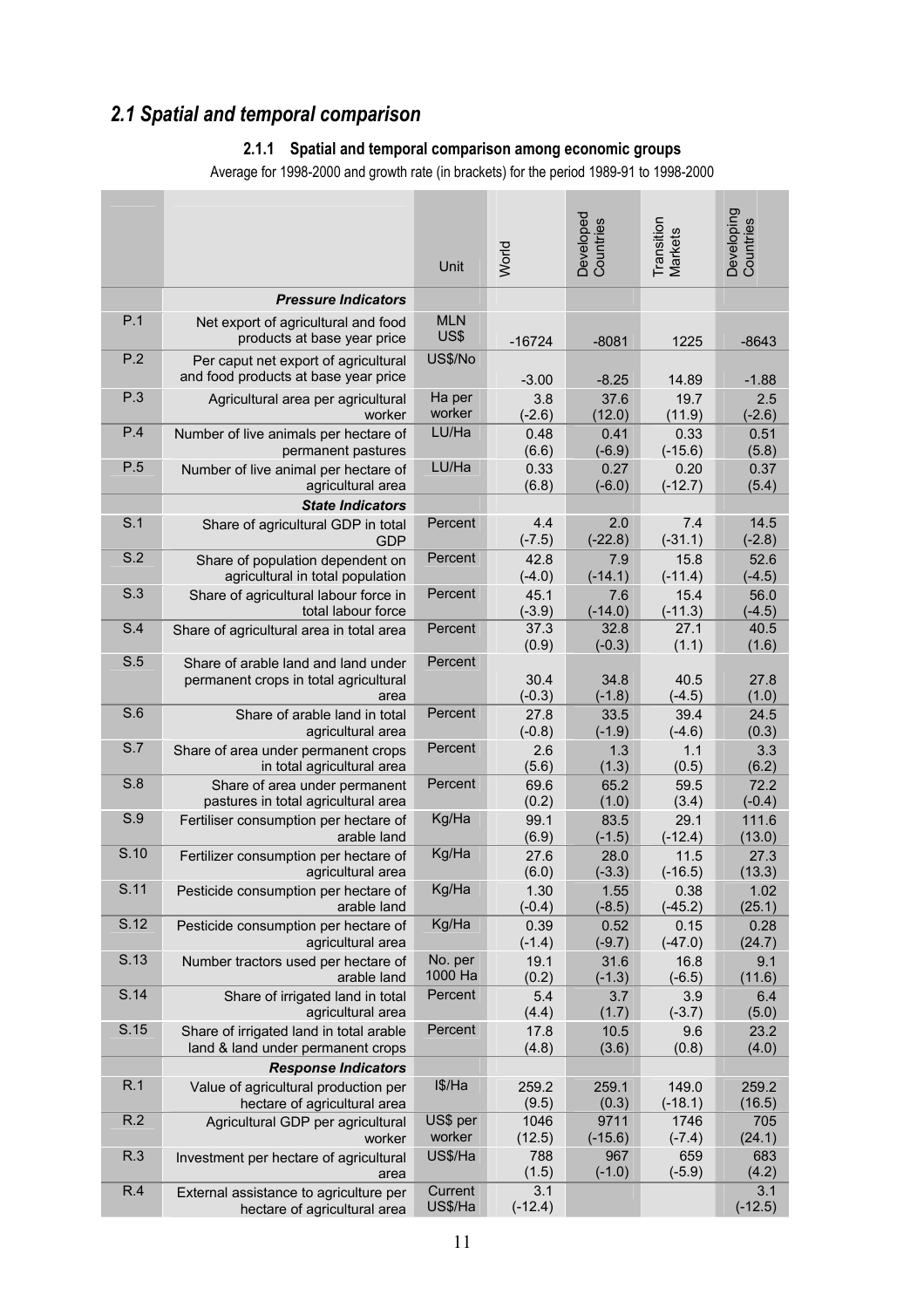### **2.1.2 Spatial and temporal comparison among continental groups**

Average for 1998-2000 and growth rate (in brackets) for the period 1989-91 to 1998-2000

|                  |                                                                                      | Unit               | World            | <b>Africa</b>     | Asia             | Europe             | America<br>North &<br>Central | South<br>America  |
|------------------|--------------------------------------------------------------------------------------|--------------------|------------------|-------------------|------------------|--------------------|-------------------------------|-------------------|
|                  | <b>Pressure Indicators</b>                                                           |                    |                  |                   |                  |                    |                               |                   |
| P.1              | Net export of agricultural and food<br>products at base year price                   | <b>MLN US\$</b>    | $-16724$         | $-7431$           | $-49121$         | $-10506$           | 8038                          | 23643             |
| P.2              | Per caput net export of agricultural<br>and food products at base year<br>price      | US\$/No            | $-3.00$          | $-10.46$          | $-13.84$         | $-22.31$           | 16.70                         | 69.39             |
| P.3              | Agricultural area per agricultural<br>worker                                         | Ha per<br>worker   | 3.8<br>$(-2.6)$  | 5.7<br>$(-7.2)$   | 1.3<br>$(-1.2)$  | 11.7<br>(13.3)     | 30.5<br>$(-0.8)$              | 23.6<br>(4.3)     |
| P.4              | Number of live animals per hectare<br>of permanent pastures                          | LU/Ha              | 0.48<br>(6.6)    | 0.23<br>(2.8)     | 0.76<br>(4.8)    | 2.44<br>$(-4.4)$   | 0.61<br>(3.2)                 | 0.53<br>(2.3)     |
| P.5              | Number of live animal per hectare<br>of agricultural area                            | LU/Ha              | 0.33<br>(6.8)    | 0.19<br>(2.0)     | 0.47<br>(5.4)    | 0.91<br>$(-4.4)$   | 0.35<br>(3.5)                 | 0.42<br>(1.6)     |
|                  | <b>State Indicators</b>                                                              |                    |                  |                   |                  |                    |                               |                   |
| S.1              | Share of agricultural GDP in total<br><b>GDP</b>                                     | Percent            | 4.4<br>$(-7.5)$  | 16.3<br>$(-3.1)$  | 9.0<br>(3.5)     | 2.2<br>$(-17.3)$   | 1.8<br>$(-10.7)$              | 6.7<br>$(-8.8)$   |
| S.2              | Share of population dependent on<br>agricultural in total population                 | Percent            | 42.8<br>$(-4.0)$ | 56.1<br>$(-4.0)$  | 54.0<br>$(-4.2)$ | 7.2<br>$(-16.1)$   | 11.0<br>$(-8.3)$              | 18.7<br>$(-11.2)$ |
| $\overline{S.3}$ | Share of agricultural labour force in<br>total labour force                          | Percent            | 45.1<br>$(-3.9)$ | 58.1<br>$(-4.1)$  | 57.5<br>$(-4.0)$ | 7.5<br>$(-15.3)$   | 9.0<br>$(-7.2)$               | 18.3<br>$(-11.5)$ |
| S.4              | Share of agricultural area in total<br>area                                          | Percent            | 37.3<br>(0.9)    | 36.5<br>(0.4)     | 49.6<br>(2.5)    | 43.6<br>$(-1.9)$   | 27.7<br>$(-0.9)$              | 35.7<br>(2.1)     |
| S.5              | Share of arable land and land<br>under permanent crops in total<br>agricultural area | Percent            | 30.4<br>$(-0.3)$ | 18.6<br>(3.6)     | 38.1<br>$(-1.0)$ | 62.5<br>(0.0)      | 42.5<br>$(-0.4)$              | 19.6<br>(3.2)     |
| S.6              | Share of arable land in total<br>agricultural area                                   | Percent            | 27.8<br>$(-0.8)$ | 16.3<br>(3.3)     | 33.8<br>$(-1.9)$ | 56.2<br>$(-0.1)$   | 41.1<br>$(-0.6)$              | 17.4<br>(3.2)     |
| S.7              | Share of area under permanent<br>crops in total agricultural area                    | Percent            | 2.6<br>(5.6)     | 2.3<br>(5.6)      | 4.3<br>(7.0)     | 6.4<br>(0.8)       | 1.3<br>(6.0)                  | 2.2<br>(2.5)      |
| S.8              | Share of area under permanent<br>pastures in total agricultural area                 | Percent            | 69.6<br>(0.2)    | 81.4<br>$(-0.8)$  | 61.9<br>(0.6)    | 37.5<br>(0.0)      | 57.5<br>(0.3)                 | 80.4<br>$(-0.7)$  |
| S.9              | Fertiliser consumption per hectare<br>of arable land                                 | Kg/Ha              | 99.1<br>(6.9)    | 21.4<br>$(-1.1)$  | 157.1<br>(13.4)  | 170.9<br>$(-10.7)$ | 95.8<br>(3.8)                 | 80.0<br>(24.9)    |
| S.10             | Fertilizer consumption per hectare<br>of agricultural area                           | Kg/Ha              | 27.6<br>(6.0)    | 3.5<br>(2.2)      | 53.2<br>(11.3)   | 96.0<br>$(-10.8)$  | 39.4<br>(3.1)                 | 13.9<br>(28.9)    |
| S.11             | Pesticide consumption per hectare<br>of arable land                                  | Kg/Ha              | 1.30<br>$(-0.4)$ | 0.43<br>$(-11.9)$ | 0.78<br>(13.4)   | 3.35<br>$(-4.2)$   | 2.11<br>(4.1)                 | 2.11<br>(77.0)    |
| S.12             | Pesticide consumption per hectare<br>of agricultural area                            | Kg/Ha              | 0.39<br>$(-1.4)$ | 0.07<br>$(-7.7)$  | 0.39<br>(7.9)    | 1.91<br>$(-3.9)$   | 0.94<br>(3.5)                 | 0.37<br>(82.8)    |
| S.13             | Number tractors used per hectare<br>of arable land                                   | No. per<br>1000 Ha | 19.1<br>(0.2)    | 2.9<br>$(-3.4)$   | 14.9<br>(11.4)   | 80.1<br>$(-1.4)$   | 23.1<br>(1.4)                 | 53.9<br>$(-5.1)$  |
| S.14             | Share of irrigated land in total<br>agricultural area                                | Percent            | 5.4<br>(4.4)     | 1.1<br>(5.7)      | 12.8<br>(4.1)    | 8.4<br>(3.9)       | 4.9<br>(4.8)                  | 1.6<br>(3.0)      |
| S.15             | Share of irrigated land in total<br>arable land & land under<br>permanent crops      | Percent            | 17.8<br>(4.8)    | 6.1<br>(2.0)      | 33.7<br>(5.2)    | 13.5<br>(3.9)      | 11.6<br>(5.2)                 | 8.4<br>$(-0.2)$   |
|                  | <b>Response Indicators</b>                                                           |                    |                  |                   |                  |                    |                               |                   |
| R.1              | Value of agricultural production per<br>hectare of agricultural area                 | I\$/Ha             | 259.2<br>(9.5)   | 84.8<br>(12.6)    | 436.3<br>(16.6)  | 927.9<br>(1.6)     | 323.4<br>(11.0)               | 181.7<br>(13.4)   |
| R.2              | Agricultural GDP per agricultural<br>worker                                          | US\$ per<br>worker | 1046<br>(12.5)   | 466<br>$(-4.6)$   | 724<br>(25.5)    | 12335<br>(7.7)     | 9282<br>(12.6)                | 3238<br>(22.9)    |
| R.3              | Investment per hectare of<br>agricultural area                                       | US\$/Ha            | 788<br>(1.5)     | 305<br>(6.8)      | 1111<br>(3.1)    | 2749<br>$(-1.1)$   | 1276<br>(2.3)                 | 445<br>(2.0)      |
| R.4              | External assistance to agriculture<br>per hectare of agricultural area               | Current<br>US\$/Ha | 3.1<br>$(-12.4)$ | 2.4<br>$(-21.5)$  | 4.0<br>$(-9.0)$  |                    | 7.1<br>$(-9.1)$               | 1.5<br>$(-3.8)$   |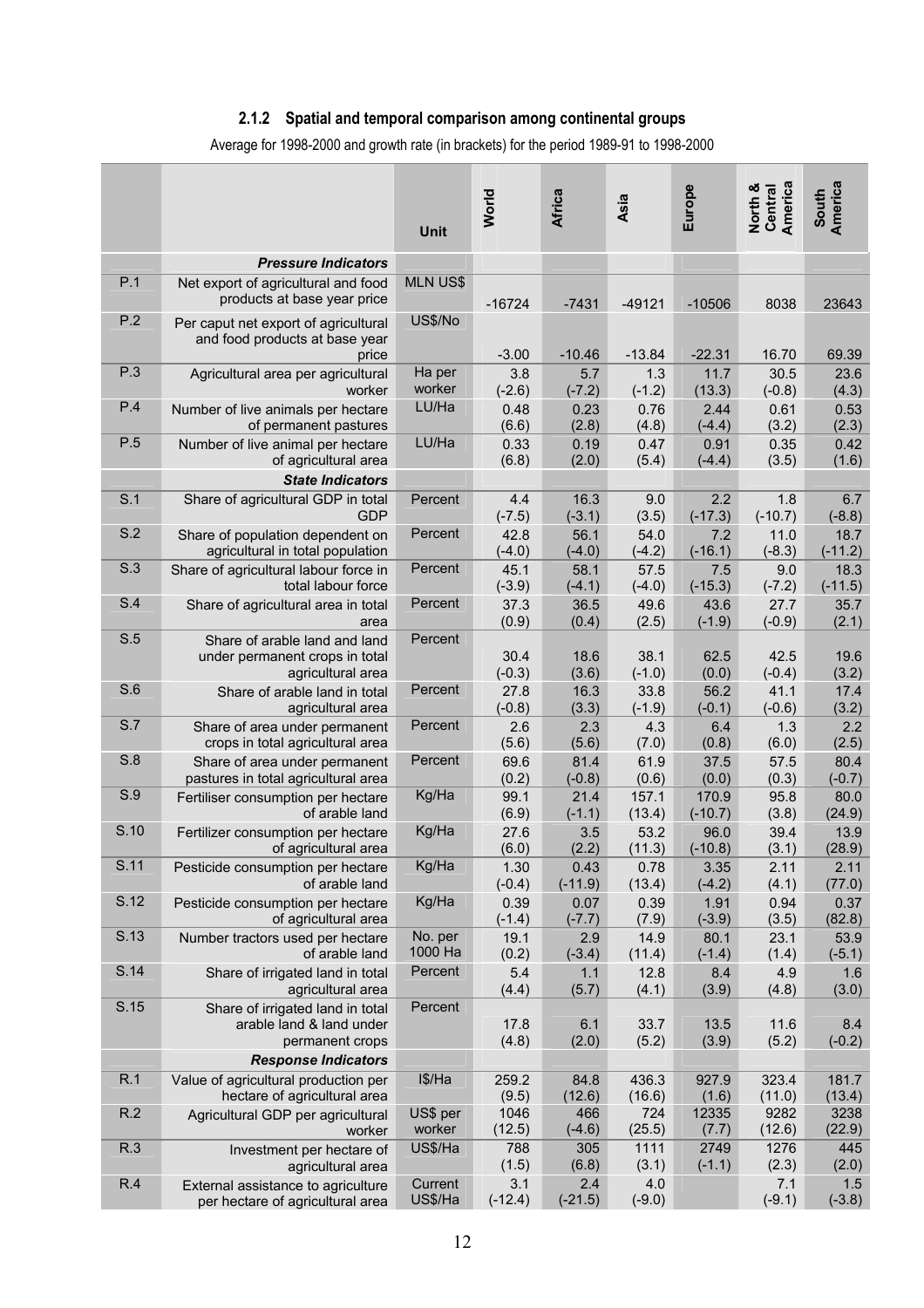## **2.1.3 Spatial and temporal comparison among regional groups**

Average for 1998-2000 and growth rate (in brackets) for the period 1989-91 to 1998-2000

|            |                                                                                      | Unit                      | Developing<br>Countries | Latin America     | Caribbean         | <b>Near East &amp;<br/>North Africa</b> | Sub-Saharan<br><b>Africa</b> | East & South<br>East Asia and<br>China | South Asia         |
|------------|--------------------------------------------------------------------------------------|---------------------------|-------------------------|-------------------|-------------------|-----------------------------------------|------------------------------|----------------------------------------|--------------------|
|            | <b>Pressure Indicators</b>                                                           |                           |                         |                   |                   |                                         |                              |                                        |                    |
| P.1        | Net export of agricultural and food<br>products at base year price                   | <b>MLN US\$</b>           | $-8643$                 | 23082             | $-527$            | $-21766$                                | 1195                         | $-9394$                                | $-850$             |
| P.2        | Per caput net export of<br>agricultural and food products at                         | US\$/No                   |                         |                   |                   |                                         |                              |                                        |                    |
|            | base year price                                                                      |                           | $-1.88$                 | 48.75             | $-14.03$          | $-55.53$                                | 2.27                         | $-5.06$                                | $-0.65$            |
| P.3<br>P.4 | Agricultural area per agricultural<br>worker                                         | Ha per<br>worker<br>LU/Ha | 2.5<br>$(-2.6)$         | 19.1<br>(2.7)     | 3.2<br>$(-1.4)$   | 9.3<br>(0.3)                            | 5.2<br>$(-7.8)$              | 1.2<br>$(-1.5)$                        | 0.7<br>$(-6.0)$    |
|            | Number of live animals per<br>hectare of permanent pastures                          |                           | 0.51<br>(5.8)           | 0.53<br>(1.8)     | 1.91<br>(6.6)     | 0.19<br>$(-2.9)$                        | 0.22<br>(12.4)               | 0.64<br>(10.7)                         | 12.84<br>(8.1)     |
| P.5        | Number of live animal per hectare<br>of agricultural area                            | LU/Ha                     | 0.37<br>(5.4)           | 0.42<br>(1.1)     | 0.77<br>(0.2)     | 0.15<br>$(-1.3)$                        | 0.18<br>(11.5)               | 0.44<br>(9.6)                          | 1.09<br>(5.9)      |
|            | <b>State Indicators</b>                                                              |                           |                         |                   |                   |                                         |                              |                                        |                    |
| S.1        | Share of agricultural GDP in total<br><b>GDP</b>                                     | Percent                   | 14.5<br>$(-2.8)$        | 6.3<br>$(-11.7)$  | 4.8<br>$(-15.4)$  | 12.0<br>$(-7.0)$                        | 29.0<br>(0.1)                | 18.8<br>(4.9)                          | 24.1<br>$(-7.4)$   |
| S.2        | Share of population dependent on<br>agricultural in total population                 | Percent                   | 52.6<br>$(-4.5)$        | 21.1<br>$(-10.6)$ | 25.2<br>$(-7.3)$  | 30.5<br>$(-7.5)$                        | 64.7<br>$(-3.7)$             | 60.4<br>$(-4.0)$                       | 54.7<br>$(-3.9)$   |
| S.3        | Share of agricultural labour force<br>in total labour force                          | Percent                   | 56.0<br>$(-4.5)$        | 20.0<br>$(-10.9)$ | 23.9<br>$(-8.0)$  | 33.9<br>$(-7.4)$                        | 66.6<br>$(-3.5)$             | 62.2<br>$(-4.0)$                       | 59.0<br>$(-3.6)$   |
| S.4        | Share of agricultural area in total<br>area                                          | Percent                   | 40.5<br>(1.6)           | 37.7<br>(2.0)     | 55.8<br>$(-1.3)$  | 36.0<br>(6.7)                           | 38.9<br>(0.2)                | 49.4<br>(0.9)                          | 50.0<br>(0.1)      |
| S.5        | Share of arable land and land<br>under permanent crops in total<br>agricultural area | Percent                   | 27.8<br>(1.0)           | 20.8<br>(2.7)     | 59.5<br>(4.8)     | 21.7<br>$(-5.4)$                        | 17.8<br>(3.9)                | 30.8<br>(2.3)                          | 91.5<br>(0.2)      |
| S.6        | Share of arable land in total<br>agricultural area                                   | Percent                   | 24.5<br>(0.3)           | 18.5<br>(2.6)     | 44.8<br>(5.3)     | 19.3<br>$(-5.8)$                        | 15.6<br>(3.7)                | 25.5<br>(0.9)                          | 87.0<br>$(-0.3)$   |
| S.7        | Share of area under permanent<br>crops in total agricultural area                    | Percent                   | 3.3<br>(6.2)            | 2.4<br>(3.6)      | 14.7<br>(3.4)     | 2.4<br>$(-1.6)$                         | 2.2<br>(6.0)                 | 5.3<br>(9.6)                           | 4.5<br>(10.7)      |
| S.8        | Share of area under permanent<br>pastures in total agricultural area                 | Percent                   | 72.2<br>$(-0.4)$        | 79.2<br>$(-0.7)$  | 40.5<br>$(-6.0)$  | 78.3<br>(1.7)                           | 82.2<br>$(-0.8)$             | 69.2<br>$(-1.0)$                       | 8.5<br>$(-2.0)$    |
| S.9        | Fertiliser consumption per hectare<br>of arable land                                 | Kg/Ha                     | 111.6<br>(13.0)         | 80.2<br>(19.5)    | 57.5<br>$(-33.5)$ | 74.8<br>(6.8)                           | 8.9<br>$(-6.5)$              | 224.9<br>(11.8)                        | 110.7<br>(19.8)    |
| S.10       | Fertilizer consumption per hectare<br>of agricultural area                           | Kg/Ha                     | 27.3<br>(13.3)          | 14.8<br>(22.6)    | 25.8<br>$(-29.9)$ | 14.4<br>(0.6)                           | 1.4<br>$(-3.0)$              | 57.4<br>(12.8)                         | 96.3<br>(19.5)     |
| S.11       | Pesticide consumption per<br>hectare of arable land                                  | Kg/Ha                     | 1.02<br>(25.1)          | 2.24<br>(61.3)    | 3.42<br>$(-3.9)$  | 1.13<br>(16.6)                          | 0.16<br>$(-27.6)$            | 1.96<br>(27.3)                         | 0.39<br>$(-5.1)$   |
| S.12       | Pesticide consumption per                                                            | Kg/Ha                     | 0.28                    | 0.40              | 1.22              | 0.22                                    | 0.02                         | 1.15                                   | 0.34               |
| S.13       | hectare of agricultural area<br>Number tractors used per hectare                     | No. per                   | (24.7)<br>9.1           | (66.5)<br>16.2    | $(-2.6)$<br>11.8  | (8.4)<br>18.8                           | $(-23.4)$<br>1.1             | (24.9)<br>8.0                          | $(-5.3)$<br>9.5    |
|            | of arable land                                                                       | 1000 Ha                   | (11.6)                  | $(-2.8)$          | (0.3)             | (12.8)                                  | (3.2)                        | (17.5)                                 | (21.1)             |
| S.14       | Share of irrigated land in total<br>agricultural area                                | Percent                   | 6.4<br>(5.0)            | 2.2<br>(3.3)      | 9.9<br>(2.5)      | 6.1<br>$(-0.7)$                         | 0.6<br>(3.1)                 | 9.3<br>(5.3)                           | 35.0<br>(8.1)      |
| S.15       | Share of irrigated land in total<br>arable land & land under<br>permanent crops      | Percent                   | 23.2<br>(4.0)           | 10.8<br>(0.6)     | 16.7<br>$(-2.2)$  | 27.9<br>(4.9)                           | 3.2<br>$(-0.8)$              | 30.3<br>(3.0)                          | 38.3<br>(7.9)      |
|            | <b>Response Indicators</b>                                                           |                           |                         |                   |                   |                                         |                              |                                        |                    |
| R.1        | Value of agricultural production<br>per hectare of agricultural area                 | I\$/Ha                    | 259.2<br>(16.5)         | 185.7<br>(12.8)   | 344.0<br>$(-7.3)$ | 154.1<br>(6.4)                          | 71.8<br>(13.8)               | 475.0<br>(23.6)                        | 720.6<br>(13.9)    |
| R.2        | Agricultural GDP per agricultural<br>worker                                          | US\$ per<br>worker        | 705<br>(24.1)           | 2930<br>(18.6)    | 1615<br>(11.9)    | 2394<br>(1.9)                           | 319<br>$(-8.2)$              | 703<br>(54.8)                          | 404<br>(7.0)       |
| R.3        | Investment per hectare of<br>agricultural area                                       | US\$/Ha                   | 683<br>(4.2)            | 487<br>(2.1)      | 1345<br>(1.8)     | 681<br>$(-1.6)$                         | 247<br>(12.5)                | 1037<br>(6.0)                          | 1842<br>(5.5)      |
| R.4        | External assistance to agriculture<br>per hectare of agricultural area               | Current<br>US\$/Ha        | 3.1<br>$(-12.5)$        | 2.4<br>$(-6.1)$   | 11.2<br>$(-12.4)$ | 2.1<br>$(-22.2)$                        | 1.9<br>$(-24.4)$             | 4.9<br>(3.2)                           | (6.4)<br>$(-18.9)$ |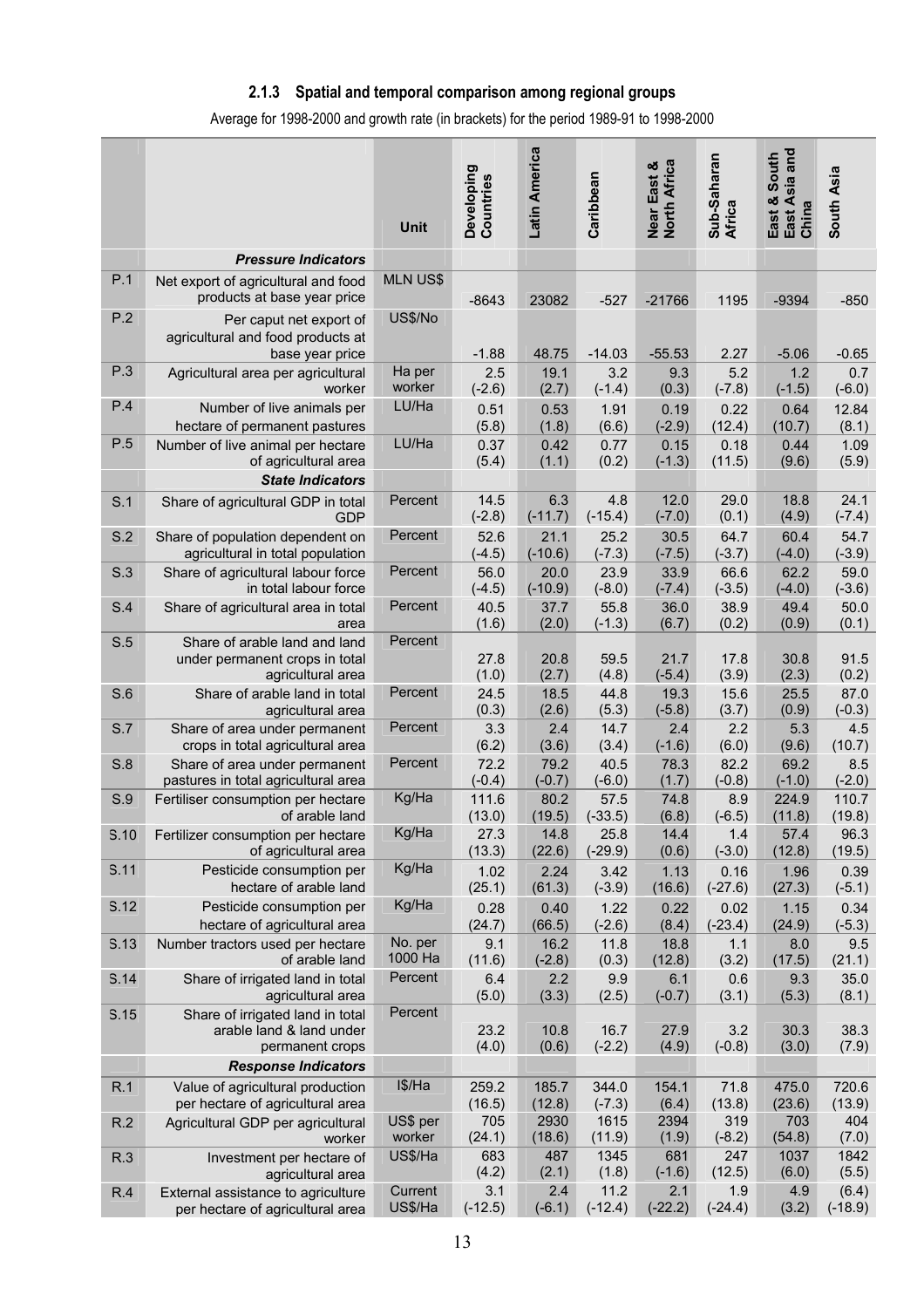|      |                                                                                      | <b>Unit</b>        | 1989-91 | 1994-96  | 1998-00  |
|------|--------------------------------------------------------------------------------------|--------------------|---------|----------|----------|
|      | <b>Pressure Indicators:</b>                                                          |                    |         |          |          |
| P.1  | Net export of agricultural and food<br>products at base year price                   | <b>MLN US\$</b>    | $-6876$ | $-17623$ | $-16724$ |
| P.2  | Per caput net export of agricultural<br>and food products at base year<br>price      | US\$/No            | $-1.41$ | $-3.34$  | $-3.00$  |
| P.3  | Agricultural land per agricultural<br>worker                                         | Ha per<br>worker   | 4.0     | 3.9      | 3.8      |
| P.4  | Number of live animals per hectare<br>of permanent pastures                          | LU/Ha              | 0.42    | 0.47     | 0.48     |
| P.5  | Number of live animal per hectare<br>of agricultural land                            | LU/Ha              | 0.29    | 0.33     | 0.33     |
|      | <b>State Indicators:</b>                                                             |                    |         |          |          |
| S.1  | Share of agricultural GDP in total<br><b>GDP</b>                                     | Percent            | 5.2     | 4.5      | 4.4      |
| S.2  | Share of population dependent on<br>agricultural in total population                 | Percent            | 46.4    | 44.4     | 42.8     |
| S.3  | Share of agricultural labour force in<br>total labour force                          | Percent            | 48.9    | 46.8     | 45.1     |
| S.4  | Share of agricultural land in total<br>area                                          | Percent            | 36.6    | 37.2     | 37.3     |
| S.5  | Share of arable land and land<br>under permanent crops in total<br>Agricultural land | Percent            | 30.6    | 30.4     | 30.4     |
| S.6  | Share of arable land in total<br>agricultural land                                   | Percent            | 28.3    | 27.9     | 27.8     |
| S.7  | Share of area under permanent<br>crops in total agricultural land                    | Percent            | 2.3     | 2.5      | 2.6      |
| S.8  | Share of area under permanent<br>pastures in total agricultural land                 | Percent            | 69.4    | 69.6     | 69.6     |
| S.9  | Fertiliser consumption per hectare<br>of arable land                                 | Kg/Ha              | 86.8    | 92.4     | 99.1     |
| S.10 | Fertilizer consumption per hectare<br>of agricultural land                           | Kg/Ha              | 24.6    | 25.8     | 27.6     |
| S.11 | Pesticide consumption per hectare<br>of arable land                                  | Kg/Ha              | 1.31    | 1.27     | 1.30     |
| S.12 | Pesticide consumption per hectare<br>of agricultural land                            | Kg/Ha              | 0.40    | 0.38     | 0.39     |
| S.13 | Number tractors used per hectare<br>of arable land                                   | No. per<br>1000 Ha | 19.0    | 19.0     | 19.1     |
| S.14 | Share of irrigated land in total<br>agricultural land                                | Percent            | 5.0     | 5.2      | 5.4      |
| S.15 | Share of irrigated land in total<br>arable land & land under<br>permanent crops      | Percent            | 16.2    | 17.3     | 17.8     |
|      | <b>Response Indicators:</b>                                                          |                    |         |          |          |
| R.1  | Value of agricultural production per<br>hectare of agricultural land                 | I\$/Ha             | 216.2   | 234.5    | 259.2    |
| R.2  | Agricultural GDP per agricultural<br>worker                                          | US\$ per<br>worker | 827     | 991      | 1046     |
| R.3  | Investment per hectare of<br>agricultural land                                       | US\$/Ha            | 765     | 783      | 788      |
| R.4  | External assistance to agriculture<br>per hectare of agricultural land               | Current<br>US\$/Ha | 4.0     | 3.1      | 3.1      |

## **2.2.1. World**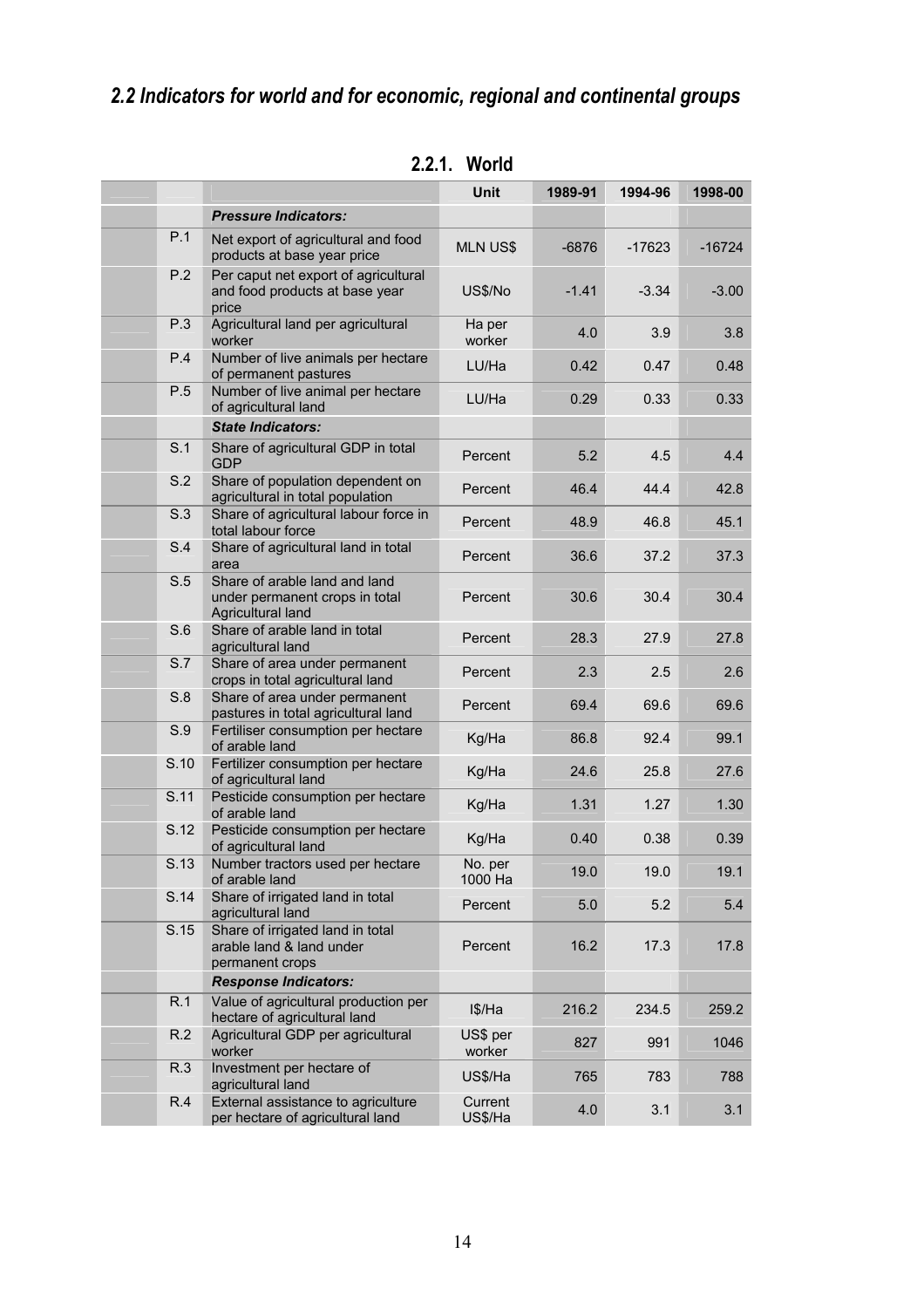|  |  | 2.2.2 Developed countries |
|--|--|---------------------------|
|--|--|---------------------------|

|      |                                                                                      | <b>Unit</b>        | 1989-91 | 1994-96 | 1998-00 |
|------|--------------------------------------------------------------------------------------|--------------------|---------|---------|---------|
|      | <b>Pressure Indicators:</b>                                                          |                    |         |         |         |
| P.1  | Net export of agricultural and food<br>products at base year price                   | <b>MLN US\$</b>    | $-6905$ | $-9031$ | $-8081$ |
| P.2  | Per caput net export of agricultural<br>and food products at base year<br>price      | US\$/No            | $-7.44$ | $-9.42$ | $-8.25$ |
| P.3  | Agricultural land per agricultural<br>worker                                         | Ha per<br>worker   | 29.9    | 34.2    | 37.6    |
| P.4  | Number of live animals per hectare<br>of permanent pastures                          | LU/Ha              | 0.48    | 0.44    | 0.41    |
| P.5  | Number of live animal per hectare<br>of agricultural land                            | LU/Ha              | 0.31    | 0.29    | 0.27    |
|      | <b>State Indicators:</b>                                                             |                    |         |         |         |
| S.1  | Share of agricultural GDP in total<br><b>GDP</b>                                     | Percent            | 3.3     | 2.4     | 2.0     |
| S.2  | Share of population dependent on<br>agricultural in total population                 | Percent            | 10.6    | 9.0     | 7.9     |
| S.3  | Share of agricultural labour force in<br>total labour force                          | Percent            | 10.2    | 8.6     | 7.6     |
| S.4  | Share of agricultural land in total<br>area                                          | Percent            | 33.0    | 33.2    | 32.8    |
| S.5  | Share of arable land and land<br>under permanent crops in total<br>Agricultural land | Percent            | 36.1    | 35.2    | 34.8    |
| S.6  | Share of arable land in total<br>agricultural land                                   | Percent            | 34.8    | 33.9    | 33.5    |
| S.7  | Share of area under permanent<br>crops in total agricultural land                    | Percent            | 1.3     | 1.3     | 1.3     |
| S.8  | Share of area under permanent<br>pastures in total agricultural land                 | Percent            | 63.9    | 64.8    | 65.2    |
| S.9  | Fertiliser consumption per hectare<br>of arable land                                 | Kg/Ha              | 86.0    | 83.5    | 83.5    |
| S.10 | Fertilizer consumption per hectare<br>of agricultural land                           | Kg/Ha              | 29.9    | 28.3    | 28.0    |
| S.11 | Pesticide consumption per hectare<br>of arable land                                  | Kg/Ha              | 1.85    | 1.58    | 1.55    |
| S.12 | Pesticide consumption per hectare<br>of agricultural land                            | Kg/Ha              | 0.64    | 0.54    | 0.52    |
| S.13 | Number tractors used per hectare<br>of arable land                                   | No. per<br>1000 Ha | 32.4    | 31.8    | 31.6    |
| S.14 | Share of irrigated land in total<br>agricultural land                                | Percent            | 3.5     | 3.6     | 3.7     |
| S.15 | Share of irrigated land in total<br>arable land & land under<br>permanent crops      | Percent            | 9.8     | 10.3    | 10.5    |
|      | <b>Response Indicators:</b>                                                          |                    |         |         |         |
| R.1  | Value of agricultural production per<br>hectare of agricultural land                 | I\$/Ha             | 257.7   | 246.4   | 259.1   |
| R.2  | Agricultural GDP per agricultural<br>worker                                          | US\$ per<br>worker | 13647   | 9870    | 9711    |
| R.3  | Investment per hectare of<br>agricultural land                                       | US\$/Ha            | 987     | 982     | 967     |
| R.4  | External assistance to agriculture<br>per hectare of agricultural land               | Current<br>US\$/Ha |         |         |         |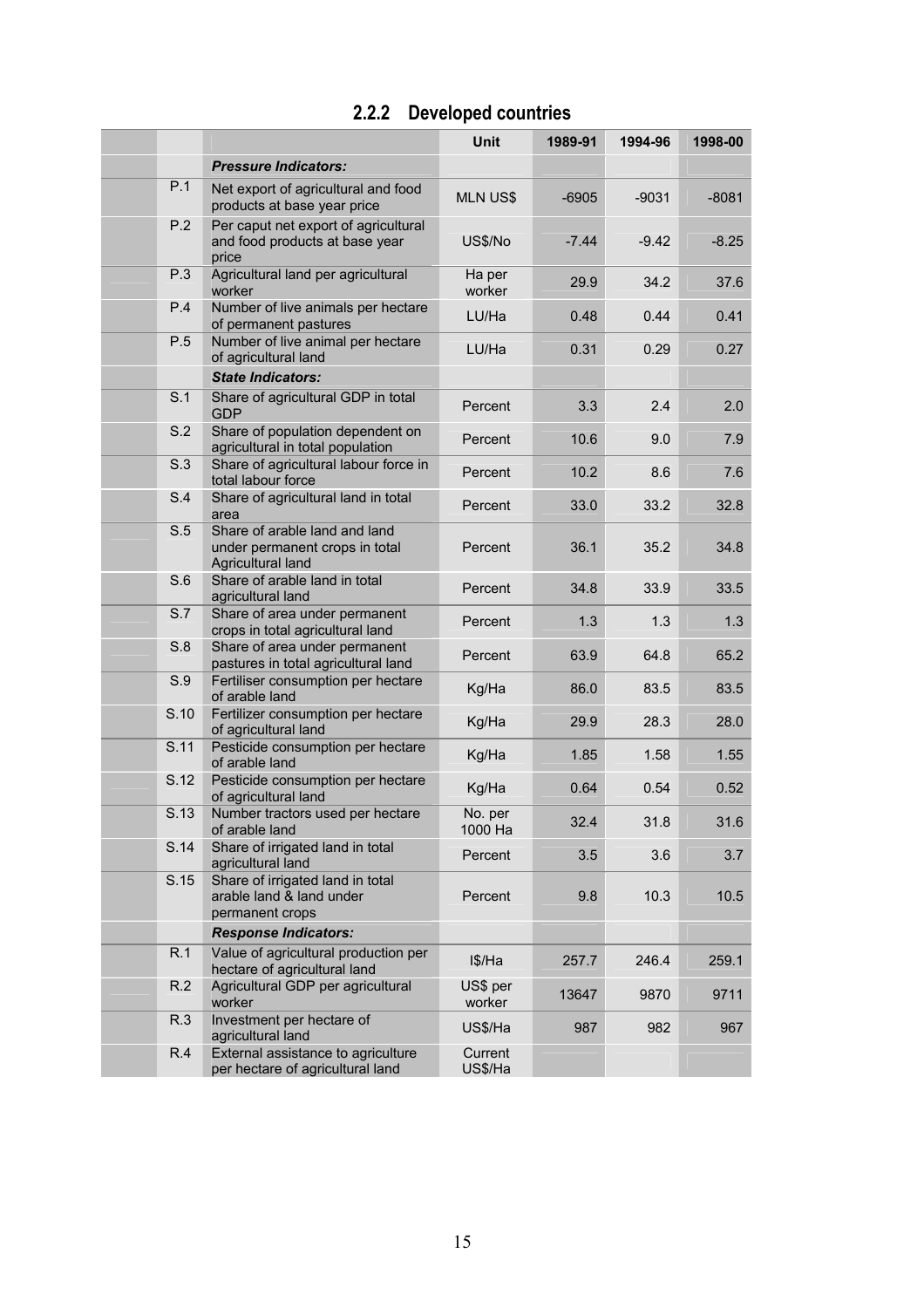|  | 2.2.3. Transition markets |  |
|--|---------------------------|--|
|--|---------------------------|--|

|      |                                                                                      | <b>Unit</b>        | 1989-91 | 1994-96 | 1998-00 |
|------|--------------------------------------------------------------------------------------|--------------------|---------|---------|---------|
|      | <b>Pressure Indicators:</b>                                                          |                    |         |         |         |
| P.1  | Net export of agricultural and food<br>products at base year price                   | <b>MLN US\$</b>    | 1406    | 1071    | 1225    |
| P.2  | Per caput net export of agricultural<br>and food products at base year<br>price      | US\$/No            | 16.80   | 12.89   | 14.89   |
| P.3  | Agricultural land per agricultural<br>worker                                         | Ha per<br>worker   | 15.8    | 18.1    | 19.7    |
| P.4  | Number of live animals per hectare<br>of permanent pastures                          | LU/Ha              | 0.47    | 0.43    | 0.33    |
| P.5  | Number of live animal per hectare<br>of agricultural land                            | LU/Ha              | 0.26    | 0.25    | 0.20    |
|      | <b>State Indicators:</b>                                                             |                    |         |         |         |
| S.1  | Share of agricultural GDP in total<br><b>GDP</b>                                     | Percent            | 15.6    | 9.1     | 7.4     |
| S.2  | Share of population dependent on<br>agricultural in total population                 | Percent            | 20.1    | 17.6    | 15.8    |
| S.3  | Share of agricultural labour force in<br>total labour force                          | Percent            | 19.6    | 17.1    | 15.4    |
| S.4  | Share of agricultural land in total<br>area                                          | Percent            | 26.5    | 27.4    | 27.1    |
| S.5  | Share of arable land and land<br>under permanent crops in total<br>Agricultural land | Percent            | 44.4    | 41.8    | 40.5    |
| S.6  | Share of arable land in total<br>agricultural land                                   | Percent            | 43.2    | 40.6    | 39.4    |
| S.7  | Share of area under permanent<br>crops in total agricultural land                    | Percent            | 1.1     | 1.2     | 1.1     |
| S.8  | Share of area under permanent<br>pastures in total agricultural land                 | Percent            | 55.6    | 58.2    | 59.5    |
| S.9  | Fertiliser consumption per hectare<br>of arable land                                 | Kg/Ha              | 38.0    | 29.3    | 29.1    |
| S.10 | Fertilizer consumption per hectare<br>of agricultural land                           | Kg/Ha              | 16.4    | 11.9    | 11.5    |
| S.11 | Pesticide consumption per hectare<br>of arable land                                  | Kg/Ha              | 1.26    | 0.50    | 0.38    |
| S.12 | Pesticide consumption per hectare<br>of agricultural land                            | Kg/Ha              | 0.54    | 0.21    | 0.15    |
| S.13 | Number tractors used per hectare<br>of arable land                                   | No. per<br>1000 Ha | 19.3    | 17.9    | 16.8    |
| S.14 | Share of irrigated land in total<br>agricultural land                                | Percent            | 4.2     | 4.0     | 3.9     |
| S.15 | Share of irrigated land in total<br>arable land & land under<br>permanent crops      | Percent            | 9.5     | 9.5     | 9.6     |
|      | <b>Response Indicators:</b>                                                          |                    |         |         |         |
| R.1  | Value of agricultural production per<br>hectare of agricultural land                 | I\$/Ha             | 222.0   | 156.8   | 149.0   |
| R.2  | Agricultural GDP per agricultural<br>worker                                          | US\$ per<br>worker | 2037    | 2099    | 1746    |
| R.3  | Investment per hectare of<br>agricultural land                                       | US\$/Ha            | 744     | 724     | 659     |
| R.4  | External assistance to agriculture<br>per hectare of agricultural land               | Current<br>US\$/Ha |         |         |         |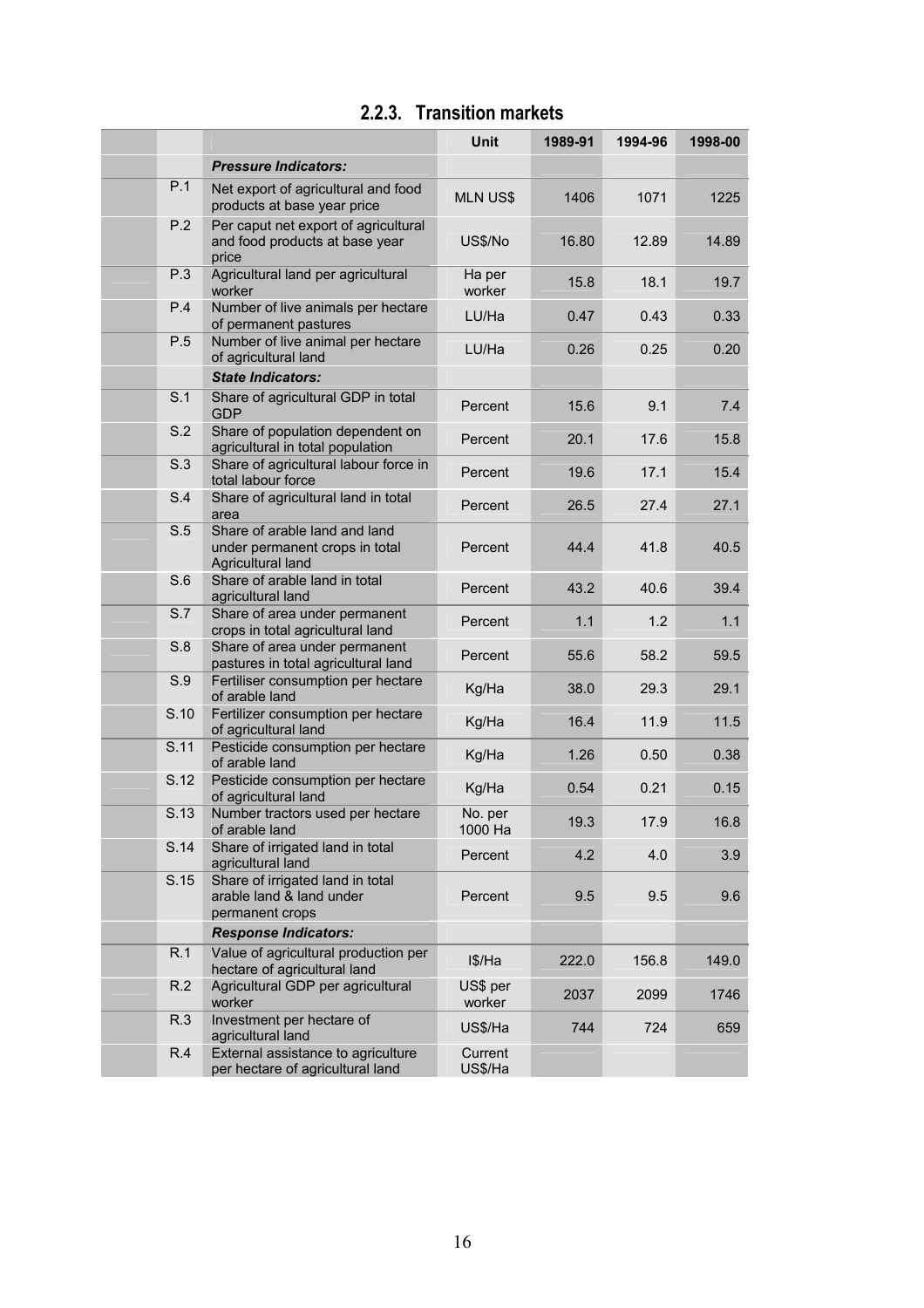|  | 2.2.4 Developing countries |  |
|--|----------------------------|--|
|--|----------------------------|--|

|      |                                                                                      | Unit               | 1989-91 | 1994-96 | 1998-00 |
|------|--------------------------------------------------------------------------------------|--------------------|---------|---------|---------|
|      | <b>Pressure Indicators:</b>                                                          |                    |         |         |         |
| P.1  | Net export of agricultural and food<br>products at base year price                   | <b>MLN US\$</b>    | 28      | $-8592$ | $-8643$ |
| P.2  | Per caput net export of agricultural<br>and food products at base year<br>price      | US\$/No            | 0.01    | $-1.99$ | $-1.88$ |
| P.3  | Agricultural land per agricultural<br>worker                                         | Ha per<br>worker   | 2.6     | 2.6     | 2.5     |
| P.4  | Number of live animals per hectare<br>of permanent pastures                          | LU/Ha              | 0.46    | 0.49    | 0.51    |
| P.5  | Number of live animal per hectare<br>of agricultural land                            | LU/Ha              | 0.33    | 0.36    | 0.37    |
|      | <b>State Indicators:</b>                                                             |                    |         |         |         |
| S.1  | Share of agricultural GDP in total<br><b>GDP</b>                                     | Percent            | 15.3    | 13.7    | 14.5    |
| S.2  | Share of population dependent on<br>agricultural in total population                 | Percent            | 57.6    | 54.8    | 52.6    |
| S.3  | Share of agricultural labour force in<br>total labour force                          | Percent            | 61.4    | 58.4    | 56.0    |
| S.4  | Share of agricultural land in total<br>area                                          | Percent            | 39.2    | 40.1    | 40.5    |
| S.5  | Share of arable land and land<br>under permanent crops in total<br>Agricultural land | Percent            | 27.3    | 27.5    | 27.8    |
| S.6  | Share of arable land in total<br>agricultural land                                   | Percent            | 24.3    | 24.3    | 24.5    |
| S.7  | Share of area under permanent<br>crops in total agricultural land                    | Percent            | 2.9     | 3.2     | 3.3     |
| S.8  | Share of area under permanent<br>pastures in total agricultural land                 | Percent            | 72.7    | 72.5    | 72.2    |
| S.9  | Fertiliser consumption per hectare<br>of arable land                                 | Kg/Ha              | 87.4    | 99.9    | 111.6   |
| S.10 | Fertilizer consumption per hectare<br>of agricultural land                           | Kg/Ha              | 21.3    | 24.3    | 27.3    |
| S.11 | Pesticide consumption per hectare<br>of arable land                                  | Kg/Ha              | 0.66    | 0.92    | 1.02    |
| S.12 | Pesticide consumption per hectare<br>of agricultural land                            | Kg/Ha              | 0.18    | 0.25    | 0.28    |
| S.13 | Number tractors used per hectare<br>of arable land                                   | No. per<br>1000 Ha | 7.3     | 8.3     | 9.1     |
| S.14 | Share of irrigated land in total<br>agricultural land                                | Percent            | 5.8     | 6.2     | 6.4     |
| S.15 | Share of irrigated land in total<br>arable land & land under<br>permanent crops      | Percent            | 21.4    | 22.6    | 23.2    |
|      | <b>Response Indicators:</b>                                                          |                    |         |         |         |
| R.1  | Value of agricultural production per<br>hectare of agricultural land                 | I\$/Ha             | 190.9   | 227.3   | 259.2   |
| R.2  | Agricultural GDP per agricultural<br>worker                                          | US\$ per<br>worker | 458     | 589     | 705     |
| R.3  | Investment per hectare of<br>agricultural land                                       | US\$/Ha            | 629     | 664     | 683     |
| R.4  | External assistance to agriculture<br>per hectare of agricultural land               | Current<br>US\$/Ha | 4.0     | 3.1     | 3.1     |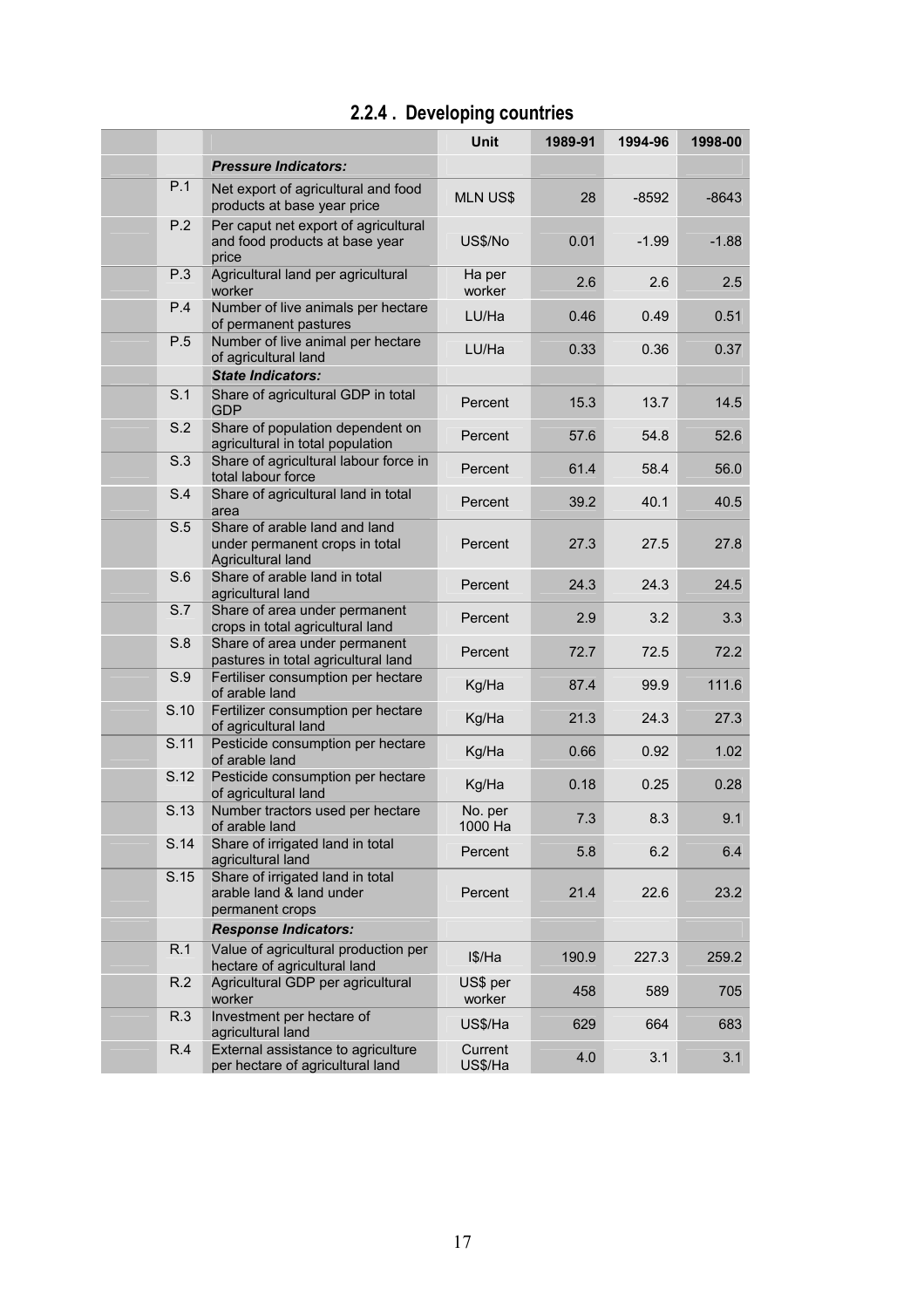|      |                                                                                      | <b>Unit</b>        | 1989-91 | 1994-96 | 1998-00 |
|------|--------------------------------------------------------------------------------------|--------------------|---------|---------|---------|
|      | <b>Pressure Indicators:</b>                                                          |                    |         |         |         |
| P.1  | Net export of agricultural and food<br>products at base year price                   | <b>MLN US\$</b>    | 14748   | 15227   | 23082   |
| P.2  | Per caput net export of agricultural<br>and food products at base year<br>price      | US\$/No            | 36.29   | 34.31   | 48.75   |
| P.3  | Agricultural land per agricultural<br>worker                                         | Ha per<br>worker   | 18.1    | 18.7    | 19.1    |
| P.4  | Number of live animals per hectare<br>of permanent pastures                          | LU/Ha              | 0.51    | 0.53    | 0.53    |
| P.5  | Number of live animal per hectare<br>of agricultural land                            | LU/Ha              | 0.41    | 0.42    | 0.42    |
|      | <b>State Indicators:</b>                                                             |                    |         |         |         |
| S.1  | Share of agricultural GDP in total<br><b>GDP</b>                                     | Percent            | 8.1     | 7.5     | 6.3     |
| S.2  | Share of population dependent on<br>agricultural in total population                 | Percent            | 26.3    | 23.3    | 21.1    |
| S.3  | Share of agricultural labour force in<br>total labour force                          | Percent            | 25.2    | 22.2    | 20.0    |
| S.4  | Share of agricultural land in total<br>area                                          | Percent            | 36.2    | 37.2    | 37.7    |
| S.5  | Share of arable land and land<br>under permanent crops in total<br>Agricultural land | Percent            | 19.8    | 20.4    | 20.8    |
| S.6  | Share of arable land in total<br>agricultural land                                   | Percent            | 17.5    | 18.1    | 18.5    |
| S.7  | Share of area under permanent<br>crops in total agricultural land                    | Percent            | 2.2     | 2.4     | 2.4     |
| S.8  | Share of area under permanent<br>pastures in total agricultural land                 | Percent            | 80.2    | 79.6    | 79.2    |
| S.9  | Fertiliser consumption per hectare<br>of arable land                                 | Kg/Ha              | 56.1    | 65.8    | 80.2    |
| S.10 | Fertilizer consumption per hectare<br>of agricultural land                           | Kg/Ha              | 9.9     | 11.9    | 14.8    |
| S.11 | Pesticide consumption per hectare<br>of arable land                                  | Kg/Ha              | 0.86    | 1.51    | 2.24    |
| S.12 | Pesticide consumption per hectare<br>of agricultural land                            | Kg/Ha              | 0.14    | 0.26    | 0.40    |
| S.13 | Number tractors used per hectare<br>of arable land                                   | No. per<br>1000 Ha | 11.7    | 11.9    | 11.8    |
| S.14 | Share of irrigated land in total<br>agricultural land                                | Percent            | 2.1     | 2.2     | 2.2     |
| S.15 | Share of irrigated land in total<br>arable land & land under<br>permanent crops      | Percent            | 10.6    | 10.8    | 10.8    |
|      | <b>Response Indicators:</b>                                                          |                    |         |         |         |
| R.1  | Value of agricultural production per<br>hectare of agricultural land                 | I\$/Ha             | 146.0   | 166.4   | 185.7   |
| R.2  | Agricultural GDP per agricultural<br>worker                                          | US\$ per<br>worker | 2084    | 3057    | 2930    |
| R.3  | Investment per hectare of<br>agricultural land                                       | US\$/Ha            | 467     | 481     | 487     |
| R.4  | External assistance to agriculture<br>per hectare of agricultural land               | Current<br>US\$/Ha | 2.7     | 2.2     | 2.4     |

## **2.2.5. Latin American countries**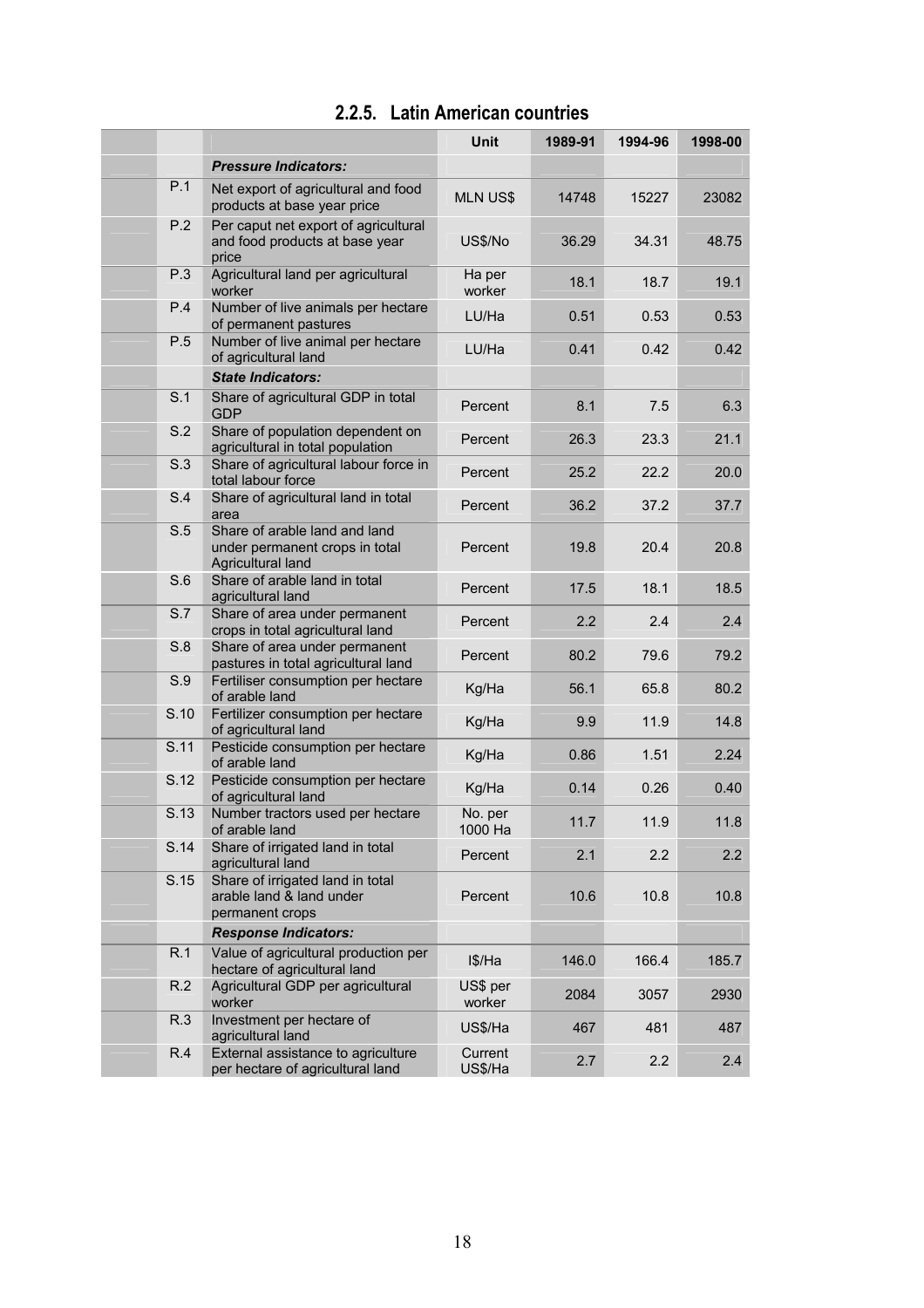|      |                                                                                      | <b>Unit</b>        | 1989-91 | 1994-96 | 1998-00  |
|------|--------------------------------------------------------------------------------------|--------------------|---------|---------|----------|
|      | <b>Pressure Indicators:</b>                                                          |                    |         |         |          |
| P.1  | Net export of agricultural and food<br>products at base year price                   | <b>MLN US\$</b>    | 1891    | $-293$  | $-527$   |
| P.2  | Per caput net export of agricultural<br>and food products at base year<br>price      | US\$/No            | 55.79   | $-8.16$ | $-14.03$ |
| P.3  | Agricultural land per agricultural<br>worker                                         | Ha per<br>worker   | 3.3     | 3.3     | 3.2      |
| P.4  | Number of live animals per hectare<br>of permanent pastures                          | LU/Ha              | 1.68    | 1.85    | 1.91     |
| P.5  | Number of live animal per hectare<br>of agricultural land                            | LU/Ha              | 0.77    | 0.77    | 0.77     |
|      | <b>State Indicators:</b>                                                             |                    |         |         |          |
| S.1  | Share of agricultural GDP in total<br><b>GDP</b>                                     | Percent            | 6.8     | 5.1     | 4.8      |
| S.2  | Share of population dependent on<br>agricultural in total population                 | Percent            | 29.3    | 26.9    | 25.2     |
| S.3  | Share of agricultural labour force in<br>total labour force                          | Percent            | 28.3    | 25.8    | 23.9     |
| S.4  | Share of agricultural land in total<br>area                                          | Percent            | 57.3    | 56.7    | 55.8     |
| S.5  | Share of arable land and land<br>under permanent crops in total<br>Agricultural land | Percent            | 54.2    | 58.5    | 59.5     |
| S.6  | Share of arable land in total<br>agricultural land                                   | Percent            | 40.4    | 44.2    | 44.8     |
| S.7  | Share of area under permanent<br>crops in total agricultural land                    | Percent            | 13.8    | 14.3    | 14.7     |
| S.8  | Share of area under permanent<br>pastures in total agricultural land                 | Percent            | 45.8    | 41.5    | 40.5     |
| S.9  | Fertiliser consumption per hectare<br>of arable land                                 | Kg/Ha              | 129.9   | 63.3    | 57.5     |
| S.10 | Fertilizer consumption per hectare<br>of agricultural land                           | Kg/Ha              | 52.5    | 28.0    | 25.8     |
| S.11 | Pesticide consumption per hectare<br>of arable land                                  | Kg/Ha              | 3.70    | 3.91    | 3.42     |
| S.12 | Pesticide consumption per hectare<br>of agricultural land                            | Kg/Ha              | 1.29    | 1.38    | 1.22     |
| S.13 | Number tractors used per hectare<br>of arable land                                   | No. per<br>1000 Ha | 17.12   | 15.98   | 16.18    |
| S.14 | Share of irrigated land in total<br>agricultural land                                | Percent            | 9.5     | 9.7     | 9.9      |
| S.15 | Share of irrigated land in total<br>arable land & land under<br>permanent crops      | Percent            | 17.5    | 16.5    | 16.7     |
|      | <b>Response Indicators:</b>                                                          |                    |         |         |          |
| R.1  | Value of agricultural production per<br>hectare of agricultural land                 | I\$/Ha             | 400.3   | 320.8   | 344.0    |
| R.2  | Agricultural GDP per agricultural<br>worker                                          | US\$ per<br>worker | 1291    | 1267    | 1615     |
| R.3  | Investment per hectare of<br>agricultural land                                       | US\$/Ha            | 1299    | 1332    | 1345     |
| R.4  | External assistance to agriculture<br>per hectare of agricultural land               | Current<br>US\$/Ha | 14.6    | 14.2    | 11.2     |

## **2.2.6. The Caribbean countries**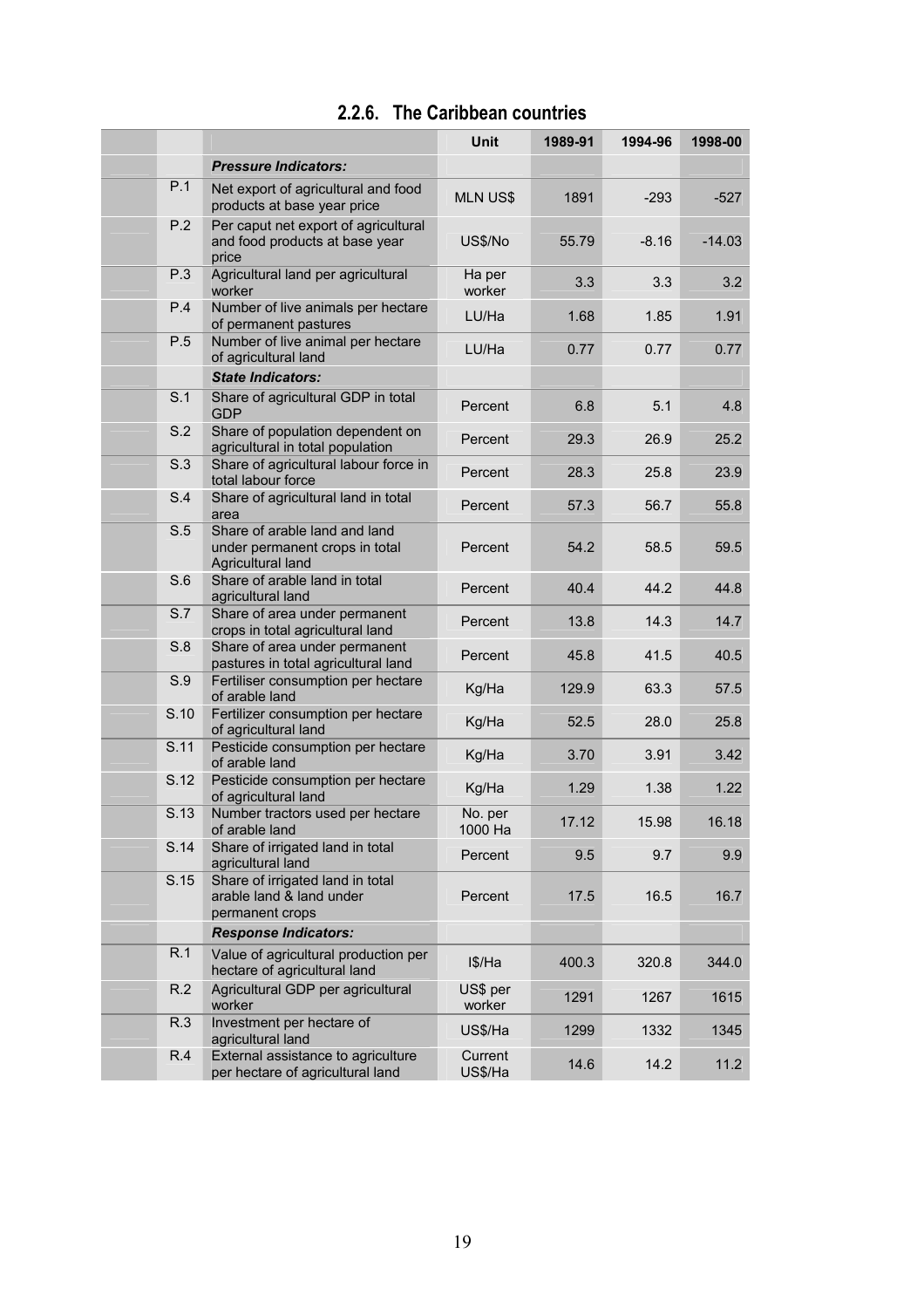|      |                                                                                      | <b>Unit</b>        | 1989-91  | 1994-96  | 1998-00  |
|------|--------------------------------------------------------------------------------------|--------------------|----------|----------|----------|
|      | <b>Pressure Indicators:</b>                                                          |                    |          |          |          |
| P.1  | Net export of agricultural and food<br>products at base year price                   | <b>MLN US\$</b>    | $-17160$ | $-17777$ | $-21766$ |
| P.2  | Per caput net export of agricultural<br>and food products at base year<br>price      | US\$/No            | $-53.84$ | $-49.37$ | $-55.53$ |
| P.3  | Agricultural land per agricultural<br>worker                                         | Ha per<br>worker   | 9.3      | 9.8      | 9.3      |
| P.4  | Number of live animals per hectare<br>of permanent pastures                          | LU/Ha              | 0.21     | 0.18     | 0.19     |
| P.5  | Number of live animal per hectare<br>of agricultural land                            | LU/Ha              | 0.16     | 0.14     | 0.15     |
|      | <b>State Indicators:</b>                                                             |                    |          |          |          |
| S.1  | Share of agricultural GDP in total<br><b>GDP</b>                                     | Percent            | 13.9     | 12.4     | 12.0     |
| S.2  | Share of population dependent on<br>agricultural in total population                 | Percent            | 35.7     | 32.8     | 30.5     |
| S.3  | Share of agricultural labour force in<br>total labour force                          | Percent            | 39.5     | 36.4     | 33.9     |
| S.4  | Share of agricultural land in total<br>area                                          | Percent            | 31.6     | 36.2     | 36.0     |
| S.5  | Share of arable land and land<br>under permanent crops in total<br>Agricultural land | Percent            | 24.2     | 22.0     | 21.7     |
| S.6  | Share of arable land in total<br>agricultural land                                   | Percent            | 21.7     | 19.8     | 19.3     |
| S.7  | Share of area under permanent<br>crops in total agricultural land                    | Percent            | 2.5      | 2.3      | 2.4      |
| S.8  | Share of area under permanent<br>pastures in total agricultural land                 | Percent            | 75.8     | 78.0     | 78.3     |
| S.9  | Fertiliser consumption per hectare<br>of arable land                                 | Kg/Ha              | 65.5     | 60.0     | 74.8     |
| S.10 | Fertilizer consumption per hectare<br>of agricultural land                           | Kg/Ha              | 14.2     | 11.9     | 14.4     |
| S.11 | Pesticide consumption per hectare<br>of arable land                                  | Kg/Ha              | 0.83     | 1.02     | 1.13     |
| S.12 | Pesticide consumption per hectare<br>of agricultural land                            | Kg/Ha              | 0.19     | 0.21     | 0.22     |
| S.13 | Number tractors used per hectare<br>of arable land                                   | No. per<br>1000 Ha | 14.8     | 16.3     | 18.8     |
| S.14 | Share of irrigated land in total<br>agricultural land                                | Percent            | 6.1      | 5.9      | 6.1      |
| S.15 | Share of irrigated land in total<br>arable land & land under<br>permanent crops      | Percent            | 25.4     | 26.6     | 27.9     |
|      | <b>Response Indicators:</b>                                                          |                    |          |          |          |
| R.1  | Value of agricultural production per<br>hectare of agricultural land                 | I\$/Ha             | 136.1    | 136.6    | 154.1    |
| R.2  | Agricultural GDP per agricultural<br>worker                                          | US\$ per<br>worker | 2306     | 2160     | 2394     |
| R.3  | Investment per hectare of<br>agricultural land                                       | US\$/Ha            | 704      | 659      | 681      |
| R.4  | External assistance to agriculture<br>per hectare of agricultural land               | Current<br>US\$/Ha | 3.5      | 2.8      | 2.1      |

## **2.2.7. Near East and North Africa**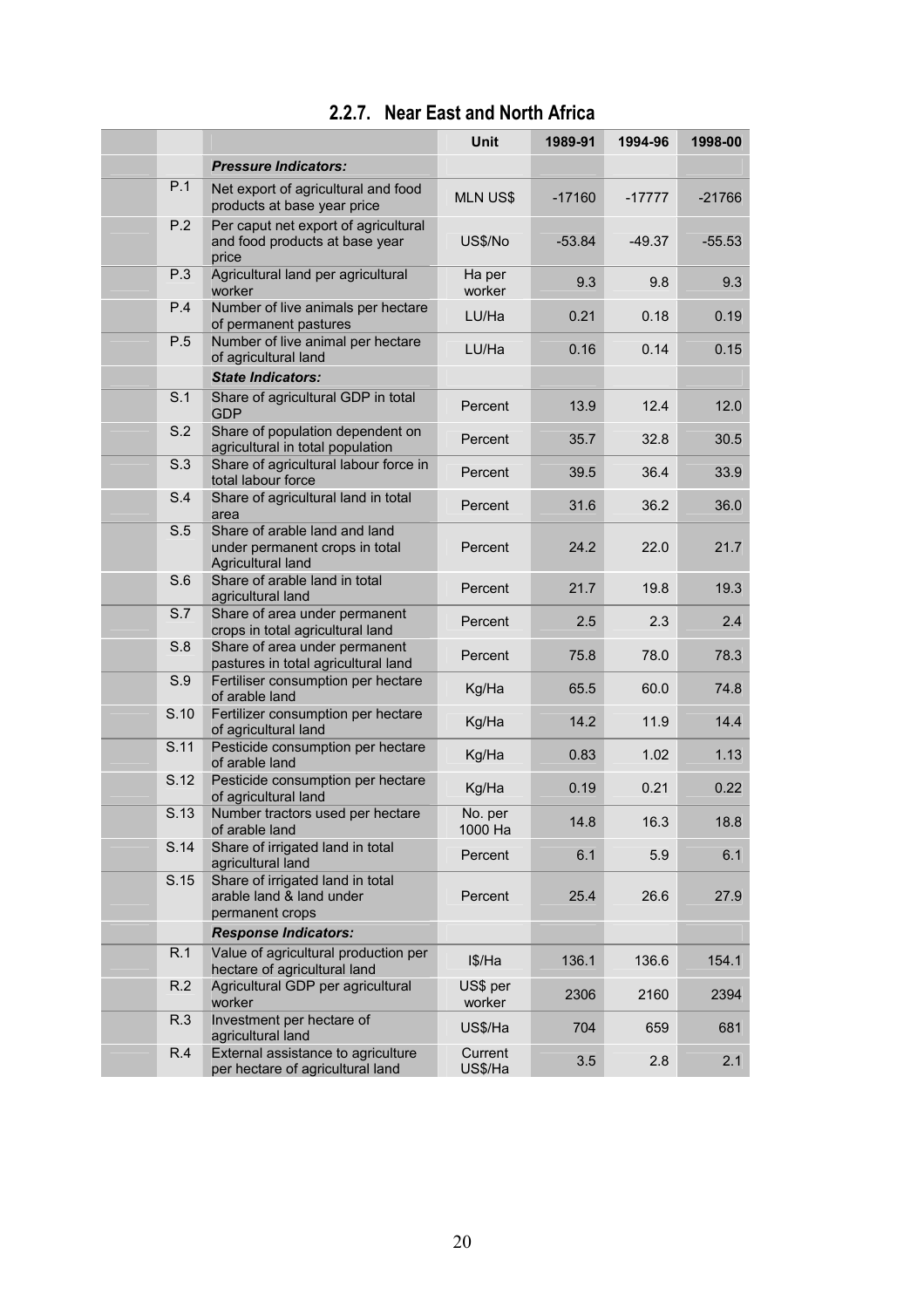|  | 2.2.8. Sub-Saharan Africa |  |
|--|---------------------------|--|
|--|---------------------------|--|

|      |                                                                                      | Unit               | 1989-91 | 1994-96 | 1998-00 |
|------|--------------------------------------------------------------------------------------|--------------------|---------|---------|---------|
|      | <b>Pressure Indicators:</b>                                                          |                    |         |         |         |
| P.1  | Net export of agricultural and food<br>products at base year price                   | <b>MLN US\$</b>    | 2215    | 2259    | 1195    |
| P.2  | Per caput net export of agricultural<br>and food products at base year<br>price      | US\$/No            | 5.34    | 4.76    | 2.27    |
| P.3  | Agricultural land per agricultural<br>worker                                         | Ha per<br>worker   | 6.1     | 5.5     | 5.2     |
| P.4  | Number of live animals per hectare<br>of permanent pastures                          | LU/Ha              | 0.18    | 0.20    | 0.22    |
| P.5  | Number of live animal per hectare<br>of agricultural land                            | LU/Ha              | 0.15    | 0.17    | 0.18    |
|      | <b>State Indicators:</b>                                                             |                    |         |         |         |
| S.1  | Share of agricultural GDP in total<br><b>GDP</b>                                     | Percent            | 29.0    | 28.7    | 29.0    |
| S.2  | Share of population dependent on<br>agricultural in total population                 | Percent            | 69.7    | 66.9    | 64.7    |
| S.3  | Share of agricultural labour force in<br>total labour force                          | Percent            | 71.6    | 68.8    | 66.6    |
| S.4  | Share of agricultural land in total<br>area                                          | Percent            | 38.7    | 38.5    | 38.9    |
| S.5  | Share of arable land and land<br>under permanent crops in total<br>Agricultural land | Percent            | 16.5    | 17.5    | 17.8    |
| S.6  | Share of arable land in total<br>agricultural land                                   | Percent            | 14.5    | 15.3    | 15.6    |
| S.7  | Share of area under permanent<br>crops in total agricultural land                    | Percent            | 2.0     | 2.1     | 2.2     |
| S.8  | Share of area under permanent<br>pastures in total agricultural land                 | Percent            | 83.5    | 82.5    | 82.2    |
| S.9  | Fertiliser consumption per hectare<br>of arable land                                 | Kg/Ha              | 10.1    | 8.7     | 8.9     |
| S.10 | Fertilizer consumption per hectare<br>of agricultural land                           | Kg/Ha              | 1.5     | 1.3     | 1.4     |
| S.11 | Pesticide consumption per hectare<br>of arable land                                  | Kg/Ha              | 0.30    | 0.16    | 0.16    |
| S.12 | Pesticide consumption per hectare<br>of agricultural land                            | Kg/Ha              | 0.04    | 0.02    | 0.02    |
| S.13 | Number tractors used per hectare<br>of arable land                                   | No. per<br>1000 Ha | 1.1     | 1.1     | 1.1     |
| S.14 | Share of irrigated land in total<br>agricultural land                                | Percent            | 0.5     | 0.6     | 0.6     |
| S.15 | Share of irrigated land in total<br>arable land & land under<br>permanent crops      | Percent            | 3.3     | 3.3     | 3.2     |
|      | <b>Response Indicators:</b>                                                          |                    |         |         |         |
| R.1  | Value of agricultural production per<br>hectare of agricultural land                 | I\$/Ha             | 55.4    | 64.0    | 71.8    |
| R.2  | Agricultural GDP per agricultural<br>worker                                          | US\$ per<br>worker | 378     | 292     | 319     |
| R.3  | Investment per hectare of<br>agricultural land                                       | US\$/ha            | 195     | 234     | 247     |
| R.4  | External assistance to agriculture<br>per hectare of agricultural land               | Current<br>US\$/Ha | 3.3     | 1.8     | 1.9     |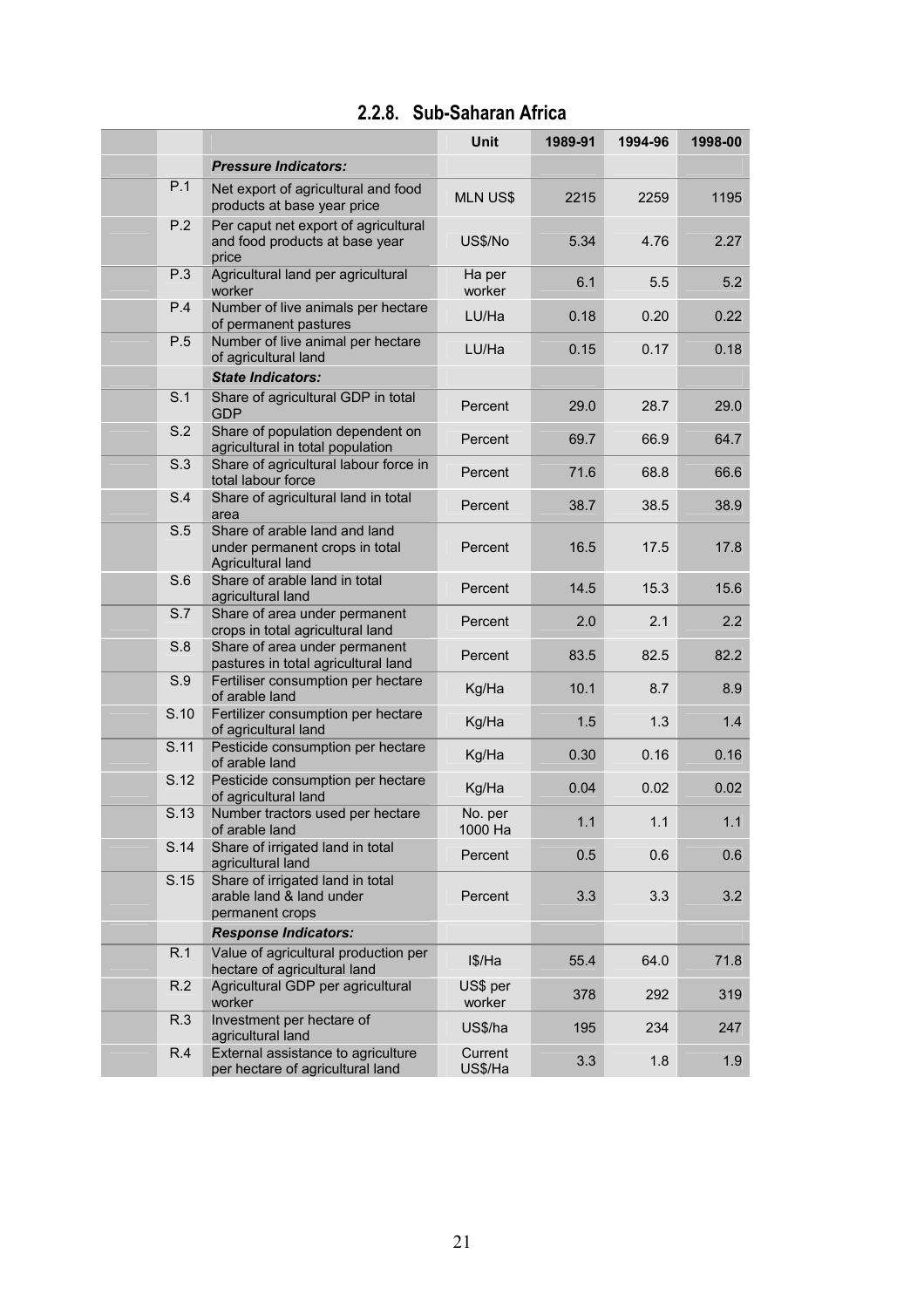|      |                                                                                      | <b>Unit</b>        | 1989-91 | 1994-96  | 1998-00 |
|------|--------------------------------------------------------------------------------------|--------------------|---------|----------|---------|
|      | <b>Pressure Indicators:</b>                                                          |                    |         |          |         |
| P.1  | Net export of agricultural and food<br>products at base year price                   | <b>MLN US\$</b>    | $-2216$ | $-10143$ | $-9394$ |
| P.2  | Per caput net export of agricultural<br>and food products at base year<br>price      | US\$/No            | $-1.33$ | $-5.71$  | $-5.06$ |
| P.3  | Agricultural land per agricultural<br>worker                                         | Ha per<br>worker   | 1.2     | 1.2      | 1.2     |
| P.4  | Number of live animals per hectare<br>of permanent pastures                          | LU/Ha              | 0.52    | 0.63     | 0.64    |
| P.5  | Number of live animal per hectare<br>of agricultural land                            | LU/Ha              | 0.37    | 0.44     | 0.44    |
|      | <b>State Indicators:</b>                                                             |                    |         |          |         |
| S.1  | Share of agricultural GDP in total<br><b>GDP</b>                                     | Percent            | 17.1    | 15.7     | 18.8    |
| S.2  | Share of population dependent on<br>agricultural in total population                 | Percent            | 65.6    | 62.8     | 60.4    |
| S.3  | Share of agricultural labour force in<br>total labour force                          | Percent            | 67.4    | 64.6     | 62.2    |
| S.4  | Share of agricultural land in total<br>area                                          | Percent            | 48.5    | 48.2     | 49.4    |
| S.5  | Share of arable land and land<br>under permanent crops in total<br>Agricultural land | Percent            | 29.5    | 30.1     | 30.8    |
| S.6  | Share of arable land in total<br>agricultural land                                   | Percent            | 25.1    | 24.9     | 25.5    |
| S.7  | Share of area under permanent<br>crops in total agricultural land                    | Percent            | 4.4     | 5.2      | 5.3     |
| S.8  | Share of area under permanent<br>pastures in total agricultural land                 | Percent            | 70.5    | 69.9     | 69.2    |
| S.9  | Fertiliser consumption per hectare<br>of arable land                                 | Kg/Ha              | 180.0   | 219.6    | 224.9   |
| S.10 | Fertilizer consumption per hectare<br>of agricultural land                           | Kg/Ha              | 45.2    | 54.7     | 57.4    |
| S.11 | Pesticide consumption per hectare<br>of arable land                                  | Kg/Ha              | 1.21    | 2.65     | 1.96    |
| S.12 | Pesticide consumption per hectare<br>of agricultural land                            | Kg/Ha              | 0.74    | 1.53     | 1.15    |
| S.13 | Number tractors used per hectare<br>of arable land                                   | No. per<br>1000 Ha | 5.8     | 6.5      | 8.0     |
| S.14 | Share of irrigated land in total<br>agricultural land                                | Percent            | 8.4     | 9.0      | 9.3     |
| S.15 | Share of irrigated land in total<br>arable land & land under<br>permanent crops      | Percent            | 28.6    | 29.9     | 30.3    |
|      | <b>Response Indicators:</b>                                                          |                    |         |          |         |
| R.1  | Value of agricultural production per<br>hectare of agricultural land                 | I\$/Ha             | 555.5   | 643.3    | 720.6   |
| R.2  | Agricultural GDP per agricultural<br>worker                                          | US\$ per<br>worker | 293     | 505      | 703     |
| R.3  | Investment per hectare of<br>agricultural land                                       | US\$/Ha            | 922     | 1012     | 1037    |
| R.4  | External assistance to agriculture<br>per hectare of agricultural land               | Current<br>US\$/Ha | 4.6     | 4.7      | 4.9     |

## **2.2.9. East and South East Asia and China**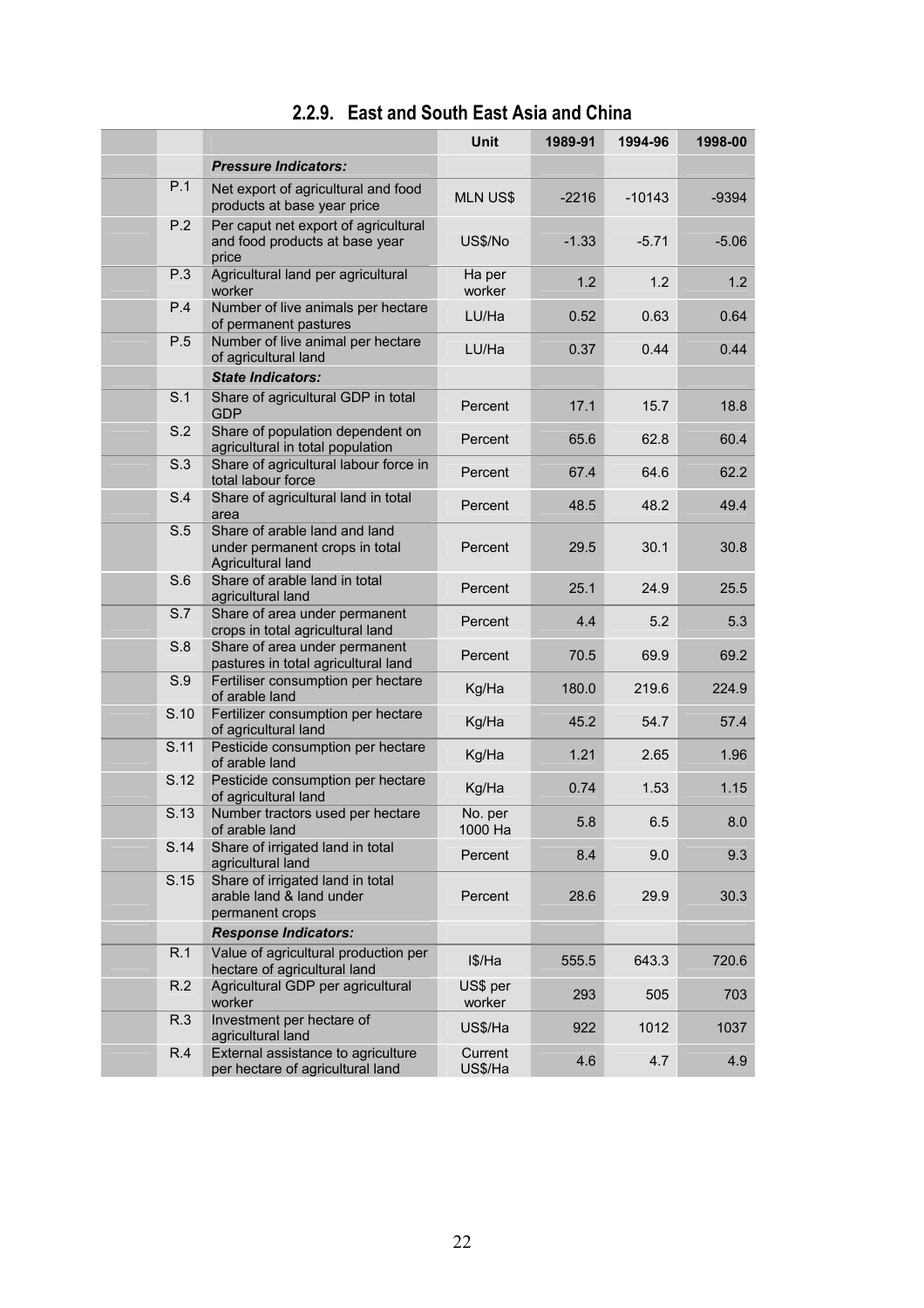## **2.2.10. South Asia**

|      |                                                                                      | <b>Unit</b>        | 1989-91 | 1994-96 | 1998-00 |
|------|--------------------------------------------------------------------------------------|--------------------|---------|---------|---------|
|      | <b>Pressure Indicators:</b>                                                          |                    |         |         |         |
| P.1  | Net export of agricultural and food<br>products at base year price                   | <b>MLN US\$</b>    | 896     | 2478    | $-850$  |
| P.2  | Per caput net export of agricultural<br>and food products at base year<br>price      | US\$/No            | 0.81    | 2.04    | $-0.65$ |
| P.3  | Agricultural land per agricultural<br>worker                                         | Ha per<br>worker   | 0.8     | 0.7     | 0.7     |
| P.4  | Number of live animals per hectare<br>of permanent pastures                          | LU/Ha              | 10.99   | 12.08   | 12.84   |
| P.5  | Number of live animal per hectare<br>of agricultural land                            | LU/Ha              | 0.98    | 1.04    | 1.09    |
|      | <b>State Indicators:</b>                                                             |                    |         |         |         |
| S.1  | Share of agricultural GDP in total<br><b>GDP</b>                                     | Percent            | 28.0    | 25.9    | 24.1    |
| S.2  | Share of population dependent on<br>agricultural in total population                 | Percent            | 59.2    | 56.7    | 54.7    |
| S.3  | Share of agricultural labour force in<br>total labour force                          | Percent            | 63.5    | 61.0    | 59.0    |
| S.4  | Share of agricultural land in total<br>area                                          | Percent            | 49.9    | 49.8    | 50.0    |
| S.5  | Share of arable land and land<br>under permanent crops in total<br>Agricultural land | Percent            | 91.1    | 91.4    | 91.5    |
| S.6  | Share of arable land in total<br>agricultural land                                   | Percent            | 87.5    | 87.1    | 87.0    |
| S.7  | Share of area under permanent<br>crops in total agricultural land                    | Percent            | 3.7     | 4.3     | 4.5     |
| S.8  | Share of area under permanent<br>pastures in total agricultural land                 | Percent            | 8.9     | 8.6     | 8.5     |
| S.9  | Fertiliser consumption per hectare<br>of arable land                                 | Kg/Ha              | 77.2    | 91.2    | 110.7   |
| S.10 | Fertilizer consumption per hectare<br>of agricultural land                           | Kg/Ha              | 67.5    | 79.4    | 96.3    |
| S.11 | Pesticide consumption per hectare<br>of arable land                                  | Kg/Ha              | 0.43    | 0.37    | 0.39    |
| S.12 | Pesticide consumption per hectare<br>of agricultural land                            | Kg/Ha              | 0.38    | 0.33    | 0.34    |
| S.13 | Number tractors used per hectare<br>of arable land                                   | No. per<br>1000 Ha | 6.5     | 8.5     | 9.5     |
| S.14 | Share of irrigated land in total<br>agricultural land                                | Percent            | 29.9    | 33.6    | 35.0    |
| S.15 | Share of irrigated land in total<br>arable land & land under<br>permanent crops      | Percent            | 32.9    | 36.7    | 38.3    |
|      | <b>Response Indicators:</b>                                                          |                    |         |         |         |
| R.1  | Value of agricultural production per<br>hectare of agricultural land                 | I\$/Ha             | 555.5   | 643.3   | 720.6   |
| R.2  | Agricultural GDP per agricultural<br>worker                                          | US\$ per<br>worker | 353     | 379     | 404     |
| R.3  | Investment per hectare of<br>agricultural land                                       | US\$/Ha            | 1654    | 1781    | 1842    |
| R.4  | External assistance to agriculture<br>per hectare of agricultural land               | Current<br>US\$/Ha | 9.7     | 6.9     | 6.4     |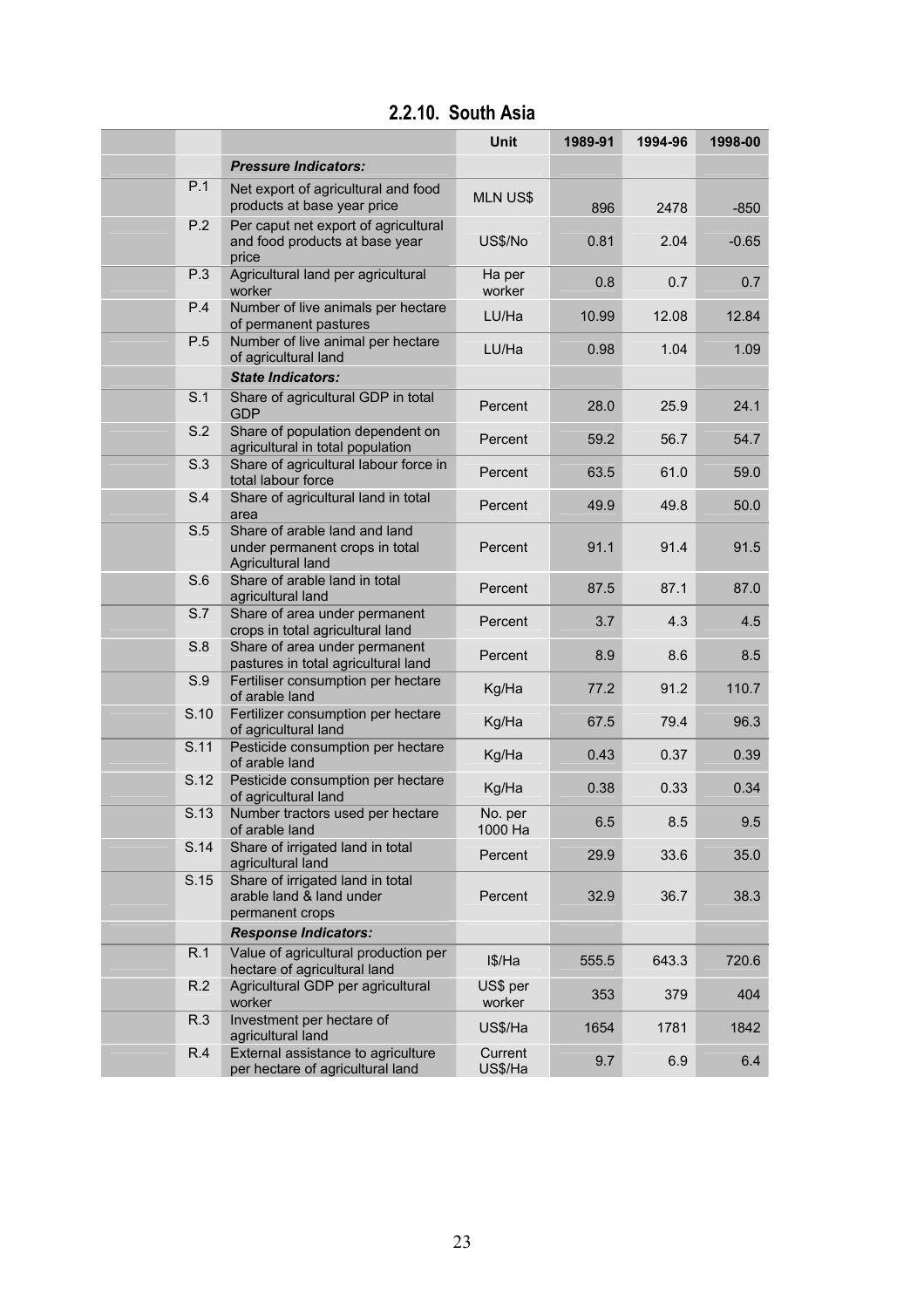|      |                                                                                      | <b>Unit</b>        | 1989-91 | 1994-96 | 1998-00  |
|------|--------------------------------------------------------------------------------------|--------------------|---------|---------|----------|
|      | <b>Pressure Indicators:</b>                                                          |                    |         |         |          |
| P.1  | Net export of agricultural and food<br>products at base year price                   | <b>MLN US\$</b>    | $-3775$ | $-4787$ | $-7431$  |
| P.2  | Per caput net export of agricultural<br>and food products at base year<br>price      | US\$/No            | $-6.64$ | $-7.42$ | $-10.46$ |
| P.3  | Agricultural land per agricultural<br>worker                                         | Ha per<br>worker   | 6.6     | 6.1     | 5.7      |
| P.4  | Number of live animals per hectare<br>of permanent pastures                          | LU/Ha              | 0.22    | 0.21    | 0.23     |
| P.5  | Number of live animal per hectare<br>of agricultural land                            | LU/Ha              | 0.18    | 0.17    | 0.19     |
|      | <b>State Indicators:</b>                                                             |                    |         |         |          |
| S.1  | Share of agricultural GDP in total<br><b>GDP</b>                                     | Percent            | 17.4    | 15.6    | 16.3     |
| S.2  | Share of population dependent on<br>agricultural in total population                 | Percent            | 60.8    | 58.1    | 56.1     |
| S.3  | Share of agricultural labour force in<br>total labour force                          | Percent            | 63.2    | 60.3    | 58.1     |
| S.4  | Share of agricultural land in total<br>area                                          | Percent            | 36.2    | 36.2    | 36.5     |
| S.5  | Share of arable land and land<br>under permanent crops in total<br>Agricultural land | Percent            | 17.3    | 18.3    | 18.6     |
| S.6  | Share of arable land in total<br>agricultural land                                   | Percent            | 15.3    | 16.1    | 16.3     |
| S.7  | Share of area under permanent<br>crops in total agricultural land                    | Percent            | 2.1     | 2.2     | 2.3      |
| S.8  | Share of area under permanent<br>pastures in total agricultural land                 | Percent            | 82.7    | 81.7    | 81.4     |
| S.9  | Fertiliser consumption per hectare<br>of arable land                                 | Kg/Ha              | 21.9    | 20.0    | 21.4     |
| S.10 | Fertilizer consumption per hectare<br>of agricultural land                           | Kg/Ha              | 3.3     | 3.2     | 3.5      |
| S.11 | Pesticide consumption per hectare<br>of arable land                                  | Kg/Ha              | 0.55    | 0.53    | 0.43     |
| S.12 | Pesticide consumption per hectare<br>of agricultural land                            | Kg/Ha              | 0.08    | 0.08    | 0.07     |
| S.13 | Number tractors used per hectare<br>of arable land                                   | No. per<br>1000 Ha | 3.2     | 3.2     | 2.9      |
| S.14 | Share of irrigated land in total<br>agricultural land                                | Percent            | 1.0     | 1.1     | 1.1      |
| S.15 | Share of irrigated land in total<br>arable land & land under<br>permanent crops      | Percent            | 5.9     | 6.1     | 6.1      |
|      | <b>Response Indicators:</b>                                                          |                    |         |         |          |
| R.1  | Value of agricultural production per<br>hectare of agricultural land                 | I\$/Ha             | 66.9    | 75.6    | 84.8     |
| R.2  | Agricultural GDP per agricultural<br>worker                                          | US\$ per<br>worker | 512     | 432     | 466      |
| R.3  | Investment per hectare of<br>agricultural land                                       | US\$/Ha            | 267     | 291     | 305      |
| R.4  | External assistance to agriculture<br>per hectare of agricultural land               | Current<br>US\$/Ha | 3.9     | 2.7     | 2.4      |

**2.2.11. Africa**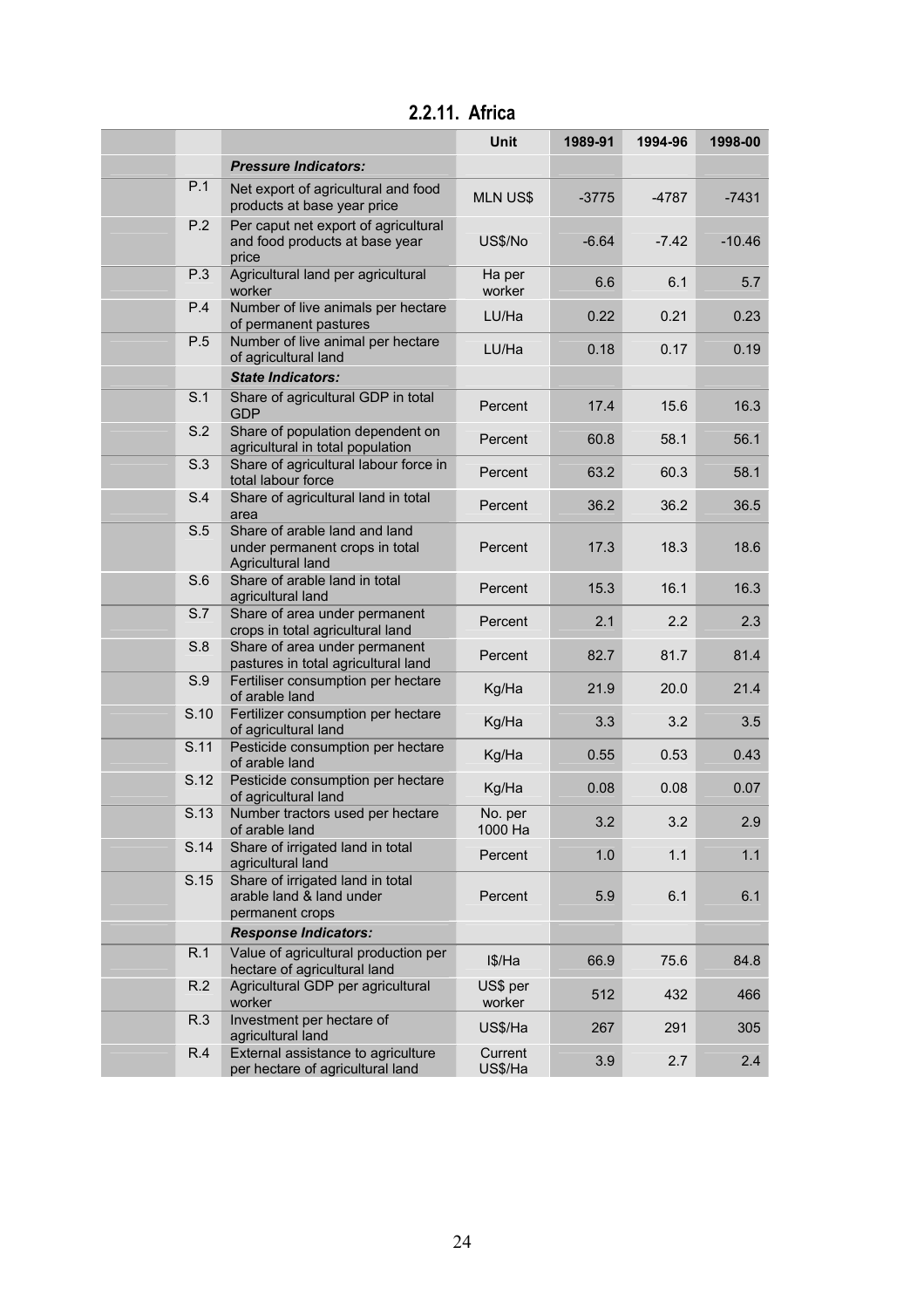|  | 2.2.12. North and Central America |  |  |
|--|-----------------------------------|--|--|
|--|-----------------------------------|--|--|

|      |                                                                                      | <b>Unit</b>        | 1989-91 | 1994-96 | 1998-00 |
|------|--------------------------------------------------------------------------------------|--------------------|---------|---------|---------|
|      | <b>Pressure Indicators:</b>                                                          |                    |         |         |         |
| P.1  | Net export of agricultural and food<br>products at base year price                   | <b>MLN US\$</b>    | 22925   | 16729   | 8038    |
| P.2  | Per caput net export of agricultural<br>and food products at base year<br>price      | US\$/No            | 53.57   | 36.57   | 16.70   |
| P.3  | Agricultural land per agricultural<br>worker                                         | Ha per<br>worker   | 31.0    | 30.7    | 30.5    |
| P.4  | Number of live animals per hectare<br>of permanent pastures                          | LU/Ha              | 0.57    | 0.60    | 0.61    |
| P.5  | Number of live animal per hectare<br>of agricultural land                            | LU/Ha              | 0.33    | 0.34    | 0.35    |
|      | <b>State Indicators:</b>                                                             |                    |         |         |         |
| S.1  | Share of agricultural GDP in total<br><b>GDP</b>                                     | Percent            | 2.3     | 2.0     | 1.8     |
| S.2  | Share of population dependent on<br>agricultural in total population                 | Percent            | 13.0    | 11.9    | 11.0    |
| S.3  | Share of agricultural labour force in<br>total labour force                          | Percent            | 10.4    | 9.6     | 9.0     |
| S.4  | Share of agricultural land in total<br>area                                          | Percent            | 28.2    | 28.1    | 27.7    |
| S.5  | Share of arable land and land<br>under permanent crops in total<br>Agricultural land | Percent            | 42.8    | 42.7    | 42.5    |
| S.6  | Share of arable land in total<br>agricultural land                                   | Percent            | 41.7    | 41.5    | 41.1    |
| S.7  | Share of area under permanent<br>crops in total agricultural land                    | Percent            | 1.2     | 1.3     | 1.3     |
| S.8  | Share of area under permanent<br>pastures in total agricultural land                 | Percent            | 57.2    | 57.3    | 57.5    |
| S.9  | Fertiliser consumption per hectare<br>of arable land                                 | Kg/Ha              | 88.9    | 94.3    | 95.8    |
| S.10 | Fertilizer consumption per hectare<br>of agricultural land                           | Kg/Ha              | 37.0    | 39.1    | 39.4    |
| S.11 | Pesticide consumption per hectare<br>of arable land                                  | Kg/Ha              | 1.94    | 2.16    | 2.11    |
| S.12 | Pesticide consumption per hectare<br>of agricultural land                            | Kg/Ha              | 0.88    | 0.97    | 0.94    |
| S.13 | Number tractors used per hectare<br>of arable land                                   | No. per<br>1000 Ha | 22.4    | 22.6    | 23.1    |
| S.14 | Share of irrigated land in total<br>agricultural land                                | Percent            | 4.5     | 4.8     | 4.9     |
| S.15 | Share of irrigated land in total<br>arable land & land under<br>permanent crops      | Percent            | 10.5    | 11.2    | 11.6    |
|      | <b>Response Indicators:</b>                                                          |                    |         |         |         |
| R.1  | Value of agricultural production per<br>hectare of agricultural land                 | I\$/Ha             | 262.6   | 296.9   | 323.4   |
| R.2  | Agricultural GDP per agricultural<br>worker                                          | US\$ per<br>worker | 7321    | 8070    | 9282    |
| R.3  | Investment per hectare of<br>agricultural land                                       | US\$/Ha            | 1219    | 1255    | 1276    |
| R.4  | External assistance to agriculture<br>per hectare of agricultural land               | Current<br>US\$/Ha | 8.6     | 6.2     | 7.1     |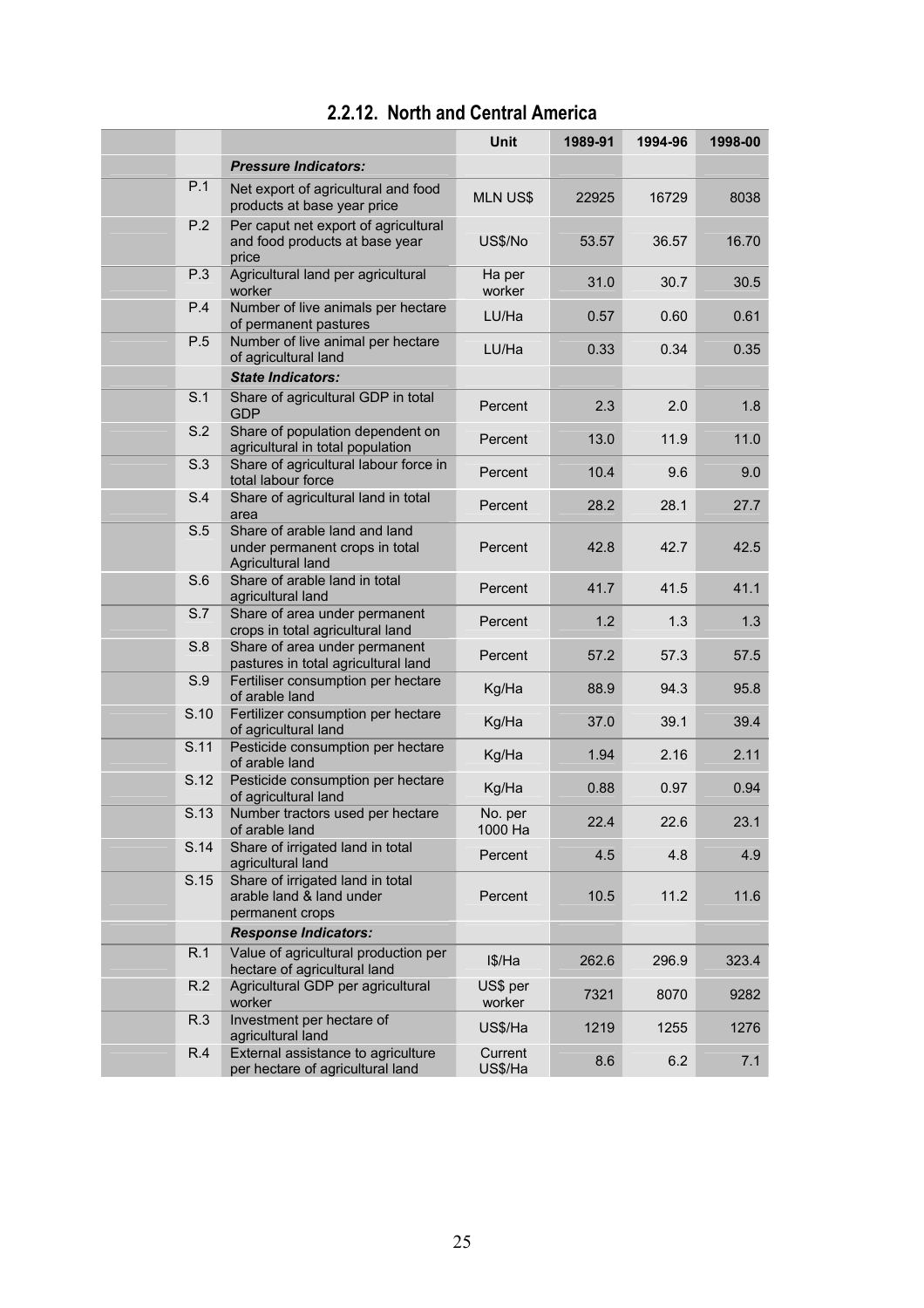## **2.2.13. South America**

|      |                                                                                      | Unit               | 1989-91 | 1994-96 | 1998-00 |
|------|--------------------------------------------------------------------------------------|--------------------|---------|---------|---------|
|      | <b>Pressure Indicators:</b>                                                          |                    |         |         |         |
| P.1  | Net export of agricultural and food<br>products at base year price                   | <b>MLN US\$</b>    | 14462   | 14843   | 23643   |
| P.2  | Per caput net export of agricultural<br>and food products at base year<br>price      | US\$/No            | 49.02   | 46.30   | 69.39   |
| P.3  | Agricultural land per agricultural<br>worker                                         | Ha per<br>worker   | 21.7    | 22.8    | 23.6    |
| P.4  | Number of live animals per hectare<br>of permanent pastures                          | LU/Ha              | 0.50    | 0.52    | 0.53    |
| P.5  | Number of live animal per hectare<br>of agricultural land                            | LU/Ha              | 0.41    | 0.42    | 0.42    |
|      | <b>State Indicators:</b>                                                             |                    |         |         |         |
| S.1  | Share of agricultural GDP in total<br><b>GDP</b>                                     | Percent            | 8.1     | 7.7     | 6.7     |
| S.2  | Share of population dependent on<br>agricultural in total population                 | Percent            | 23.7    | 20.7    | 18.7    |
| S.3  | Share of agricultural labour force in<br>total labour force                          | Percent            | 23.4    | 20.4    | 18.3    |
| S.4  | Share of agricultural land in total<br>area                                          | Percent            | 34.3    | 35.2    | 35.7    |
| S.5  | Share of arable land and land<br>under permanent crops in total<br>Agricultural land | Percent            | 18.4    | 19.0    | 19.6    |
| S.6  | Share of arable land in total<br>agricultural land                                   | Percent            | 16.3    | 16.8    | 17.4    |
| S.7  | Share of area under permanent<br>crops in total agricultural land                    | Percent            | 2.1     | 2.2     | 2.2     |
| S.8  | Share of area under permanent<br>pastures in total agricultural land                 | Percent            | 81.6    | 81.0    | 80.4    |
| S.9  | Fertiliser consumption per hectare<br>of arable land                                 | Kg/Ha              | 51.3    | 65.8    | 80.0    |
| S.10 | Fertilizer consumption per hectare<br>of agricultural land                           | Kg/Ha              | 8.4     | 11.1    | 13.9    |
| S.11 | Pesticide consumption per hectare<br>of arable land                                  | Kg/Ha              | 0.67    | 1.39    | 2.11    |
| S.12 | Pesticide consumption per hectare<br>of agricultural land                            | Kg/Ha              | 0.11    | 0.23    | 0.37    |
| S.13 | Number tractors used per hectare<br>of arable land                                   | No. per<br>1000 Ha | 59.8    | 56.3    | 53.9    |
| S.14 | Share of irrigated land in total<br>agricultural land                                | Percent            | 1.5     | 1.6     | 1.6     |
| S.15 | Share of irrigated land in total<br>arable land & land under<br>permanent crops      | Percent            | 8.4     | 8.4     | 8.4     |
|      | <b>Response Indicators:</b>                                                          |                    |         |         |         |
| R.1  | Value of agricultural production per<br>hectare of agricultural land                 | I\$/Ha             | 141.3   | 161.7   | 181.7   |
| R.2  | Agricultural GDP per agricultural<br>worker                                          | US\$ per<br>worker | 2145    | 3525    | 3238    |
| R.3  | Investment per hectare of<br>agricultural land                                       | US\$/Ha            | 428     | 439     | 445     |
| R.4  | External assistance to agriculture<br>per hectare of agricultural land               | Current<br>US\$/Ha | 1.6     | 1.6     | 1.5     |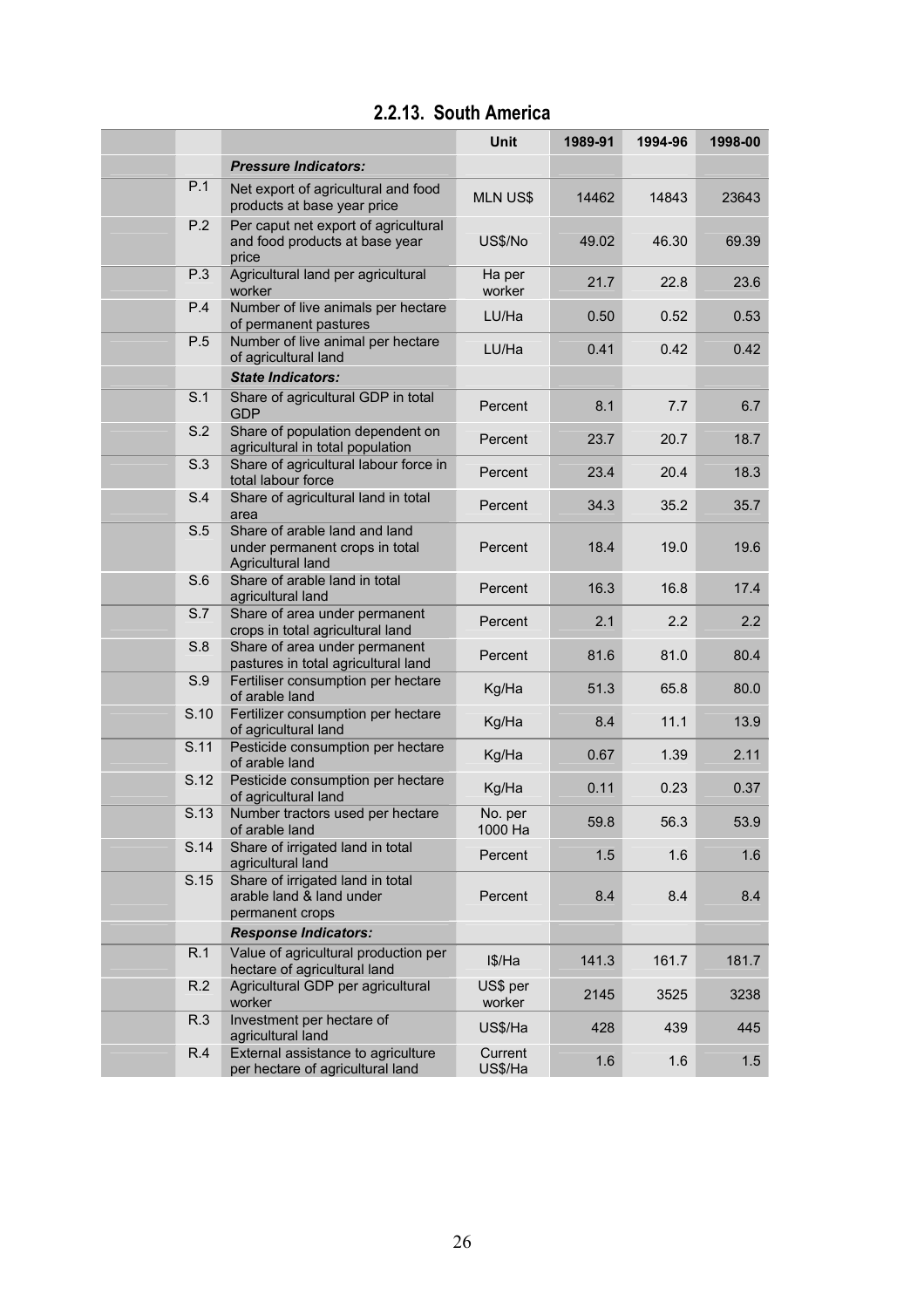|      |                                                                                      | <b>Unit</b>        | 1989-91  | 1994-96  | 1998-00  |
|------|--------------------------------------------------------------------------------------|--------------------|----------|----------|----------|
|      | <b>Pressure Indicators:</b>                                                          |                    |          |          |          |
| P.1  | Net export of agricultural and food<br>products at base year price                   | <b>MLN US\$</b>    | $-35570$ | $-44179$ | $-49121$ |
| P.2  | Per caput net export of agricultural<br>and food products at base year<br>price      | US\$/No            | $-11.49$ | $-13.18$ | $-13.84$ |
| P.3  | Agricultural land per agricultural<br>worker                                         | Ha per<br>worker   | 1.4      | 1.4      | 1.3      |
| P.4  | Number of live animals per hectare<br>of permanent pastures                          | LU/Ha              | 0.70     | 0.74     | 0.76     |
| P.5  | Number of live animal per hectare<br>of agricultural land                            | LU/Ha              | 0.43     | 0.46     | 0.47     |
|      | <b>State Indicators:</b>                                                             |                    |          |          |          |
| S.1  | Share of agricultural GDP in total<br><b>GDP</b>                                     | Percent            | 8.4      | 7.5      | 9.0      |
| S.2  | Share of population dependent on<br>agricultural in total population                 | Percent            | 58.8     | 56.2     | 54.0     |
| S.3  | Share of agricultural labour force in<br>total labour force                          | Percent            | 62.4     | 59.7     | 57.5     |
| S.4  | Share of agricultural land in total<br>area                                          | Percent            | 47.1     | 48.9     | 49.6     |
| S.5  | Share of arable land and land<br>under permanent crops in total<br>Agricultural land | Percent            | 38.9     | 37.9     | 38.1     |
| S.6  | Share of arable land in total<br>agricultural land                                   | Percent            | 35.1     | 33.7     | 33.8     |
| S.7  | Share of area under permanent<br>crops in total agricultural land                    | Percent            | 3.7      | 4.1      | 4.3      |
| S.8  | Share of area under permanent<br>pastures in total agricultural land                 | Percent            | 61.1     | 62.1     | 61.9     |
| S.9  | Fertiliser consumption per hectare<br>of arable land                                 | Kg/Ha              | 122.1    | 142.9    | 157.1    |
| S.10 | Fertilizer consumption per hectare<br>of agricultural land                           | Kg/Ha              | 42.9     | 48.2     | 53.2     |
| S.11 | Pesticide consumption per hectare<br>of arable land                                  | Kg/Ha              | 0.61     | 0.86     | 0.78     |
| S.12 | Pesticide consumption per hectare<br>of agricultural land                            | Kg/Ha              | 0.33     | 0.42     | 0.39     |
| S.13 | Number tractors used per hectare<br>of arable land                                   | No. per<br>1000 Ha | 12.0     | 13.6     | 14.9     |
| S.14 | Share of irrigated land in total<br>agricultural land                                | Percent            | 11.8     | 12.4     | 12.8     |
| S.15 | Share of irrigated land in total<br>arable land & land under<br>permanent crops      | Percent            | 30.5     | 32.7     | 33.7     |
|      | <b>Response Indicators:</b>                                                          |                    |          |          |          |
| R.1  | Value of agricultural production per<br>hectare of agricultural land                 | I\$/Ha             | 320.7    | 382.1    | 436.3    |
| R.2  | Agricultural GDP per agricultural<br>worker                                          | US\$ per<br>worker | 460      | 612      | 724      |
| R.3  | Investment per hectare of<br>agricultural land                                       | US\$/Ha            | 1045     | 1084     | 1111     |
| R.4  | External assistance to agriculture<br>per hectare of agricultural land               | Current<br>US\$/Ha | 4.8      | 3.9      | 4.0      |

## **2.2.14. Asia excluding (eight) Former USSR Republics**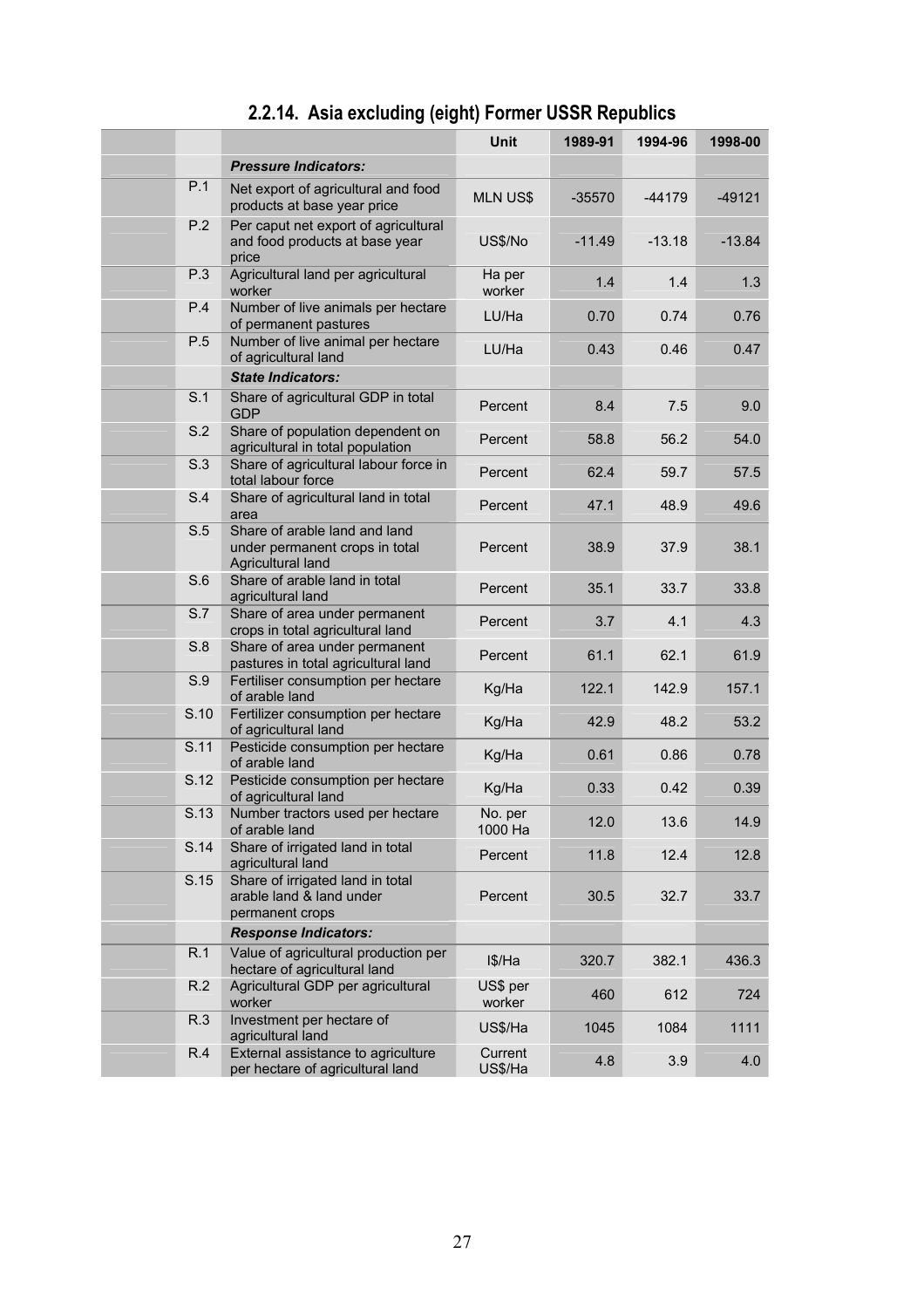|      | ELITU. LUIUPU UAUTUUTTY (JUVUTT) I UTTIUT UUUTA RUPUUTTUJ                            |                    |          |          |          |  |  |  |
|------|--------------------------------------------------------------------------------------|--------------------|----------|----------|----------|--|--|--|
|      |                                                                                      | <b>Unit</b>        | 1989-91  | 1994-96  | 1998-00  |  |  |  |
|      | <b>Pressure Indicators:</b>                                                          |                    |          |          |          |  |  |  |
| P.1  | Net export of agricultural and food<br>products at base year price                   | <b>MLN US\$</b>    | $-18621$ | $-15375$ | $-10506$ |  |  |  |
| P.2  | Per caput net export of agricultural<br>and food products at base year<br>price      | US\$/No            | $-40.41$ | $-32.84$ | $-22.31$ |  |  |  |
| P.3  | Agricultural land per agricultural<br>worker                                         | Ha per<br>worker   | 9.1      | 10.3     | 11.7     |  |  |  |
| P.4  | Number of live animals per hectare<br>of permanent pastures                          | LU/Ha              | 2.67     | 2.48     | 2.44     |  |  |  |
| P.5  | Number of live animal per hectare<br>of agricultural land                            | LU/Ha              | 1.00     | 0.93     | 0.91     |  |  |  |
|      | <b>State Indicators:</b>                                                             |                    |          |          |          |  |  |  |
| S.1  | Share of agricultural GDP in total<br><b>GDP</b>                                     | Percent            | 3.2      | 2.6      | 2.2      |  |  |  |
| S.2  | Share of population dependent on<br>agricultural in total population                 | Percent            | 10.2     | 8.4      | 7.2      |  |  |  |
| S.3  | Share of agricultural labour force in<br>total labour force                          | Percent            | 10.4     | 8.6      | 7.5      |  |  |  |
| S.4  | Share of agricultural land in total<br>area                                          | Percent            | 45.3     | 43.8     | 43.6     |  |  |  |
| S.5  | Share of arable land and land<br>under permanent crops in total<br>Agricultural land | Percent            | 62.5     | 62.6     | 62.5     |  |  |  |
| S.6  | Share of arable land in total<br>agricultural land                                   | Percent            | 56.2     | 56.3     | 56.2     |  |  |  |
| S.7  | Share of area under permanent<br>crops in total agricultural land                    | Percent            | 6.3      | 6.3      | 6.4      |  |  |  |
| S.8  | Share of area under permanent<br>pastures in total agricultural land                 | Percent            | 37.5     | 37.4     | 37.5     |  |  |  |
| S.9  | Fertiliser consumption per hectare<br>of arable land                                 | Kg/Ha              | 214.2    | 176.0    | 170.9    |  |  |  |
| S.10 | Fertilizer consumption per hectare<br>of agricultural land                           | Kg/Ha              | 120.5    | 99.1     | 96.0     |  |  |  |
| S.11 | Pesticide consumption per hectare<br>of arable land                                  | Kg/Ha              | 3.65     | 3.09     | 3.35     |  |  |  |
| S.12 | Pesticide consumption per hectare<br>of agricultural land                            | Kg/Ha              | 2.07     | 1.77     | 1.91     |  |  |  |
| S.13 | Number tractors used per hectare<br>of arable land                                   | No. per<br>1000 Ha | 82.4     | 80.1     | 80.1     |  |  |  |
| S.14 | Share of irrigated land in total<br>agricultural land                                | Percent            | 7.8      | 8.3      | 8.4      |  |  |  |
| S.15 | Share of irrigated land in total<br>arable land & land under<br>permanent crops      | Percent            | 12.5     | 13.3     | 13.5     |  |  |  |
|      | <b>Response Indicators:</b>                                                          |                    |          |          |          |  |  |  |
| R.1  | Value of agricultural production per<br>hectare of agricultural land                 | I\$/Ha             | 899.4    | 888.0    | 927.9    |  |  |  |
| R.2  | Agricultural GDP per agricultural<br>worker                                          | US\$ per<br>worker | 10632    | 12778    | 12335    |  |  |  |
| R.3  | Investment per hectare of<br>agricultural land                                       | US\$/Ha            | 2809     | 2782     | 2749     |  |  |  |
| R.4  | External assistance to agriculture<br>per hectare of agricultural land               | Current<br>US\$/Ha |          |          |          |  |  |  |

### **2.2.15. Europe excluding (seven) Former USSR Republics**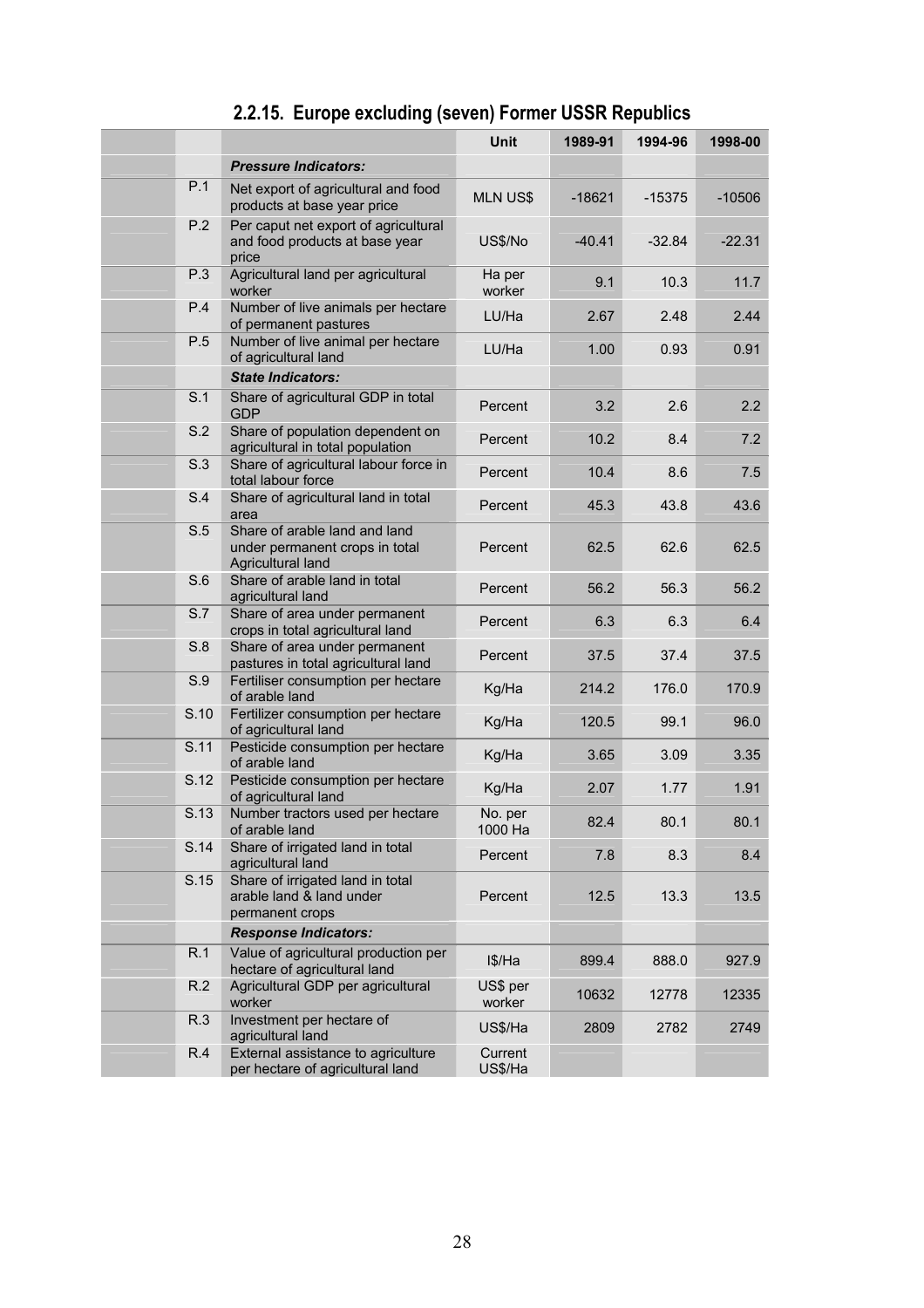## *Annex 1: Composition of continental and regional groupings*

### *Developed Countries:*

Albania, Andorra, Armenia, Australia, Austria, Azerbaijan, Belgium-Luxembourg, Belarus, Bosnia and Herzegovina, Bulgaria, Canada, Channel Is, Croatia, Czech Rep, Czechoslovak, Denmark, Estonia, Faeroe Is, Finland, France, Georgia, Germany, Gibraltar, Greece, Holy See, Hungary, Iceland, Ireland, Isle Of Man, Israel, Italy, Japan, Kazakhstan, Kyrgyzstan, Latvia, Liechtenstein, Lithuania, Macedonia, Malta, Moldova Rep, Monaco, Netherlands, New Zealand, Norway, Poland, Portugal, Romania, Russian Fed, San Marino, Slovakia, Slovenia, South Africa, Spain, Svalbard Is, Sweden, Switzerland, Tajikistan, Turkmenistan, UK, USA, USSR, Ukraine, Uzbekistan, Yugoslav SFR, Yugoslavia.

### *Transition Market Economies:*

Albania, Armenia, Azerbaijan, Belarus, Bosnia and Herzegovina, Bulgaria, Croatia, Czech Rep, Czechoslovak, Estonia, Georgia, Hungary, Kazakhstan, Kyrgyzstan, Latvia, Lithuania, Macedonia, Moldova Rep, Poland, Romania, Russian Fed, Slovakia, Slovenia, Tajikistan, Turkmenistan, USSR, Ukraine, Uzbekistan, Yugoslav SFR, Yugoslavia.

### *Developing Countries:*

Afghanistan, Algeria, American Samoa, Angola, Anguilla, Antigua and Barbuda, Argentina, Aruba, Bahamas, Bahrain, Bangladesh, Barbados, Belize, Benin, Bermuda, Bhutan, Bolivia, Botswana, Bouvet Is, British Indian Ocean Territories, British Virgin Is, Brazil, Brunei Darussalam, Burkina Faso, Burundi, Cambodia, Cameroon, Canton Is, Cape Verde, Cayman Is, Central African Rep, Chad, Chile, China, Christmas Is, Cocos Is, Colombia, Comoros, Congo Dem. Rep, Congo Rep, Cook Is, Costa Rica, Cote d'Ivoire, Cuba, Cyprus, Djibouti, Dominica, Dominican Rep, Ecuador, Egypt, El Salvador, Equatorial Guinea, Eritrea, Ethiopia, Ethiopia PDR, Falkland Is, Fiji Islands, French Guiana, French Polynesia, French South Territories, Gabon, Gambia, Gaza Strip, Ghana, Greenland, Grenada, Guadeloupe, Guam, Guatemala, Guinea, Guinea Bissau, Guyana, Haiti, Heard Is, Honduras, India, Indonesia, Iran, Iraq, Jamaica, Johnston Is, Jordan, Kenya, Kiribati, Korea Dem. People's Rep, Korea Rep, Kuwait, Laos, Lebanon, Lesotho, Liberia, Libya, Madagascar, Malawi, Malaysia, Maldives, Mali, Marshall Is, Martinique, Mauritania, Mauritius, Mayotte, Mexico, Micronesia, Midway Is, Mongolia, Montserrat, Morocco, Mozambique, Myanmar, Northern Marianas, Namibia, Nauru, Nepal, Netherlands Antilles, New Caledonia, Nicaragua, Niger, Nigeria, Niue, Norfolk Is, Oman, Pacific Is, Pakistan, Palau, Panama, Papua New Guinea, Paraguay, Peru, Philippines, Pitcairn Is, Puerto Rico, Qatar, Reunion, Rwanda, Samoa, Sao Tome Principe, Saudi Arabia, Senegal, Seychelles, Sierra Leone, Singapore, Solomon Is, Somalia, South Georgia, Sri Lanka, St Helena, St Kitts Nevis, St Lucia, St Pierre and Miquelon, St Vincent, Sudan, Suriname, Swaziland, Syria, Tanzania, Thailand, Timor Leste, Togo, Tokelau, Tonga, Trinidad and Tobago, Tunisia, Turkey, Turks and Caicos Is, Tuvalu, US Virgin Is, Uganda, United Arab Emirates, Uruguay, Us Minor Is, Vanuatu, Venezuela, Viet Nam, Wake Is, Wallis and Futuna Is, Western Sahara, Yemen, Zambia, Zimbabwe.

### *Latin America:*

Argentina, Belize, Bolivia, Brazil, Chile, Colombia, Costa Rica, Ecuador, El Salvador, Falkland Is, Fr Guiana, Guatemala, Guyana, Honduras, Mexico, Nicaragua, Panama, Paraguay, Peru, South Georgia, Suriname, Uruguay, Venezuela.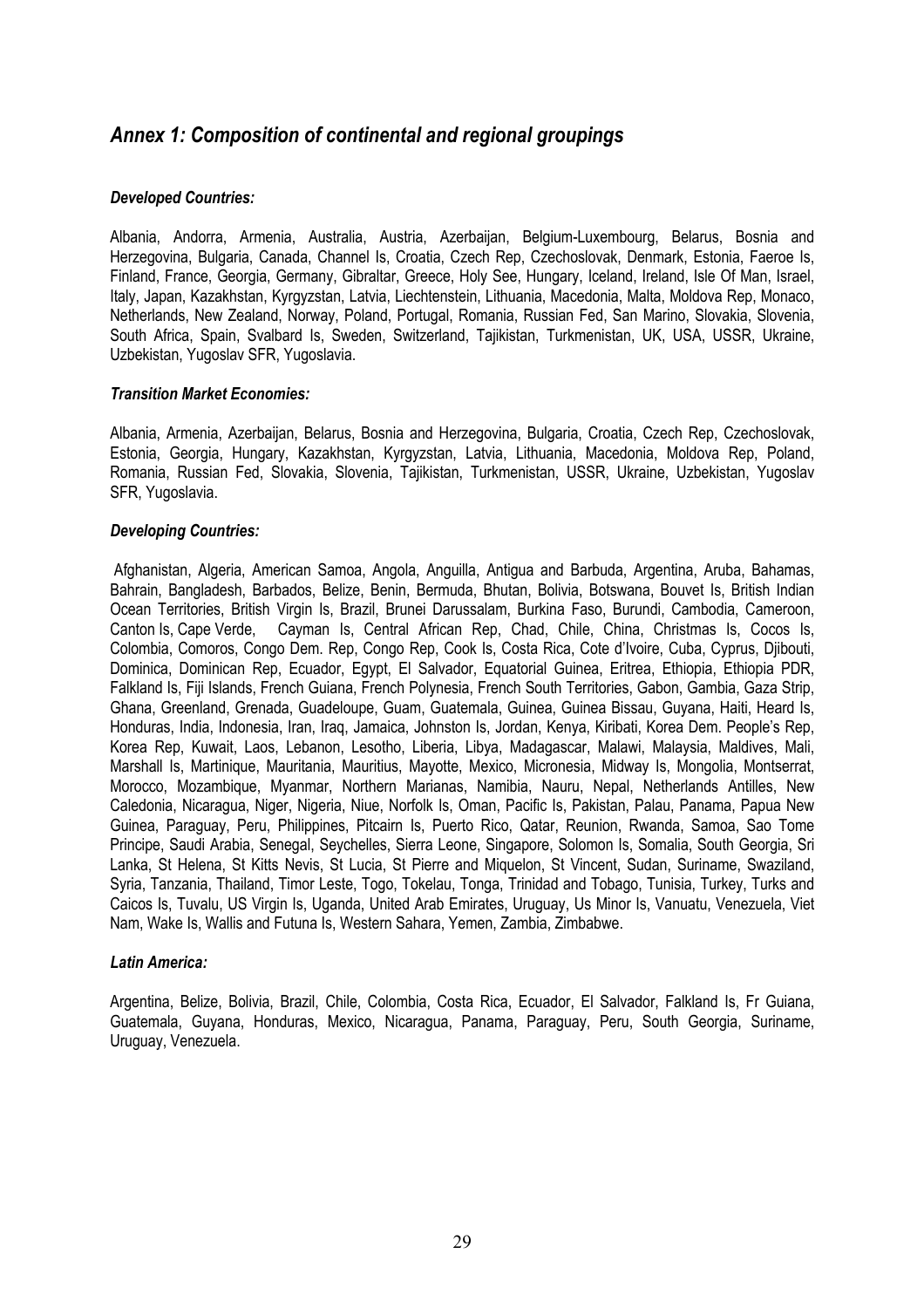### *Caribbean:*

Anguilla, Antigua and Barbuda, Aruba, Bahamas, Barbados, British Virgin Is, Cayman Is, Cuba, Dominica, Dominican Rep, Grenada, Guadeloupe, Haiti, Jamaica, Martinique, Montserrat, Netherlands Antilles, Puerto Rico, St Kitts and Nevis, St Lucia, St Vincent, Trinidad and Tobago, Turks and Caicos Is, US Virgin Is.

### *Near East and North Africa:*

Afghanistan, Algeria, Bahrain, Cyprus, Egypt, Gaza Strip, Iran, Iraq, Jordan, Kuwait, Lebanon, Libya, Morocco, Oman, Qatar, Saudi Arabia, Syria, Tunisia, Turkey, United Arab Emirates, Yemen.

### *Sub-Saharan Africa:*

Angola, Benin, Botswana, British Indian Ocean Territories, Burkina Faso, Burundi, Cameroon, Cape Verde, Central African Rep, Chad, Comoros, Congo, Dem Rep, Congo Rep, Cote d'Ivoire, Djibouti, Equatorial Guinea, Eritrea, Ethiopia, Ethiopia PDR, Gabon, Gambia, Ghana, Guinea, Guinea Bissau, Kenya, Lesotho, Liberia, Madagascar, Malawi, Mali, Mauritania, Mauritius, Mayotte, Mozambique, Namibia, Niger, Nigeria, Reunion, Rwanda, Sao Tome and Principe, Senegal, Seychelles, Sierra Leone, Somalia, St Helena, Sudan, Swaziland, Tanzania, Togo, Uganda, Western Sahara, Zambia, Zimbabwe.

### *East and South East Asia and China:*

Brunei Darussalam, Cambodia, China, Indonesia, Korea Dem People's Rep, Korea Rep, Laos, Malaysia, Mongolia, Myanmar, Philippines, Singapore, Thailand, Timor Leste, Viet Nam.

### *South Asia:*

Bangladesh, Bhutan, India, Maldives, Nepal, Pakistan, Sri Lanka.

### *Africa:*

Algeria, Angola, Benin, Botswana, British Indian Ocean Territories, Burkina Faso, Burundi, Cameroon, Cape Verde, Central African Rep, Chad, Comoros, Congo Dem Rep, Congo Rep, Cote d'Ivoire, Djibouti, Egypt, Equatorial Guinea, Eritrea, Ethiopia, Ethiopia PDR, Gabon, Gambia, Ghana, Guinea, Guinea Bissau, Kenya, Lesotho, Liberia, Libya, Madagascar, Malawi, Mali, Mauritania, Mauritius, Mayotte, Morocco, Mozambique, Namibia, Niger, Nigeria, Reunion, Rwanda, Sao Tome Principe, Senegal, Seychelles, Sierra Leone, Somalia, South Africa, St Helena, Sudan, Swaziland, Tanzania, Togo, Tunisia, Uganda, Western Sahara, Zambia, Zimbabwe.

### *North and Central America:*

Anguilla, Antigua and Barbuda, Aruba, Bahamas, Barbados, Belize, Bermuda, Br Virgin Is, Canada, Cayman Is, Costa Rica, Cuba, Dominica, Dominican Rp, El Salvador, Greenland, Grenada, Guadeloupe, Guatemala, Haiti, Honduras, Jamaica, Martinique, Mexico, Montserrat, Netherlands Antilles, Nicaragua, Panama, Puerto Rico, St Kitts Nevis, St Lucia, St Pierre and Miquelon, St Vincent, Trinidad and Tobago, Turks and Caicos, US Virgin Is, USA,

### *South America:*

Argentina, Bolivia, Brazil, Chile, Colombia, Ecuador, Falkland Is, Fr Guiana, Guyana, Paraguay, Peru, South Georgia, Suriname, Uruguay, Venezuela.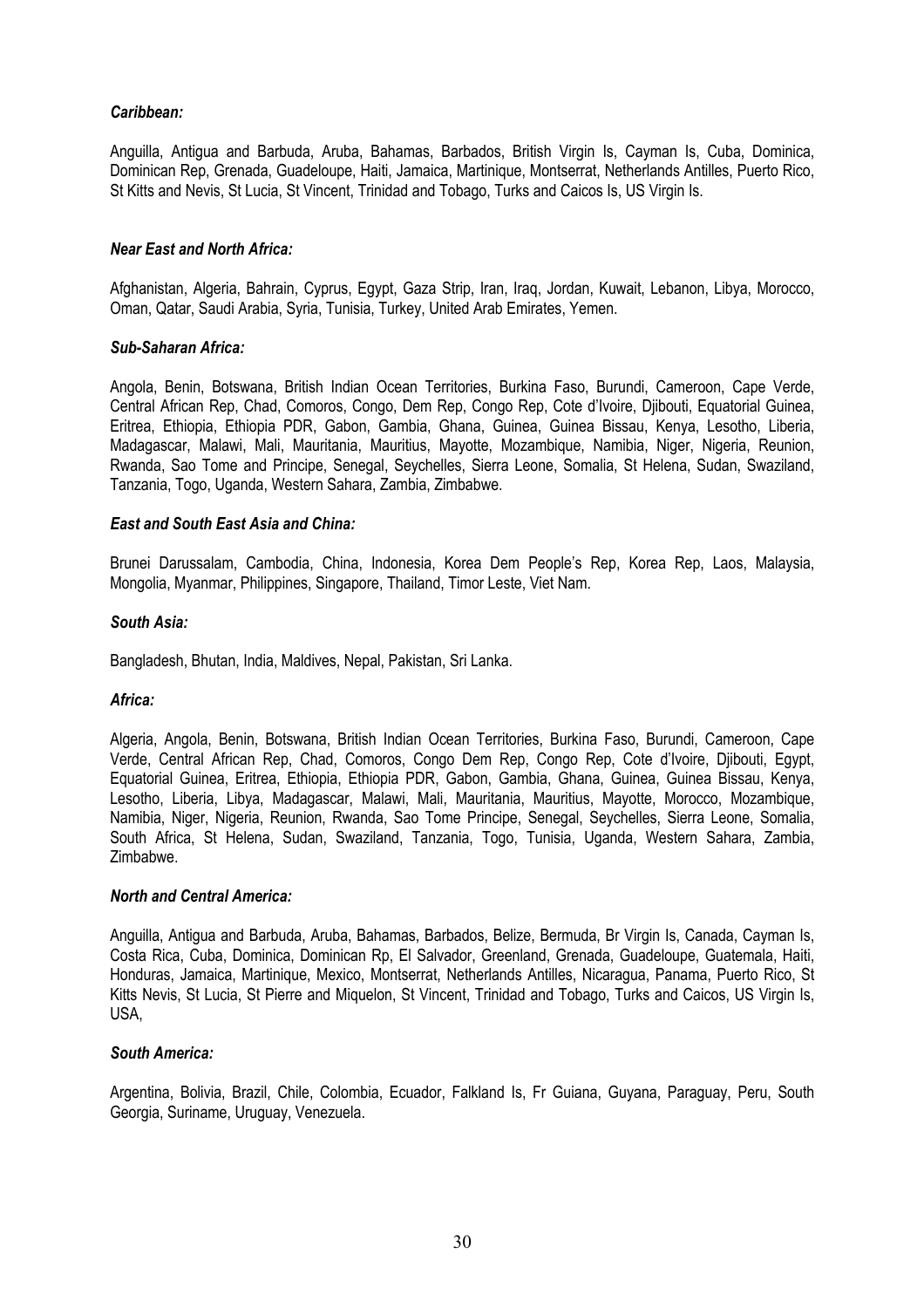### *Asia:*

Afghanistan, Bahrain, Bangladesh, Bhutan, Brunei Darussalam, Cambodia, China, Cyprus, Gaza Strip, India, Indonesia, Iran, Iraq, Israel, Japan, Jordan, Korea D P Rep, Korea Rep, Kuwait, Laos, Lebanon, Malaysia, Maldives, Mongolia, Myanmar, Nepal, Oman, Pakistan, Philippines, Qatar, Saudi Arabia, Singapore, Sri Lanka, Syria, Thailand, Timor Leste, Turkey, United Arab Emirates, Viet Nam, Yemen. In order to present a consistent picture, data of the Asian Independent republics of USSR (Armenia, Azerbaijan, Georgia, Kazakhstan, Kyrgyzstan, Tajikistan, Turkmenistan and Uzbekistan) have not been included in the continental total

### *Europe:*

Albania, Andorra, Austria, Belgium-Luxembourg, Bosnia and Herzegovina, Bulgaria, Channel Is, Croatia, Czech Rep, Czechoslovak, Denmark, Faeroe Is, Finland, France, Germany, Gibraltar, Greece, Holy See, Hungary, Iceland, Ireland, Isle Of Man, Italy, Liechtensten, Macedonia, Malta, Monaco, Netherlands, Norway, Poland, Portugal, Romania, San Marino, Serbia and Montenegro, Slovakia, Slovenia, Spain, Svalbard Is, Sweden, Switzerland, UK, Yugoslav SFR. In order to present a consistent picture, data of the European Independent republics of USSR (Belarus, Estonia, Latvia, Lithuania, Moldova, the Russian Federation and Ukraine) have not been included in the continental total.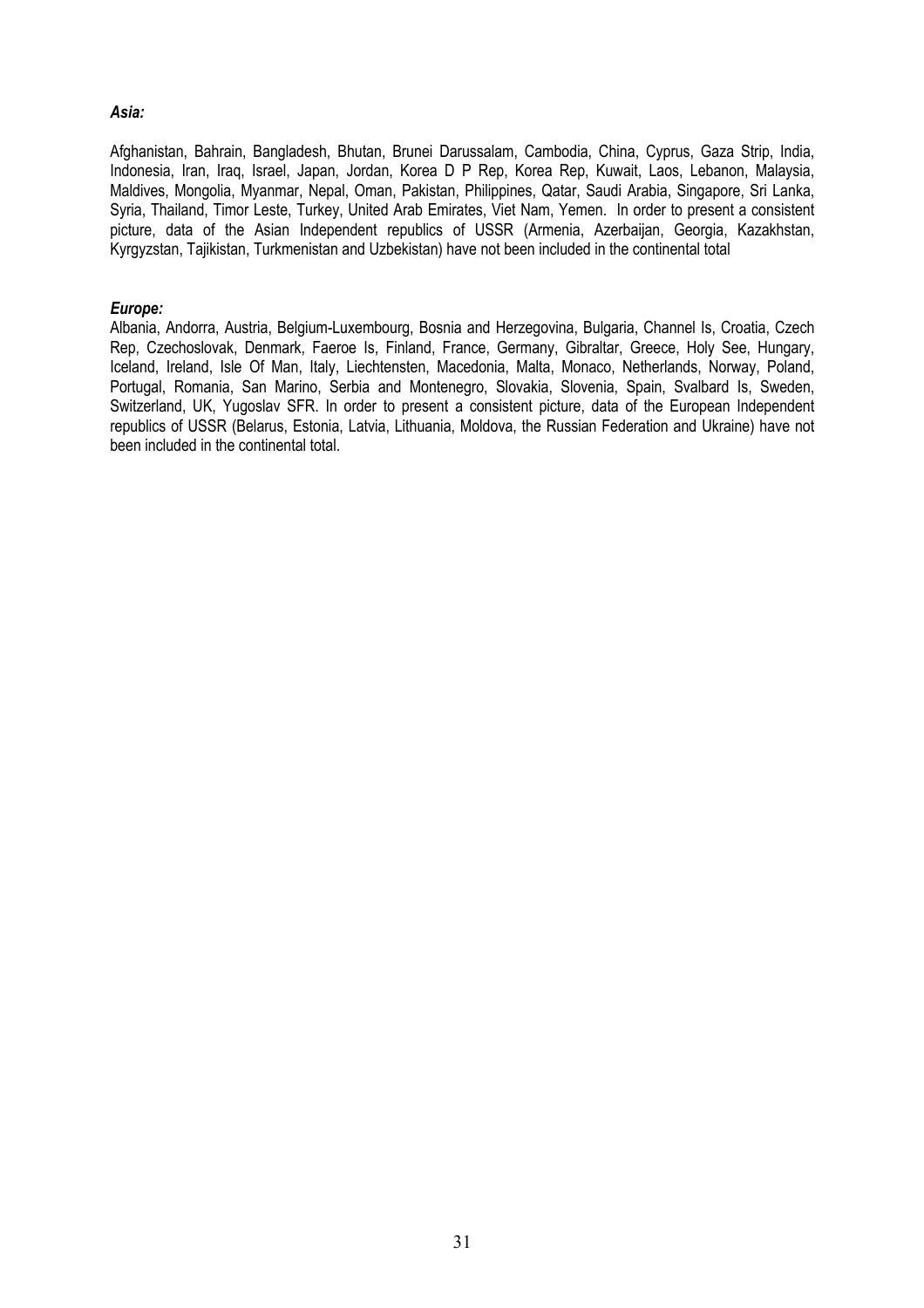## *Annex 2: Definitions*

### LAND USE / LAND COVER

Land is defined as a physical entity which includes natural resources: the soils, minerals, agriculture and forests. These components are essential to maintaining the productive capacity of an economically sustainable environment. Many problems which are now being recognised in natural and agricultural land systems have arisen because of inadequate technologies for assessing and monitoring land resources, preventing land pollution and rehabilitating contaminated lands

It should be borne in mind that definitions used by reporting countries vary considerably and items classified under the same category often relate to greatly differing kinds of land. Definitions of land use (land cover) categories are as follows:

Total Area: the total area of the country, including area under inland water bodies. Data in this category are obtained mainly from the United Nations Statistical Division, New York. Possible variations in the data may be due to updating and revisions of the country data and not necessarily to any change of area.

Land Area: total area excludes area under inland water bodies. The definition of inland water bodies generally includes major rivers and lakes. Data in this category are obtained mainly from the United Nations Statistical Division, New York. Possible variations in the data may be due to updating and revisions of the country data and not necessarily to any change of area.

Agricultural Land: the sum of area under "Arable land", "Permanent crops" and "Permanent pastures".

Arable Land: land under temporary crops (double-cropped areas are counted only once), temporary meadows for mowing or pasture, land under market and kitchen gardens and land temporarily fallow (less than five years). The abandoned land resulting from shifting cultivation is not included in this category. Data for arable land are not meant to indicate the amount of land that is potentially cultivable.

Permanent Crops: land cultivated with crops that occupy the land for long periods and need not be replanted after each harvest, such as cocoa, coffee and rubber; this category includes land under flowering shrubs, fruit trees, nut trees and vines, but excludes land under trees grown for wood or timber.

Permanent Pasture: land used permanently (five years or more) for herbaceous forage crops, either cultivated or growing wild (wild prairie or grazing land). The dividing line between this category and the category "Forests and woodland"; is rather indefinite, especially in the case of shrubs, savannah, etc., which may have been reported under either of these two categories.

Forests and Woodland: land under natural or planted stands of trees, whether productive or not. This category includes land from which forests have been cleared but that will be reforested in the foreseeable future, but it excludes woodland or forest used only for recreation purposes. The question of shrub land, savannah, etc. raises the same problem as in the category "Permanent meadows and pastures". In the year 1995 and onward there will be no data for this category. Data relating to forest area can be obtained from the FAO Forest Resources Division.

Non arable and permanent crops: from 1995 this element includes any other land not specifically listed under arable land and land under permanent crops, permanent pastures, forests and woodland, built on areas, roads, barren lands, etc.

Irrigated Area: data on irrigation relate to areas equipped to provide water to the crops. These include areas equipped for full and partial control irrigation, spate irrigation areas, and equipped wetland or inland valley bottoms.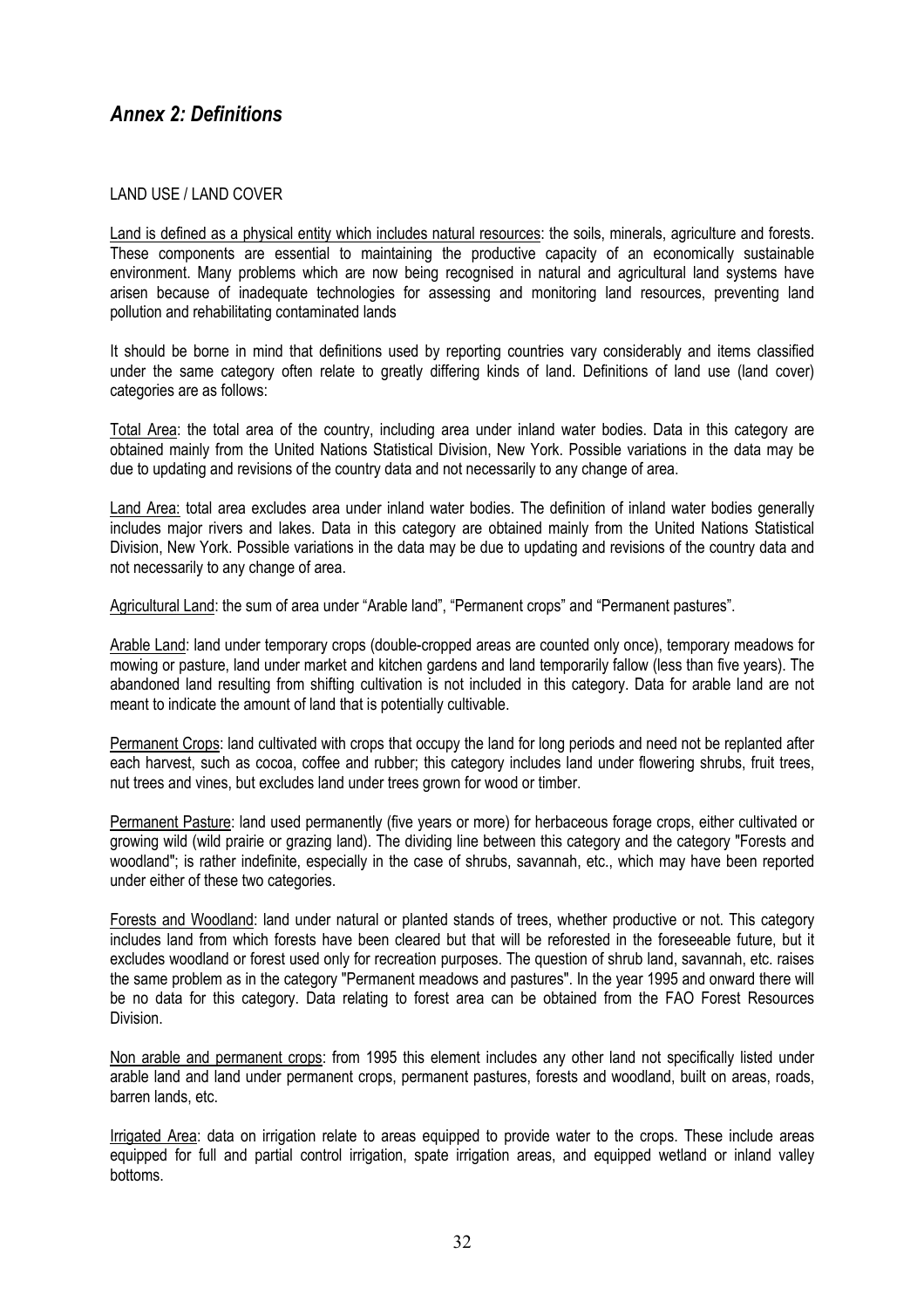### **TRACTORS**

Tractors: data generally refer to total wheel and crawler tractors (excluding garden tractors) used in agriculture.

### **PESTICIDES**

Pesticides Consumption: data refer to the quantity of pesticides used in or sold to the agricultural sector expressed in metric tons of active ingredients

### FERTILIZER

Fertilizers Consumption: quantity of fertilizer consumed in agriculture expressed in metric tons of plant nutrient.

### POPULATION

Population: the total population series have been obtained from the UN Population Division, which prepares estimates and projections of the total population by sex and age for each fifth year from 1950 to 2050. These series are biennially revised and the present ones refer to the 2000 revision ("World Population Prospects: The 2000 Revision", United Nations, New York, 2001). As part of this biennial exercise the UN also derives annual estimates by interpolation. The urban/rural population, the economically active population and the agricultural/non-agricultural population segments were obtained by systematically applying to the total population the series of relevant ratios (i.e. proportion of urban population, proportion of economically active population by sex and age, etc). The total population usually refers to the present-in-area (de facto) population which includes all persons physically present within the present geographical boundaries of countries at the mid-point of the reference period.

Agricultural Population: it is defined as all persons depending for their livelihood on agriculture, hunting, fishing or forestry. This estimate comprises all persons actively engaged in agriculture and their non-working dependants

Total Economically Active Population: this refers to the number of all employed and unemployed persons (including those seeking work for the first time). It covers employers; self-employed workers; salaried employees; wage earners; unpaid workers assisting in a family, farm or business operation; members of producers' cooperatives; and members of the armed forces. The economically active population is also called the labour force.

Total Economically Active Population in agriculture: the economically active population in agriculture is that part of the economically active population engaged in or seeking work in agriculture, hunting, fishing or forestry.

### GROSS DOMESTIC PRODUCT

Gross Domestic Product (current US\$): Gross Domestic Product (GDP) is the sum of gross value added by all resident producers in the economy plus any product taxes minus any subsidies not included in the value of the products. It is calculated without making deductions for depreciation of fabricated assets or for depletion and degradation of natural resources. Data are in current U.S. dollars. Dollar figures for GDP are converted from domestic currencies using single year official exchange rates. For a few countries where the official exchange rate does not reflect the rate effectively applied to actual foreign exchange transactions, an alternative conversion factor is used.

Agriculture, value added (current US\$): agriculture corresponds to ISIC divisions 1-5 and includes forestry, hunting, and fishing, as well as cultivation of crops and livestock production. Value added is the net output of a sector after adding up all outputs and subtracting intermediate inputs. It is calculated without making deductions for depreciation of fabricated assets or depletion and degradation of natural resources. The origin of value added is determined by the International Standard Industrial Classification (ISIC), revision 3. Data are in current U.S. dollars.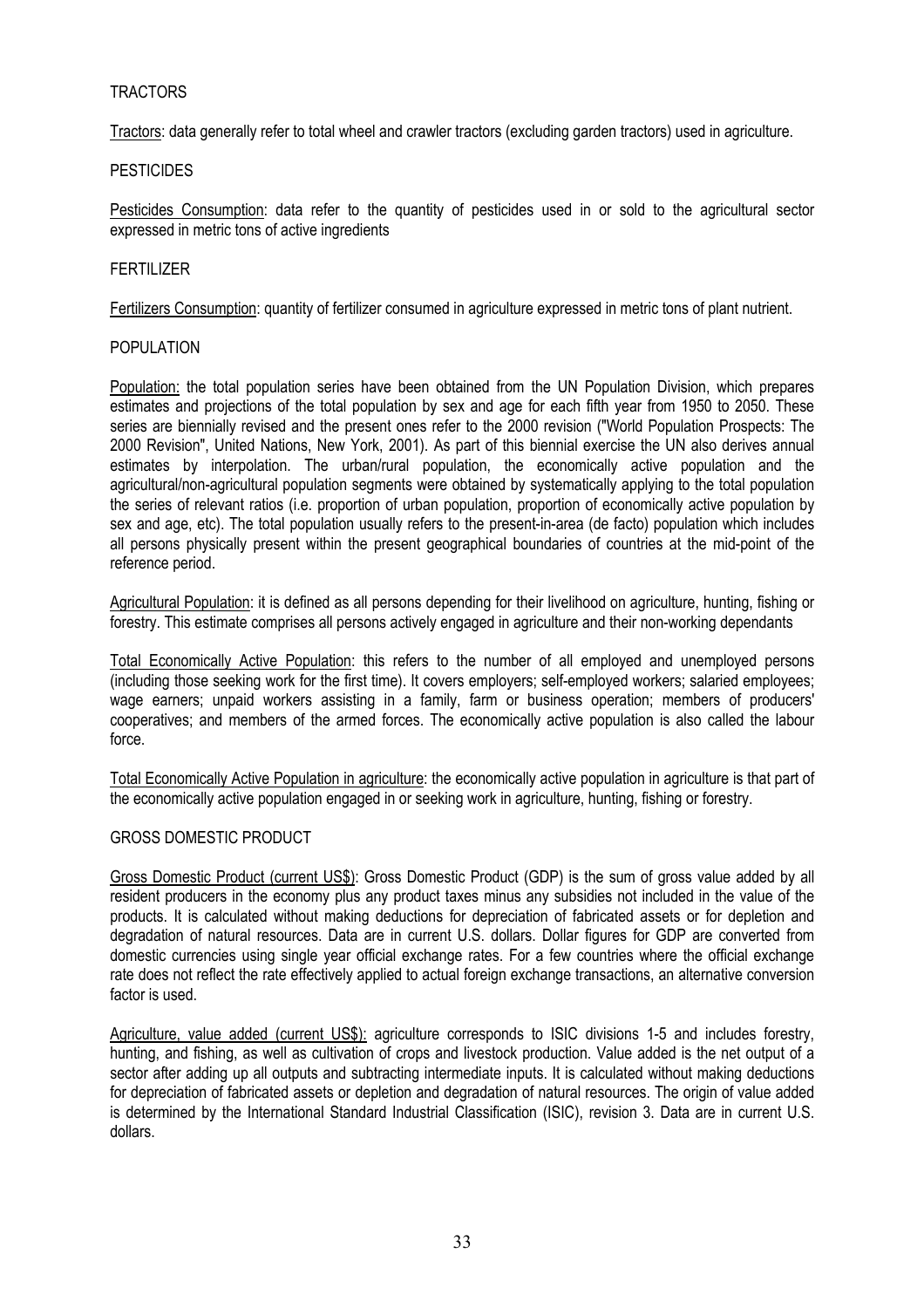### LIVE ANIMALS

Data refers to the number of animals of the species present in the country at the time of enumeration in terms of livestock unit (LU). It includes animals raised either for draft purposes or for meat and dairy production or kept for breeding. Live animals in captivity for fur or skin such as foxes, minks, etc., are not included. The enumeration chosen, when more than one survey is taken, is the closest to the beginning of the calendar year.

Live animals data is reported in livestock unit (LU) for comparison of different species across geographical regions. The livestock unit is a standardized animal units obtained by multiplying total number of animals with a conversion factors that takes into account "feed requirements" for the animal. The following conversion factors have been used for compiling the livestock unit for each country/region.

|                    | <b>Cattle</b> | <b>Buffalo</b> | Sheep | Goats | <b>Pigs</b> | <b>Horses</b> | <b>Camels</b> | <b>Chickens</b> | <b>Ducks</b><br><b>Turkeys</b> | <b>Rabbits</b> |
|--------------------|---------------|----------------|-------|-------|-------------|---------------|---------------|-----------------|--------------------------------|----------------|
|                    |               |                |       |       |             |               |               |                 | Geese                          |                |
| North Africa       | 0.70          | 0.70           | 0.10  | 0.10  | 0.20        | 0.8           | 1.1           | 0.01            | 0.03                           | 0.02           |
| Sub Saharan Africa | 0.50          | 0.50           | 0.10  | 0.10  | 0.20        | 0.8           | 1.1           | 0.01            | 0.03                           | 0.02           |
| South Africa       | 0.70          | 0.70           | 0.10  | 0.10  | 0.20        | 0.8           | 1.1           | 0.01            | 0.03                           | 0.02           |
| North America      | 1.00          | 1.00           | 0.15  | 0.10  | 0.25        | 0.8           | 1.1           | 0.01            | 0.03                           | 0.02           |
| Central America    | 0.70          | 0.70           | 0.10  | 0.10  | 0.25        | 0.8           | 1.1           | 0.01            | 0.03                           | 0.02           |
| South America      | 0.70          | 0.70           | 0.10  | 0.10  | 0.25        | 0.8           | 1.1           | 0.01            | 0.03                           | 0.02           |
| Asia               | 0.50          | 0.50           | 0.10  | 0.10  | 0.25        | 0.8           | 1.1           | 0.01            | 0.03                           | 0.02           |
| Eastern Europe     | 0.70          | 0.70           | 0.10  | 0.10  | 0.25        | 0.8           | 1.1           | 0.01            | 0.03                           | 0.02           |
| Oceania Developing | 0.50          | 0.50           | 0.10  | 0.10  | 0.25        | 0.8           | 1.1           | 0.01            | 0.03                           | 0.02           |
| <b>USSR</b>        | 0.60          | 0.60           | 0.10  | 0.10  | 0.25        | 0.8           | 1.1           | 0.01            | 0.03                           | 0.02           |
| <b>OECD</b>        | 0.90          | 0.90           | 0.10  | 0.10  | 0.25        | 0.8           | 1.1           | 0.01            | 0.03                           | 0.02           |

### VALUE OF AGRICUTURAL PRODUCTION IN INTERNATIONAL DOLLAR

Value of Agricultural production (Net production at 1989-91 International dollar prices): the value of agricultural production has been derived by multiplying net production (i.e. gross production after deductions of quantities used as seed and feed) with international commodity average (average of 1989, 1990 and 1991) prices. These "international prices", expressed in so-called "international dollars", are derived using a Geary-Khamis formula for the agricultural sector. This method assigns a single "price" to each commodity. For example, one metric ton of wheat has the same price regardless of the country where it was produced.

### AGRICULTURAL INVESTMENT

Capital Stock in Agriculture and Investment in Agriculture: the estimates of Investment in Agriculture have indirectly been derived by the FAO Statistics Division using physical data on livestock, tractors, irrigated land and land under permanent crops, etc. and the average prices for the year 1995. These data enabled the derivation of the Capital Stock in Agriculture and the annual change in the latter is taken to reflect Investment in Agriculture.

### EXTERNAL ASSISTANCE TO AGRICULTURE

External Assistance to Agriculture (EAA): the External Assistance to Agriculture (EAA) is the commitments made by bilateral and multilateral donors to the developing countries and countries in transition for the development of agriculture. The EAA consists of data on commitments from Development Assistance Committee (DAC located in Organization for Economic Cooperation and Development), OPEC (Organization of Petroleum Exporting Countries), the World Bank (International Bank for Reconstruction and Development and International Development Association),, Asian and African Regional Development Banks, United Nations Development Programme (UNDP), FAO, Consultative Group on International Agricultural Research (CGIAR), International Fund for Agricultural Development (IFAD). The commitments made in the form of grants, grant-like and loans are only included. The data does not cover some of the donors like European Economic Community (EEC), Council for Mutual Economic Assistance (CMEA) and some of the regional banks due to availability of data. The assistance also does not cover food aid and other technical cooperation provided in kind. The term "Agriculture" is used in broad sense to cover agriculture, forestry, fisheries, land & water, agro-industries, environment, manufacturing of agricultural inputs & machineries, regional & river development and rural development.